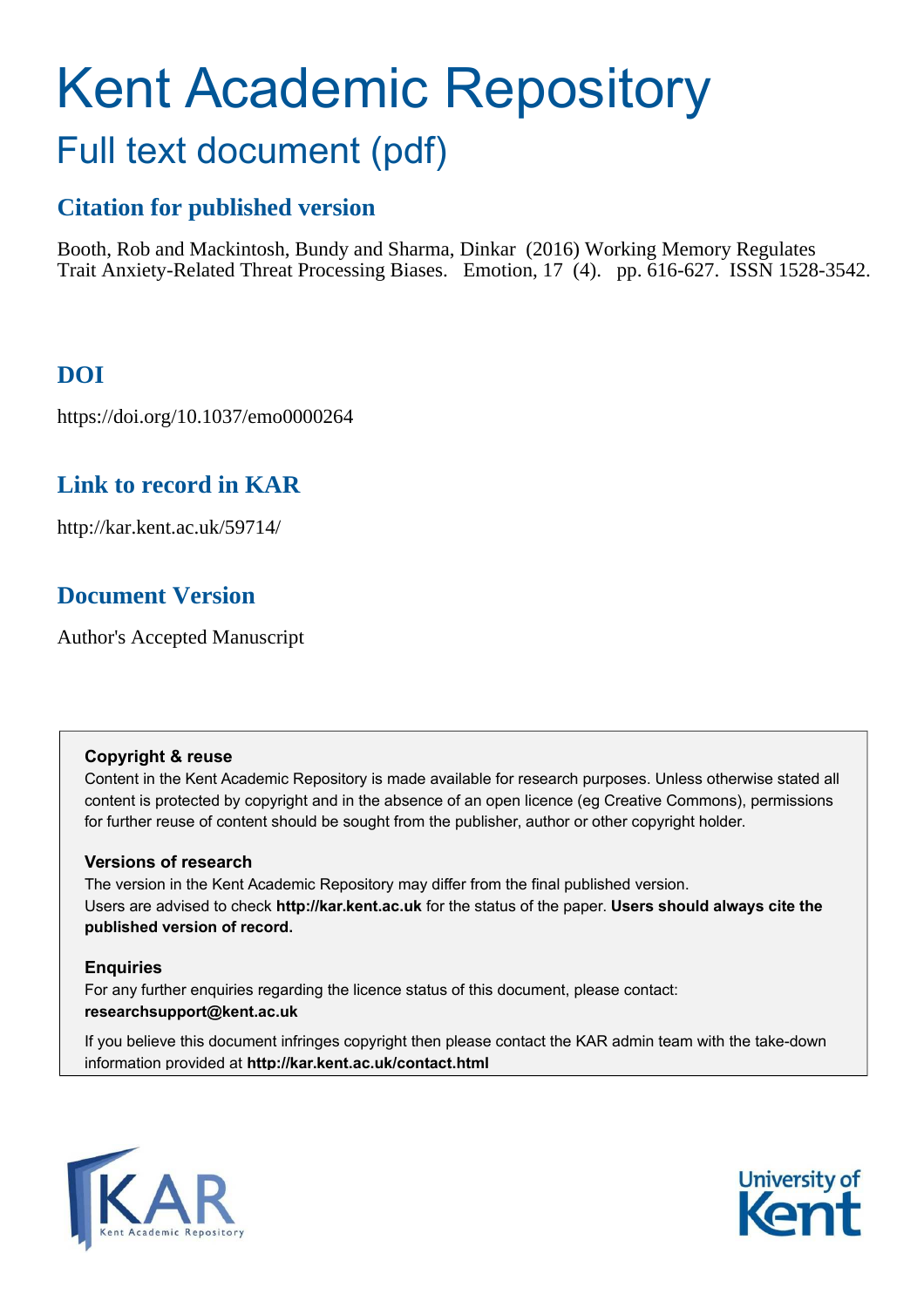#### To be published in the journal EMOTION

#### Working Memory Regulates Trait Anxiety-Related Threat Processing Biases

Robert W. Booth MEF University, Turkey Bundy Mackintosh University of Essex, UK Dinkar Sharma University of Kent, UK

#### Author Note

Robert W. Booth, Department of Psychology, MEF University, Turkey; Bundy Mackintosh, Department of Psychology, University of Essex, UK; Dinkar Sharma, Centre for Cognitive Neuroscience and Cognitive Systems, School of Psychology, University of Kent, UK

This work was supported by BAP grant 11B101 from Işık University. We are grateful to Müjde Peker for translation assistance, and to Aysu Ersin, Sirem Özen and B. Zeynep Sarıkaya for assistance with data collection.

Please address correspondence to Robert W. Booth, Psikoloji Bölümü, MEF Üniversitesi, Ayazağa Caddesi No. 4, 34396, Maslak - Sarıyer, İstanbul, Turkey. Tel: (+90) 212 395 3712 Fax: (+90) 212 395 3692 Email: rob.booth.psych@gmail.com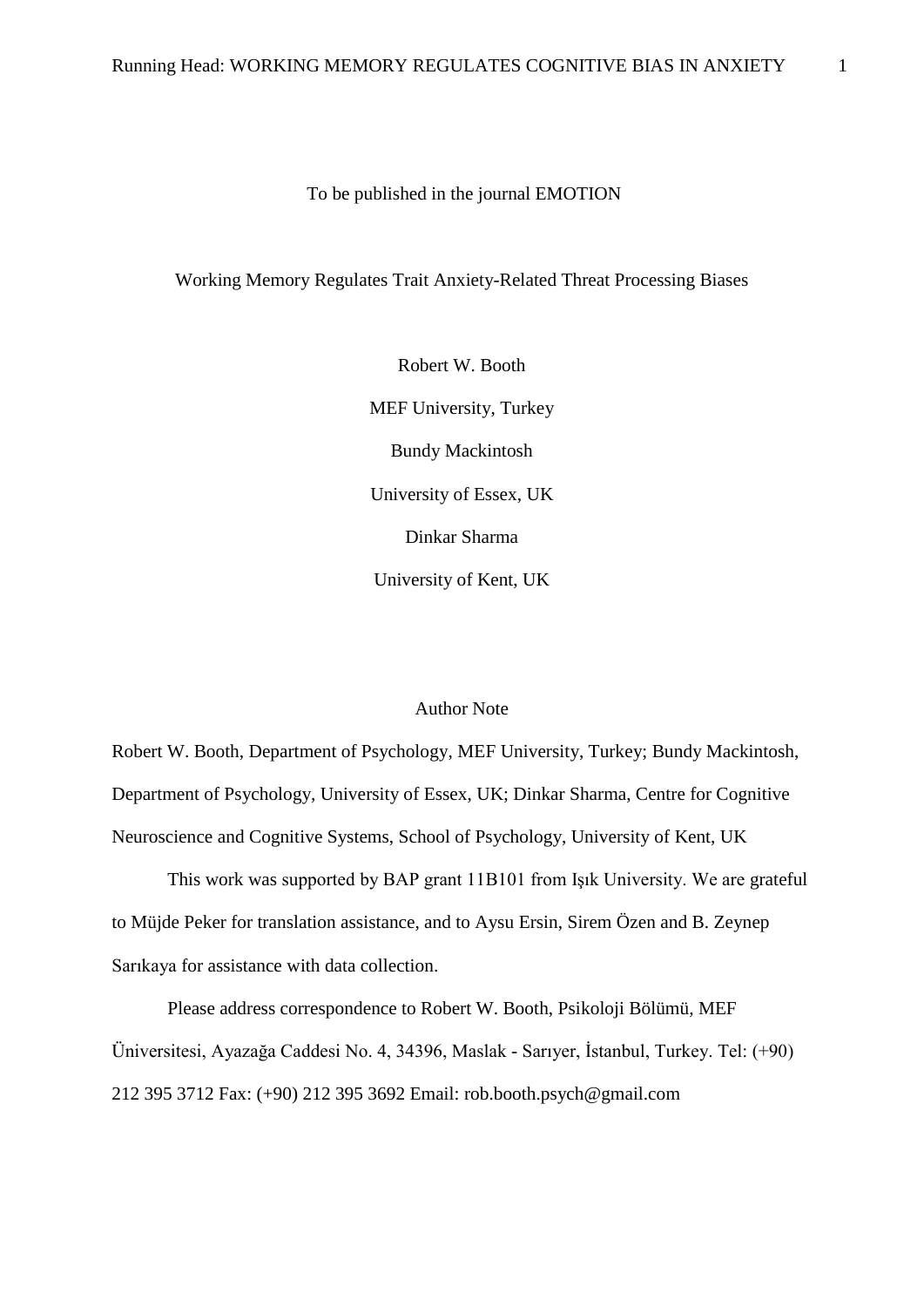#### Abstract

High trait anxious individuals tend to show biased processing of threat. Correlational evidence suggests that executive control could be used to regulate such threat-processing. On this basis, we hypothesised that trait anxiety-related cognitive biases regarding threat should be exaggerated when executive control is experimentally impaired by loading working memory. In Study 1, 68 undergraduates read ambiguous vignettes under high and low working memory load; later, their interpretations of these vignettes were assessed via a recognition test. Trait anxiety predicted biased interpretation of social threat vignettes under high working memory load, but not under low working memory load. In Study 2, 53 undergraduates completed a dot probe task with fear-conditioned Japanese characters serving as threat stimuli. Trait anxiety predicted attentional bias to the threat stimuli but, again, this only occurred under high working memory load. Interestingly however, actual eye movements toward the threat stimuli were only associated with state anxiety and this was not moderated by working memory load, suggesting that executive control regulates biased threat-processing downstream of initial input processes such as orienting. These results suggest that cognitive loads can exacerbate trait anxiety-related cognitive biases, and therefore represent a useful tool for assessing cognitive biases in future research. More importantly, since biased threat-processing has been implicated in the aetiology and maintenance of anxiety, poor executive control may be a risk factor for anxiety disorders.

Keywords: Interpretive bias; attentional bias; anxiety; executive control; working memory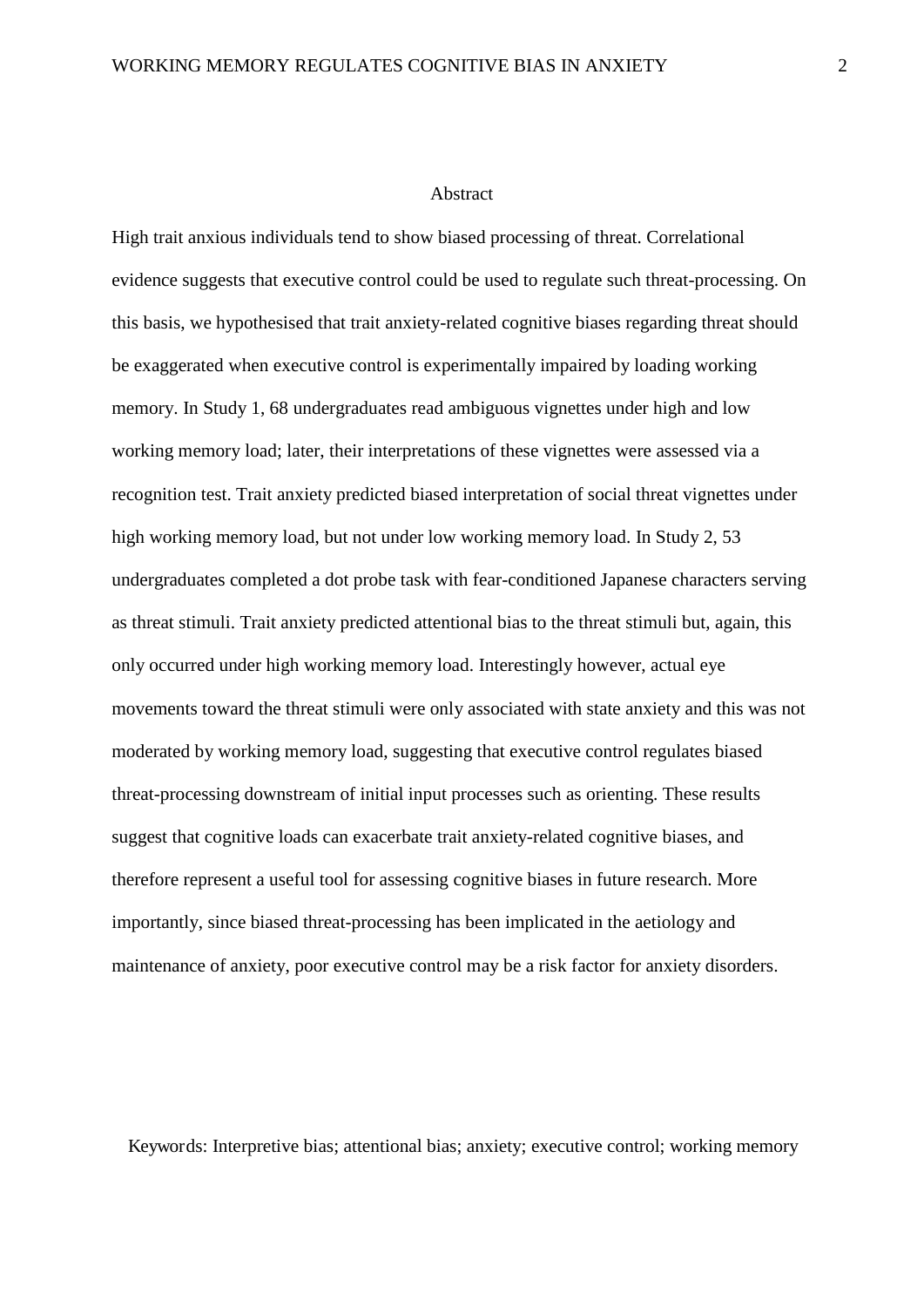#### Working Memory Regulates Trait Anxiety-Related Threat Processing Biases

There are two major cognitive features of trait anxiety. Firstly, trait anxious individuals show cognitive biases regarding potential threats [\(see e.g. Mathews & MacLeod,](#page-35-0)  [2005, for a review\)](#page-35-0). For example, they show an attentional bias toward threat-related stimuli [\(Bar-Haim, Lamy, Pergamin, Bakermans-Kranenburg, & van IJzendoorn, 2007\)](#page-30-0), and an interpretive bias so that ambiguous stimuli and situations are understood in a threatening way [\(Mathews & Mackintosh, 2000;](#page-35-1) [Mathews & MacLeod, 2005\)](#page-35-0). Secondly, they show deficits in executive cognitive control and working memory [\(WM; Berggren & Derakshan, 2013;](#page-30-1) [Eysenck, Derakshan, Santos, & Calvo, 2007\)](#page-33-0). As both features are reliably found in trait anxious individuals, it is reasonable to ask whether there is some link between them.

One theoretical approach which has addressed this issue is attentional control theory [\(Derakshan & Eysenck, 2009;](#page-32-0) [Eysenck et al., 2007\)](#page-33-0). This theory focuses on executive control and performance deficits in both state anxious and trait anxious individuals, but also discusses cognitive bias. The theory assumes that anxious individuals display a weakness in top-down attentional control (relative to bottom-up, more reflexive control), and weaknesses in the inhibition and shifting functions of the central executive component of WM [\(see](#page-35-2)  [Miyake et al., 2000, for a taxonomy of executive functions\)](#page-35-2). Importantly for the present discussion, the theory also states that anxious individuals' inhibition should be especially impaired in the presence of threat stimuli. Cognitive biases are attributed to a failure to inhibit bottom-up orienting towards salient, threatening stimuli; they are a failure of attentional control [\(see also Bishop, Jenkins, & Lawrence, 2007\)](#page-31-0). If this is correct, then anxiety-related cognitive biases should be even more apparent when executive control ability is impaired.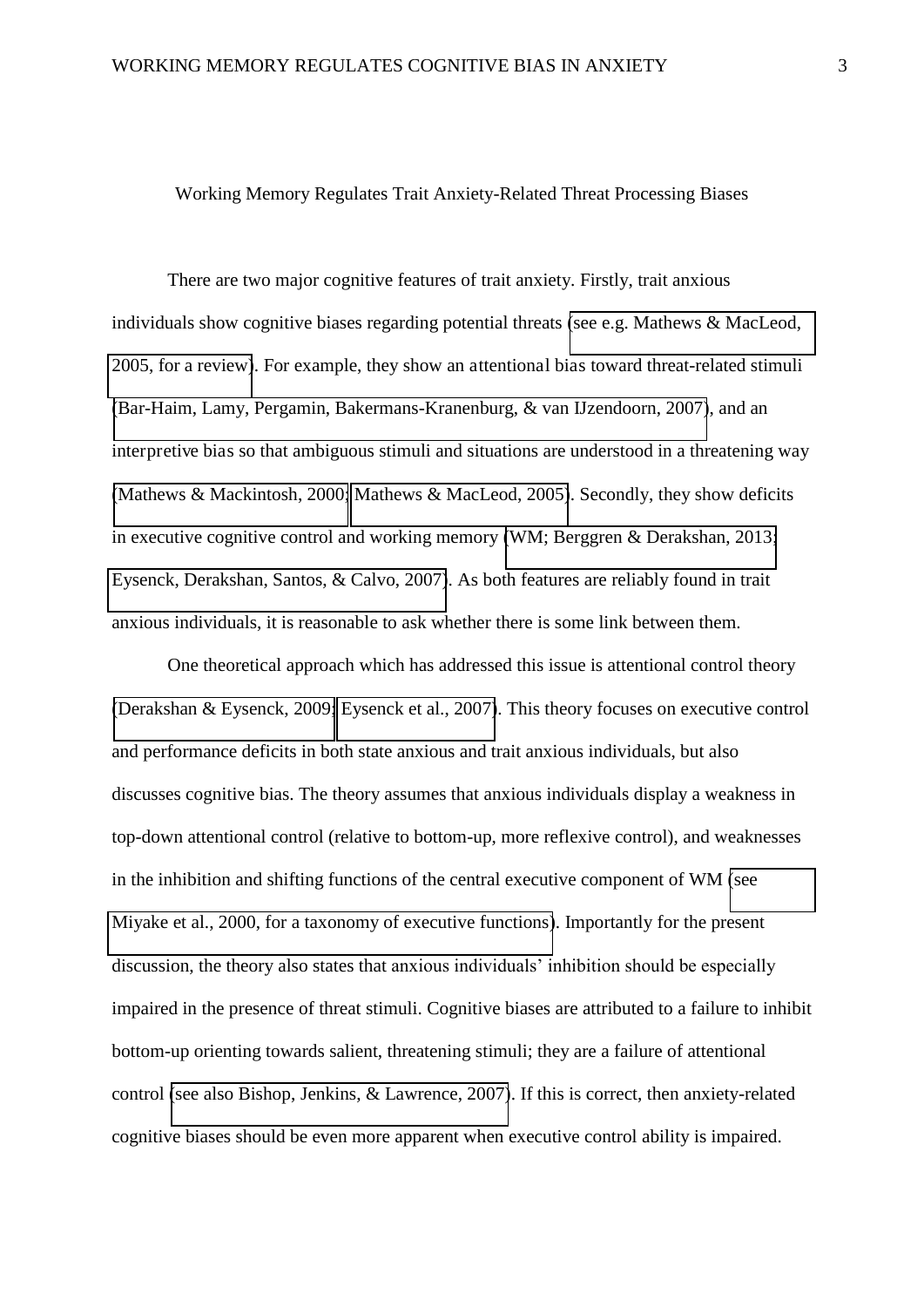A similar position is advanced by Mathews and MacLeod [\(2005, see also Mathews &](#page-35-0)  [Mackintosh, 1998\)](#page-35-0). They suggest trait anxious individuals' attention might be biased toward goal-irrelevant threat stimuli, while executive attentional control works to keep attention focused on task-relevant stimuli [\(Derryberry & Reed, 2002\)](#page-32-1). Congruently, Ouimet, Gawronski, and Dozois [\(2009\)](#page-37-0) suggested that interpretive bias in trait anxiety is the result of relatively associative (i.e., relatively uncontrolled) valence judgements: interpretation does not necessarily require many cognitive resources [\(Chun, Spiegel, & Kruglanski, 2002, Study](#page-32-2)  [1\)](#page-32-2). It is therefore the responsibility of executive control processes to rein in inappropriate interpretations. These formulations are consistent with emotion regulation theories [\(see](#page-33-1)  [Koole, van Dillen, & Sheppes, 2011\)](#page-33-1) suggesting that executive control is used to regulate associative emotional processing when such processing is undesirable [\(Hofmann,](#page-33-2)  [Gschwendner, Friese, Wiers, & Schmitt, 2008;](#page-33-2) [Ochsner, Bunge, Gross, & Gabrieli, 2002;](#page-36-0) [see](#page-39-0)  [also Wegner, Erber, & Zanakos, 1993\)](#page-39-0).

All of these similar theoretical positions yield the hypothesis that reduced executive control should exaggerate the influences of trait anxiety on cognitive bias. For example, reducing executive control resources might make individual differences in interpretation more apparent [\(Salemink & Wiers, 2012\)](#page-38-0). Where a stimulus's threat value is irrelevant, associative processes may activate a threatening or benign interpretation of the stimulus depending on the individual's trait anxiety level, but either interpretation would be regulated by executive control in all individuals [\(cf. Gawronski, Geschke, & Banse, 2003\)](#page-33-3). Similarly, since trait anxious individuals' attentional bias is not typically adaptive, executive control would be used to regulate or override it. Impaired executive control should make the bias more apparent.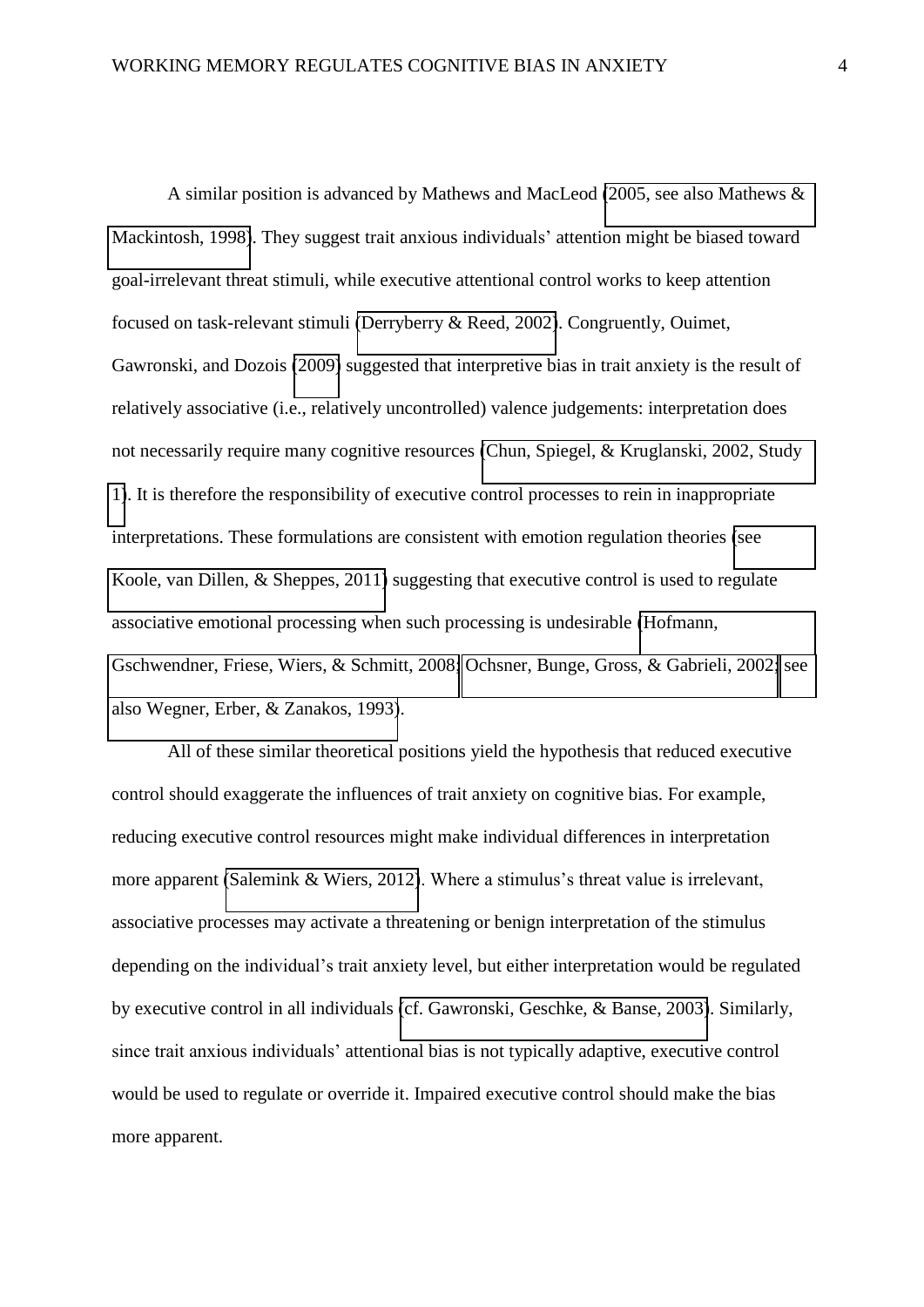Several studies have tested this hypothesis using an individual-differences approach. Most have assessed attentional control using self-report measures: Derryberry and Reed [\(2002\)](#page-32-1) found that only high trait anxiety, low attentional control participants showed attentional bias to threat; Helzer, Connor-Smith and Reed [\(2009\)](#page-33-4) and Susa, Benga, Pitică, and Miclea [\(2014\)](#page-38-1) found that fearful temperament only predicted attentional bias to threat in participants scoring low on attentional control; Lonigan and Vasey [\(2009\)](#page-34-0) found that only schoolchildren high in negative affectivity and low in control showed attentional bias to threat. Bardeen and Orcutt [\(2011\)](#page-30-2) found that low attentional control predicted bias in participants with higher posttraumatic stress symptoms. On the other hand, Schoorl, Putman, van der Werff, and van der Does [\(2014\)](#page-38-2) found that posttraumatic stress disorder symptoms were associated with attentional bias away from threat in patients with low attentional control. Turning to interpretive bias, Muris, Meesters and Rompelberg [\(2006, footnote 2\)](#page-36-1) found no interaction between attentional control and neuroticism on children's interpretive bias.

Other studies have assessed control more directly, using a behavioural measure. Reinholdt-Dunne, Mogg, and Bradley [\(2009\)](#page-37-1) assessed executive control using the attentional network task, and found that only participants low in control and high in trait anxiety showed emotional Stroop interference from threat faces. Salemink and Wiers [\(2012\)](#page-38-0) used Stroop interference as a measure of executive control: adolescents with low control but high state anxiety showed the most interpretive bias. On the other hand, Salemink, Friese, Drake, Mackintosh, and Hoppitt [\(2013\)](#page-37-2) assessed working memory (WM) capacity, a strong correlate of attentional control, and found that social anxiety only predicted interpretive bias in participants with larger WM capacity.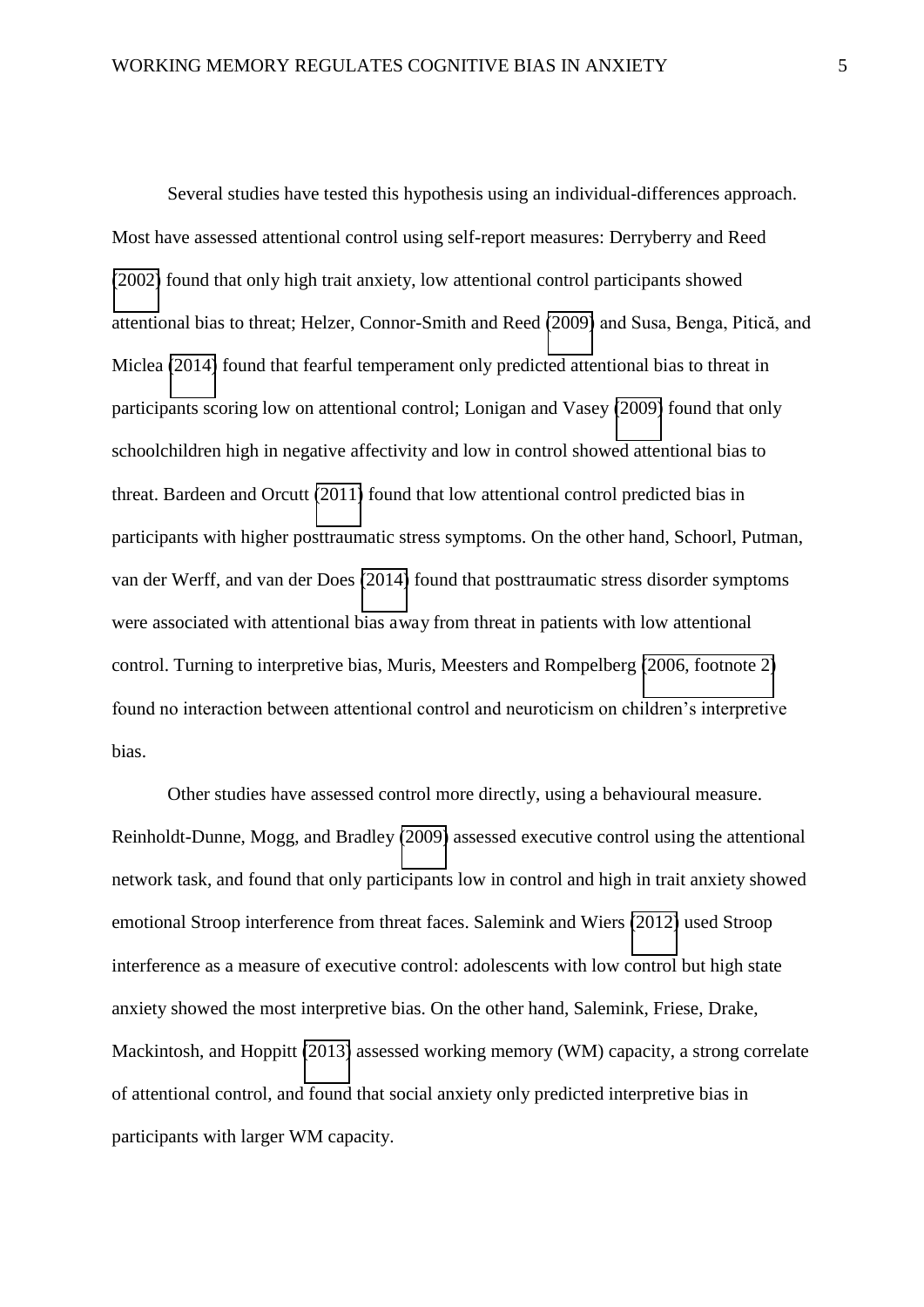All these studies took a correlational approach, assessing how individual differences in control moderate the relationship between trait anxiety and cognitive bias. A better test of the hypothesis that executive control regulates cognitive bias requires within-participants manipulation of executive control [\(Derakshan & Eysenck, 1998\)](#page-32-3). The key prediction is that, in a single group of participants, trait anxiety's relationship with interpretive or attentional bias should be clearer when executive control is experimentally impaired. One reliable technique for impairing executive attentional control is to impose a WM load, requiring participants to retain task-irrelevant information as a secondary task [\(see Lavie, Hirst, de](#page-34-1)  [Fockert, & Viding, 2004\)](#page-34-1). A recent study by MacNamara and Proudfit [\(2014\)](#page-34-2) found that WM load exaggerated the differences in distraction by negative images between anxiety patients and healthy controls, which is consistent with our hypotheses; however this study did not assess biased processing, where threatening and neutral stimuli are present at the same time.

We therefore conducted two studies to test the hypothesis that WM load moderates trait anxiety's influence on the two most-studied cognitive biases. In Study 1, we measured negative interpretive bias, using ambiguous vignettes; in Study 2, we measured attentional bias to fear-conditioned stimuli. In both cases, we used the WM load manipulation developed for impairing cognitive control by Lavie et al. (2004); this manipulation has been previously successful in our laboratory [\(Booth, Mackintosh, Mobini, Oztop, & Nunn, 2014\)](#page-31-1).

#### **Study 1**

Study 1 tested the hypothesis that WM load would moderate trait anxiety's effect on a classic measure of interpretive bias [\(Mathews & Mackintosh, 2000\)](#page-35-1). We focused on trait rather than state anxiety in this study, since cognitive bias has been more associated with trait anxiety in the literature. Participants were given a 'reading comprehension test' which required them to read a series of ambiguous vignettes, which could be interpreted either as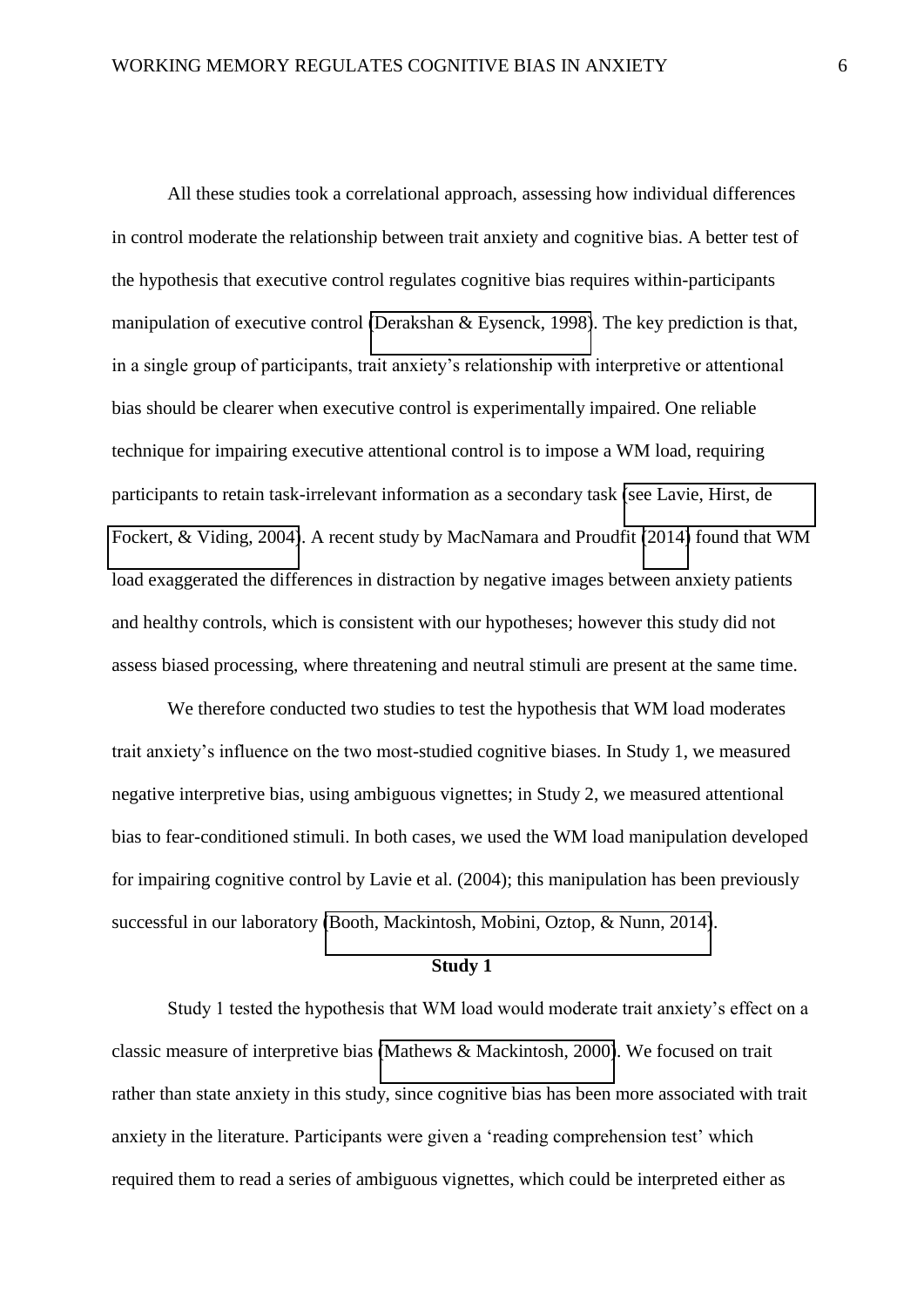depicting some threat to the central character, or as depicting a benign situation. WM load was manipulated during this task. Later, participants were given a 'memory test': they were presented with both the threat and the benign interpretations alongside positive and negative foil (incorrect) interpretations, and asked which most accurately summarised the vignette. A negative interpretive bias is present if the participant is more likely to choose the correct negative interpretations over the correct positive interpretations, without being more likely to choose the negative foil over the positive foil. This last condition is crucial for avoiding wrongly labelling a general negative response bias as a negative interpretive bias (see Method).

A further advantage of Mathews and Mackintosh's [\(2000\)](#page-35-1) interpretive bias measure is that it presents vignettes depicting both social threats (e.g. shunning, mockery) and physical threats (e.g. attack, robbery). This is important because previous research has sometimes found that anxious individuals only show cognitive biases regarding certain types of threat [\(Mogg, Mathews, & Weinman, 1989\)](#page-36-2). In particular, social threats may elicit more reliable effects than do physical threats (e.g. [Helzer et al., 2009;](#page-33-4) [Mathews & MacLeod, 1985\)](#page-35-3); this may be because for student samples, which are typically young and relatively affluent, social misfortune or loss of reputation are more realistic everyday dangers than are violence or illness. This may be particularly true for the current study, which was conducted at a private university (i.e., one charging significant tuition fees) in Istanbul. For these reasons, we calculated separate bias scores for social and physical threat vignettes, so threat type could be included as an independent variable in our analyses.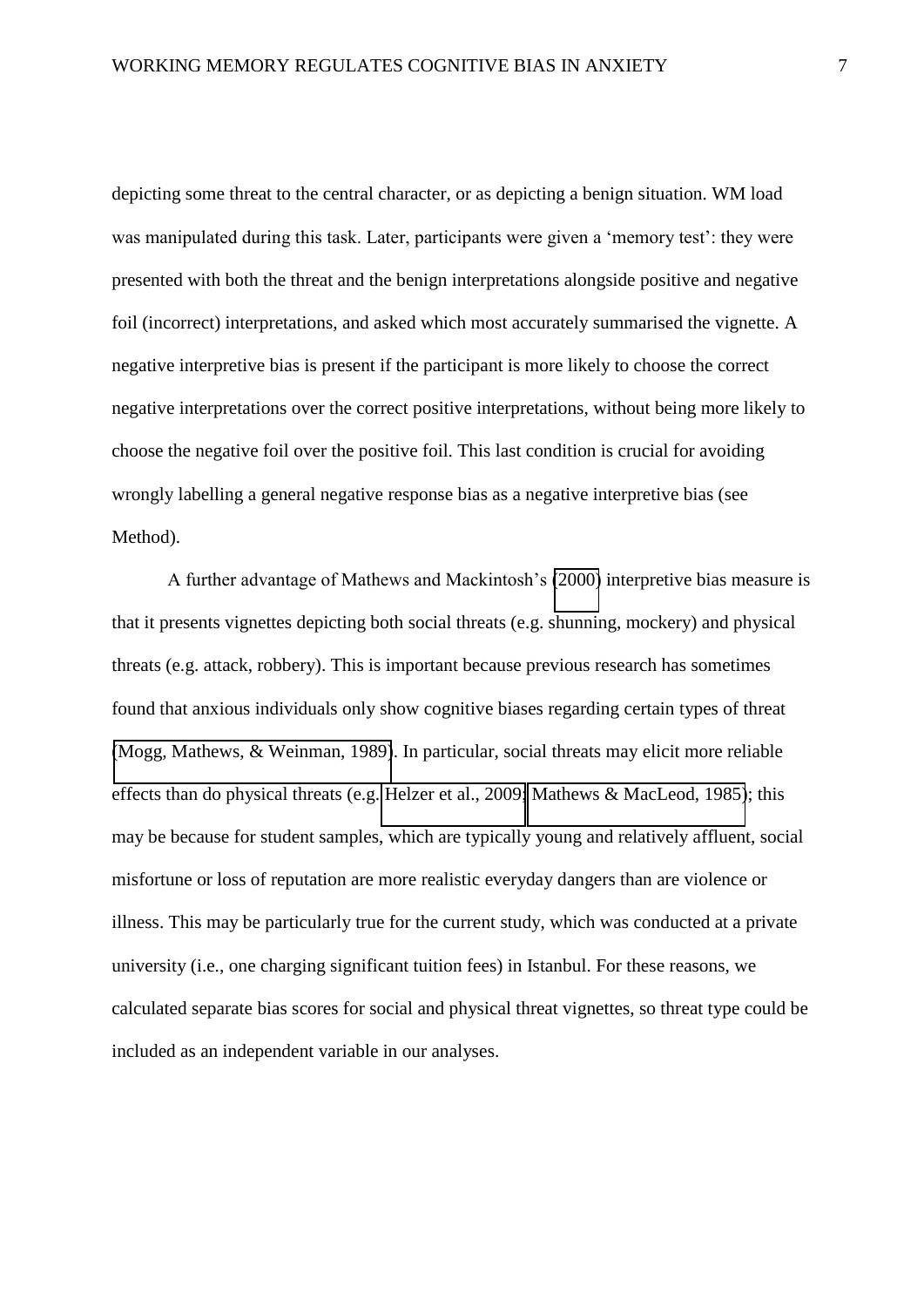#### **Method**

**Participants.** Sixty-eight native Turkish-speaking undergraduates (59 females, mean  $age = 21.37$ ) participated for course credit. The distribution of trait anxiety scores was typical for undergraduate samples [\(see Table 1, cf. Spielberger, Gorsuch, & Lushene, 1970\)](#page-38-3).

Eleven further participants were dismissed following computer errors, and one gave no correct answers to the WM probes in one condition, and so yielded incomplete data (see Results for data exclusion).

**Design.** A mixed quasi-experimental design was used. WM load (high or low) and threat type (physical or social) were manipulated within-participants, and trait anxiety was measured as a continuous predictor. The dependent variables were interpretive bias and response bias.

**Materials.** The study was conducted using E-Prime.

**State-Trait Anxiety Inventory [\(Spielberger et al., 1970\)](#page-38-3)** *–* **trait subscale.** This was used in its Turkish translation [\(Öner & LeCompte, 1985\)](#page-36-3), and consists of 20 items (e.g. "I worry about unimportant things"). Participants respond on a four-point scale from "almost never" to "almost always". Only the trait anxiety scale was used in Study 1. Cronbach's  $\alpha$  = .87 in this sample.

**Interpretive bias assessment.** This was adapted from Mathews and Mackintosh [\(2000,](#page-35-1)  [Experiment 1\)](#page-35-1), translated into Turkish, and took the form of an incidental memory test. In the study phase, participants read 20 vignettes, which could be interpreted as either benign or threatening. Half the vignettes portrayed physical threats and half social threats. Each vignette had a unique title, which was visible throughout that vignette's presentation. One word in the last sentence was presented as a fragment, which participants had to complete. This was followed by a simple comprehension question. The fragment-completion and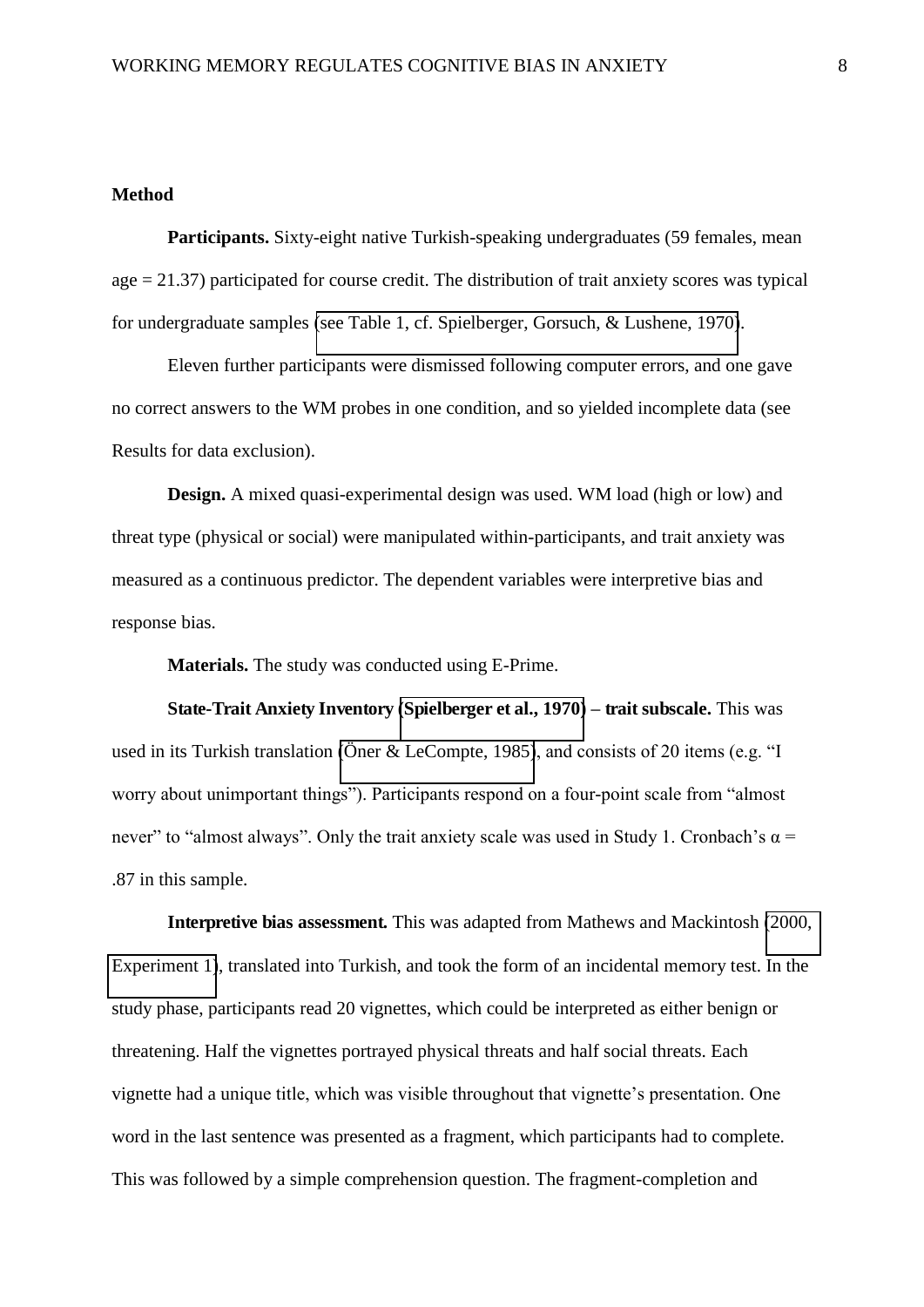comprehension questions were included to ensure participants attended to the vignettes, and to blind participants to the fact they would later be asked to recall the vignettes. An English example is presented below: the fragment's solution is 'laugh', and the question's correct answer is 'yes'.

The Wedding Reception

A friend asks you to give a speech at her wedding reception. You prepare some remarks and, when the time comes, get to your feet. As you start to speak, you notice that some people in the audience start to l—gh.

Did you stand up to speak? (Yes/No)

In the test phase, participants were given each vignette's title along with four alternative summaries, and were asked to indicate which summary was most accurate. One summary was a positive target, presenting the vignette's benign interpretation (e.g. "As you speak, people in the audience laugh appreciatively"); one was a negative target, presenting the threatening interpretation (e.g. "As you speak, people in the audience find your efforts laughable"); one was a positive foil ("As you speak, people in the audience applaud your comments"); and one was a negative foil (e.g. "As you speak, some people in the audience start to yawn"). The foil sentences were included to help differentiate between true interpretive bias and response bias, i.e. a general tendency to select more negatively valenced summaries. Such a response bias would lead participants to select negative targets more than positive targets, and negative foils more than positive foils. True interpretive bias would lead participants to select negative targets more than positive targets, but would not lead them to show any difference in their selection rates of negative and positive foils.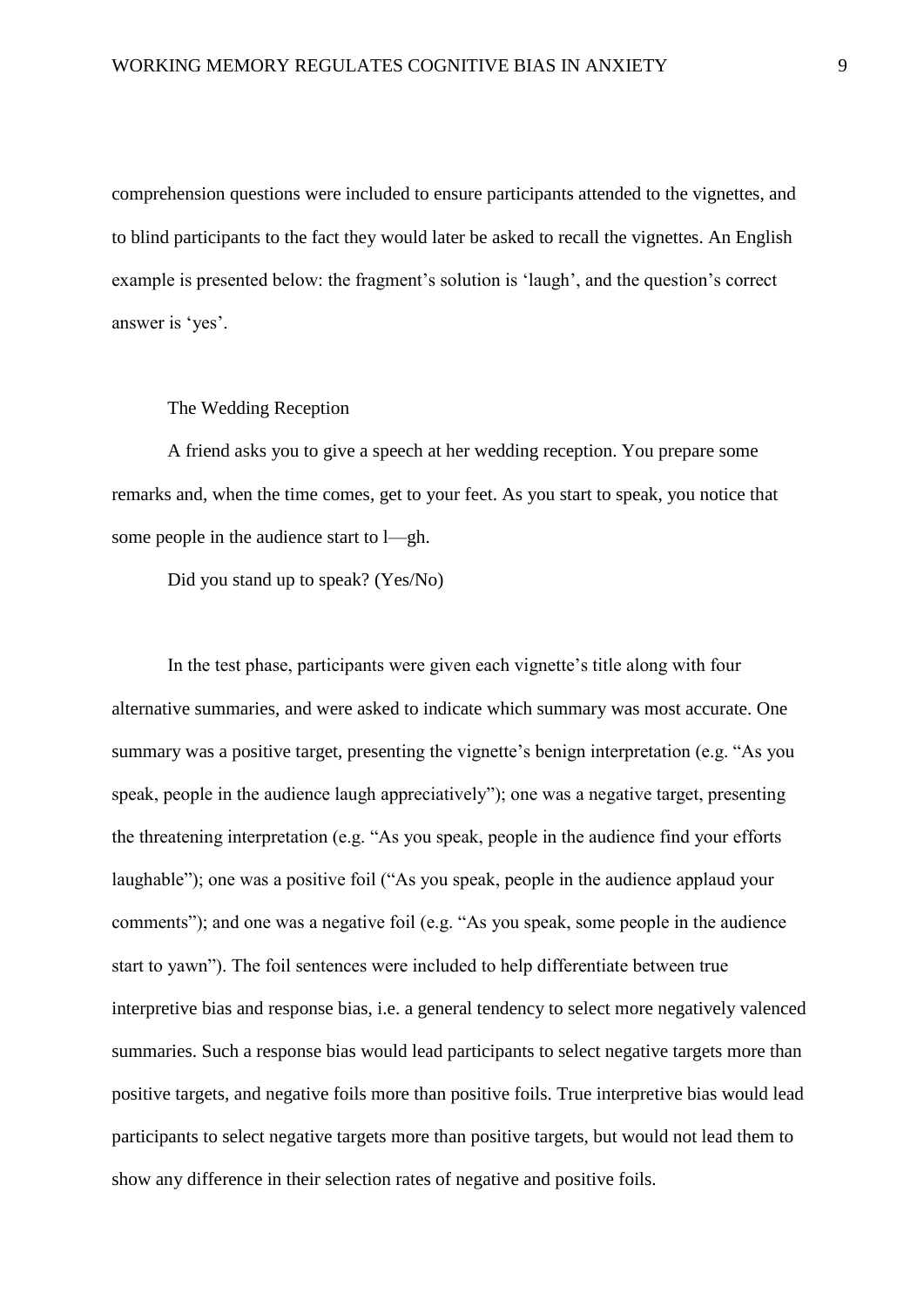**Filler task.** For the filler task, participants were presented with a two minute movie of nature scenes assembled from neutral clips 5004, 5007 and 5008 from the Emotional Movie Database [\(Carvalho, Leite, Galdo-Álvarez, & Gonçalves, 2012\)](#page-32-4).

**Procedure.** Participants were tested alone, with instructions to contact the experimenter if they had any questions.

Participants first completed the trait anxiety scale, then the interpretive bias assessment's study phase, which was presented as a reading comprehension test. The vignette's title was displayed at the top of the screen, with the first line below. Participants revealed the second line by pressing the down arrow key, and so on until the entire vignette was displayed onscreen. One word in the final line was presented as a fragment: participants pressed the down key when they understood what the complete word was, then typed the first missing letter. If they responded incorrectly, the computer showed the word 'WRONG!' and presented the fragment again; this procedure repeated until the participant responded correctly. The comprehension question was then presented, to which participants responded 'Yes' or 'No'. Again, the question repeated until participants responded correctly.

The study phase consisted of two blocks. One randomly-determined block was the high WM load block. Participants were presented with six digits for two seconds before each vignette; following the comprehension question, participants were presented with a single digit, and were asked to indicate with a key-press whether they saw this digit before the vignette [\(new foil digits were presented on 50% of trials, see Lavie et al., 2004\)](#page-34-1). The low WM load block was identical except that only one digit was presented before each vignette. Ten physical and 10 social threat vignettes were randomly selected for each block, and were presented in a random order. An additional four practice vignettes were presented to participants, without WM load, before they began the study phase.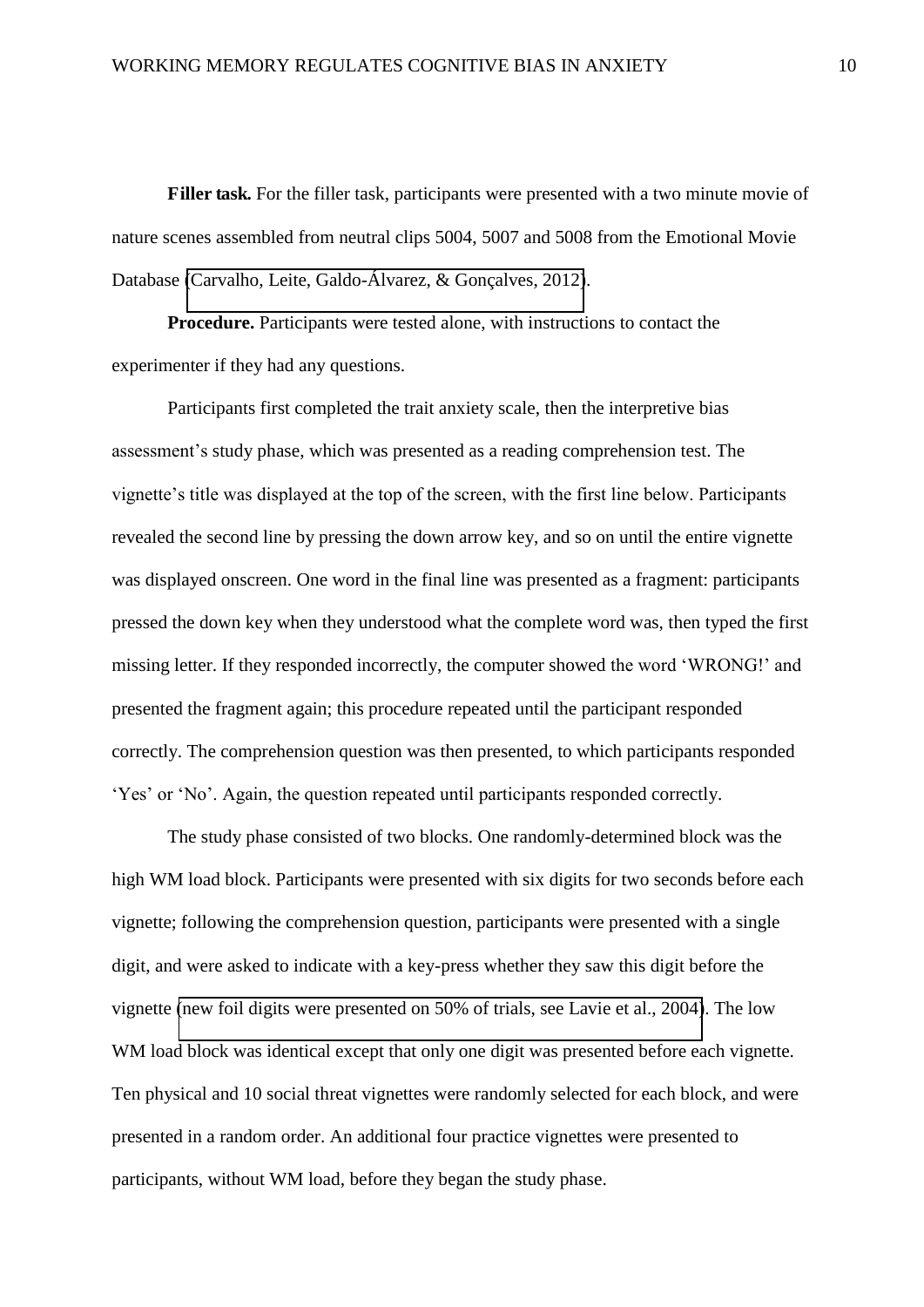Next, participants completed the filler task. They were asked to watch the movie carefully, as they would be asked about it later (they were not). The filler task took two minutes.

Finally, participants completed the test phase of the interpretive bias assessment. Each vignette's title was again presented, along with the four summaries described above. These were presented in a random order, and were numbered 1 to 4. Participants pressed the number key corresponding to the most accurate summary of the vignette they had read.

Participants were then thanked and debriefed.

#### **Results**

For each participant, their probability of selecting each type of summary (i.e. positive target, negative target, positive foil or negative foil) was calculated, within each cell of the design. Trials where participants answered the WM probe incorrectly (17%) were excluded. Interpretive bias scores were calculated for each cell by subtracting the participant's probability of selecting the positive target from their probability of selecting the negative target. Response bias scores were calculated by subtracting their probability of selecting the positive foil from their probability of selecting the negative foil. When the interpretive bias index is positive, and the response bias index is not, this indicates a negative interpretive bias. Descriptive statistics and bivariate correlations are presented in Table 1.

Bias scores were analysed with a general linear model, with WM load (high or low) and threat type (physical or social) as repeated-measures factors, and trait anxiety as a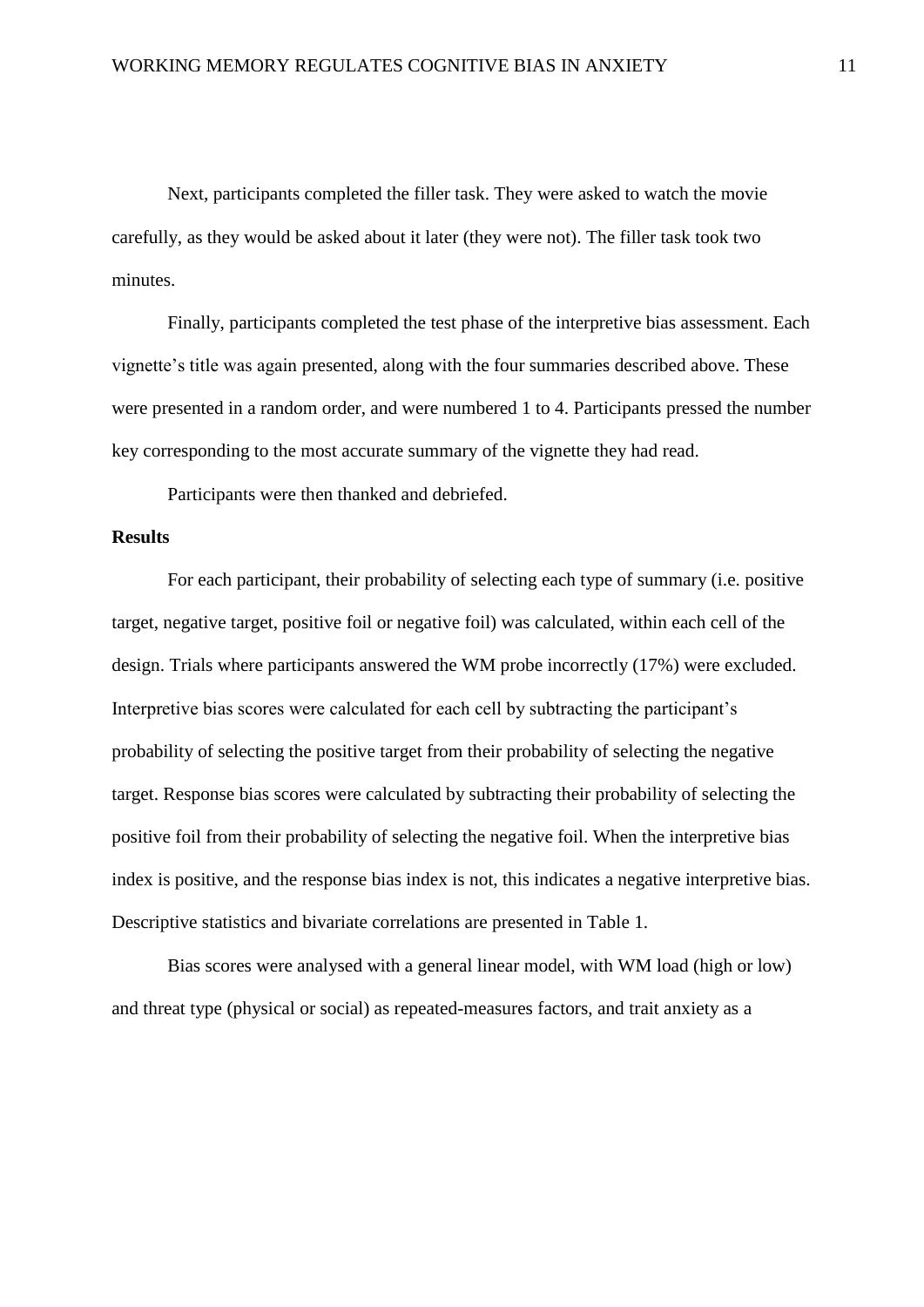continuous predictor<sup>1</sup>. We first analysed the response bias scores to ensure that response bias would not contaminate our key interpretive bias analyses. There was a marginal effect of threat type, F (1, 66) = 3.49,  $\eta_p^2$  = .05, p = .07, indicating that participants selected the negative foil more often for social threat items (M bias  $=$  -.06) than for physical threat items (M bias  $=$  -.01); no other effects approached significance,  $Fs < 2.30$ ,  $ps > .13$ . The fact that response bias was unaffected by trait anxiety or WM load suggests that any effects of these variables on interpretive bias are not contaminated by response bias.

To test our key predictions, we then subjected interpretive bias scores to the same analysis. There was an interaction between WM load and threat type, F (1, 66) = 6.61,  $\eta_p^2$  = .09,  $p = 0.01$ ; importantly, this was subsumed within a significant three-way interaction, F (1,  $66$ ) = 7.44,  $\eta_p^2$  = .10, p = .008. This interaction resulted from trait anxiety only predicting bias in the high load-social threat cell, unstandardised  $B = .02, 95\%$  CI [.005, .03],  $p = .006$ ; it did not predict bias in the low load-social threat cell,  $B = -0.001$ ,  $95\%$  CI [ $-0.01$ ,  $0.01$ ],  $p = 0.93$ , nor in either physical threat cell,  $B = -0.01$ , 95% CI [ $-0.02$ ,  $0.01$ ], p = .47 for high load and B = .01, 95% CI [ $-.003, .02$ ], p = .13 for low load. No other effects were significant, Fs < 1.96, ps  $> .16.$ 

Separate WM load  $\times$  trait anxiety models for the two threat types confirmed that WM load significantly moderated trait anxiety's relationship with interpretive bias for social threat items, F (1, 66) = 5.49,  $\eta_p^2$  = .08, p = .02 (see Figure 1), but not for physical threat items, F  $(1, 66) = 2.92, \eta_p^2 = .04, p = .09.$ 

ANOVA/MixedANOVAwContinuousPredictor.doc

<u>.</u>

<sup>1</sup> Analysing such unusual designs is actually trivial in SPSS's General Linear Model dialog, or SAS's Proc GLM. See http://core.ecu.edu/psyc/wuenschk/MV/RM-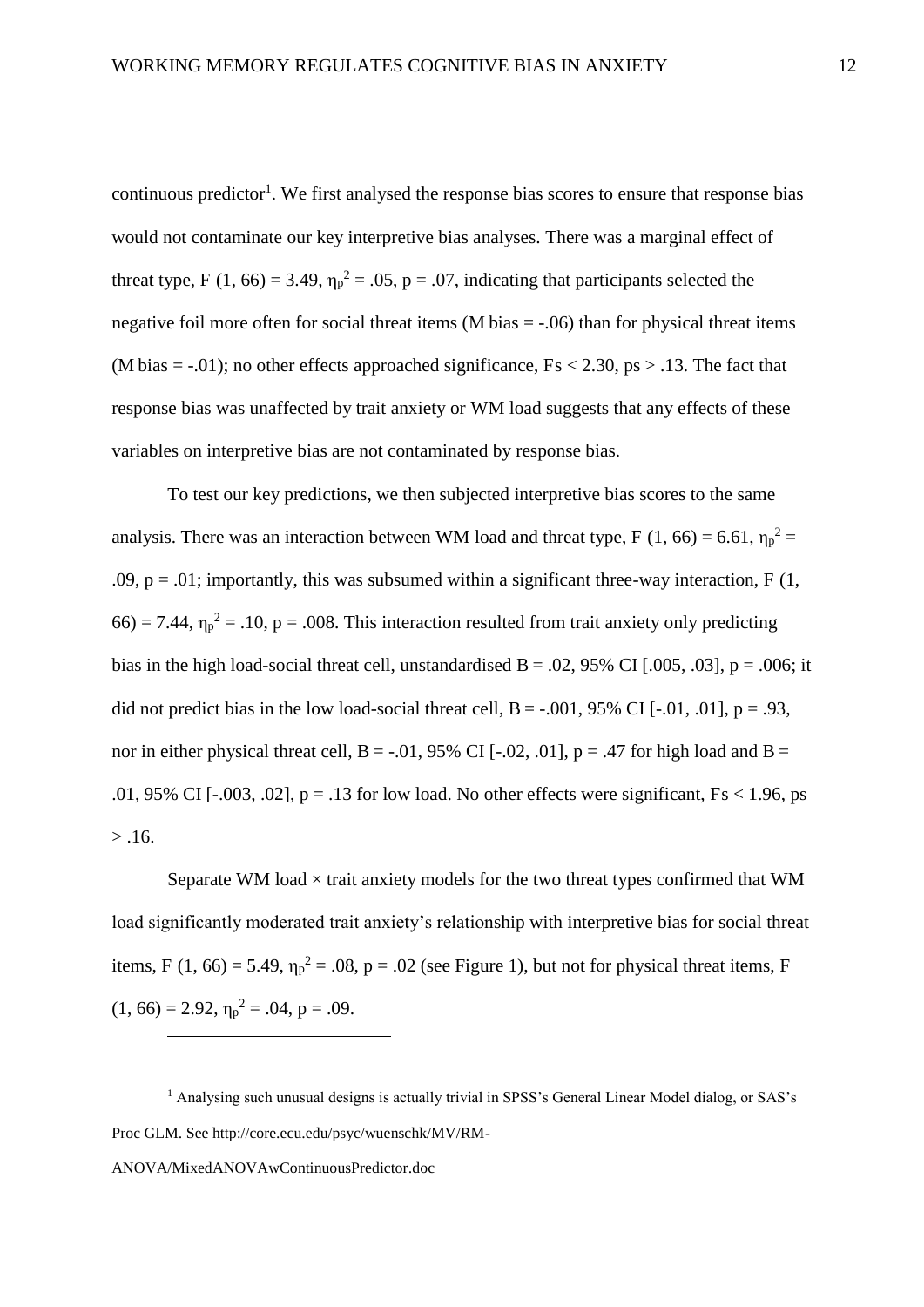Anxious individuals have an executive control deficit, which sometimes manifests as a reduced WM capacity [\(e.g. Ashcraft & Kirk, 2001\)](#page-30-3). The high WM load condition may therefore have depleted the executive control resources of more anxious participants more than it did those of less anxious participants, leading to differential effects of load on high versus low anxious participants. To investigate this alternative account, we subjected WM task accuracy to the same general linear model we used to analyse bias scores above. There was the expected main effect of WM load, F (1, 66) = 5.31,  $\eta_p^2 = .07$ , p = .02, but the main effect of trait anxiety was not significant, F (1, 66) = 2.73,  $\eta_p^2 = .04$ , p = .10 and, importantly, neither was any interaction effect involving either variable, Fs < 1.10, ps > .30. Analyses of performance in the word fragment and comprehension tasks yielded no significant results, Fs  $\langle 2.18, \text{ps} \rangle$  .14. These null results suggest WM load had equivalent effects on executive control resources for all participants.

**Detection theory and choice theory analyses**. With memory-based variables such as these, it is common to conduct analyses with detection theory-based measures of sensitivity, such as d'. However, d' is unsuitable in this case because it is designed to work with simple detection tasks (e.g. single-stimulus recognition), whereas we have used a four-alternative forced-choice task. In these tasks, the simple probability of choosing the correct answer is already an unbiased measure of sensitivity [\(and bias is not estimable; Stanislav & Todorov,](#page-38-4)  [1999\)](#page-38-4), so the above analyses are appropriate according to detection theory. However, MacMillan and Creelman [\(2005\)](#page-34-3) recommend choice theory [\(Luce, 1959\)](#page-34-4) for analysing multialternative forced choice data, and present formulae for calculating relative bias, i.e. participants' tendency to select one response alternative over one other response alternative. This relative bias is clearly appropriate for assessing interpretive and response biases in our study. We calculated interpretive bias as participants' preference for the negative target over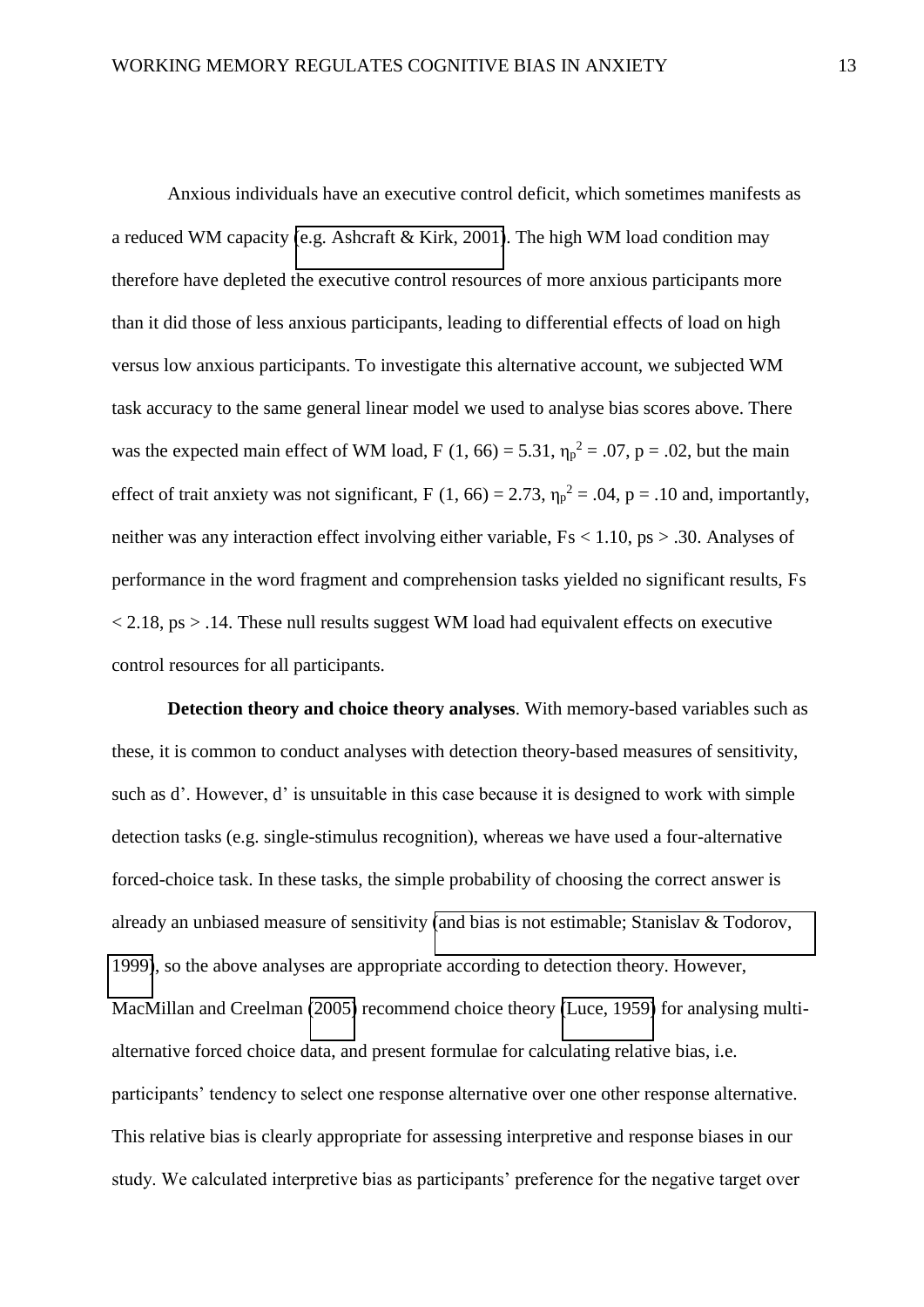the positive target, and response bias as their preference for the negative foil over the positive foil, using MacMillan and Creelman's formulae. We subjected these bias scores to the same analyses reported above, and results were consistent with those based on raw response probabilities. Specifically, the three-way interaction on interpretive bias was still significant, F (1, 66) = 6.33,  $\eta_p^2$  = .09, p = .01, and the same interaction on response bias was still not significant, F (1, 66) = 0.47,  $\eta_p^2$  = .007, p = .49.

#### **Discussion**

In an unselected sample of undergraduates, trait anxiety was related to interpretive bias, but only under high WM load. This builds on the work of Salemink and Wiers (2012) by showing that a within-participants experimental manipulation of executive control capacity (WM load) moderates trait anxiety's effects on interpretive bias, and supports the hypothesis that latent emotion-related biases influence cognition more when available executive control resources are scarce [\(Hofmann et al., 2008;](#page-33-2) [Salemink & Wiers, 2012\)](#page-38-0), consistent with Eysenck et al.'s (2007) characterisation of cognitive biases as failures of executive control. These results are also consistent with Ouimet et al.'s [\(2009\)](#page-37-0) assertion that interpretive bias is a product of associative processing systems which are regulated by executive control.

It is not necessarily surprising that interpretive bias effects were only found with social threat items. The participants were students at a small private university; their age and socio-economic status may make social threats more of an everyday concern than the threat of violence or illness (see [Helzer et al., 2009;](#page-33-4) [Mathews & MacLeod, 1985\)](#page-35-3). Since we completed the study, informal questioning of some of these students has confirmed that most are much more concerned about 'social death' than they are about actual death, perhaps due to their relatively privileged status in Istanbul society. Concern-specific cognitive biases are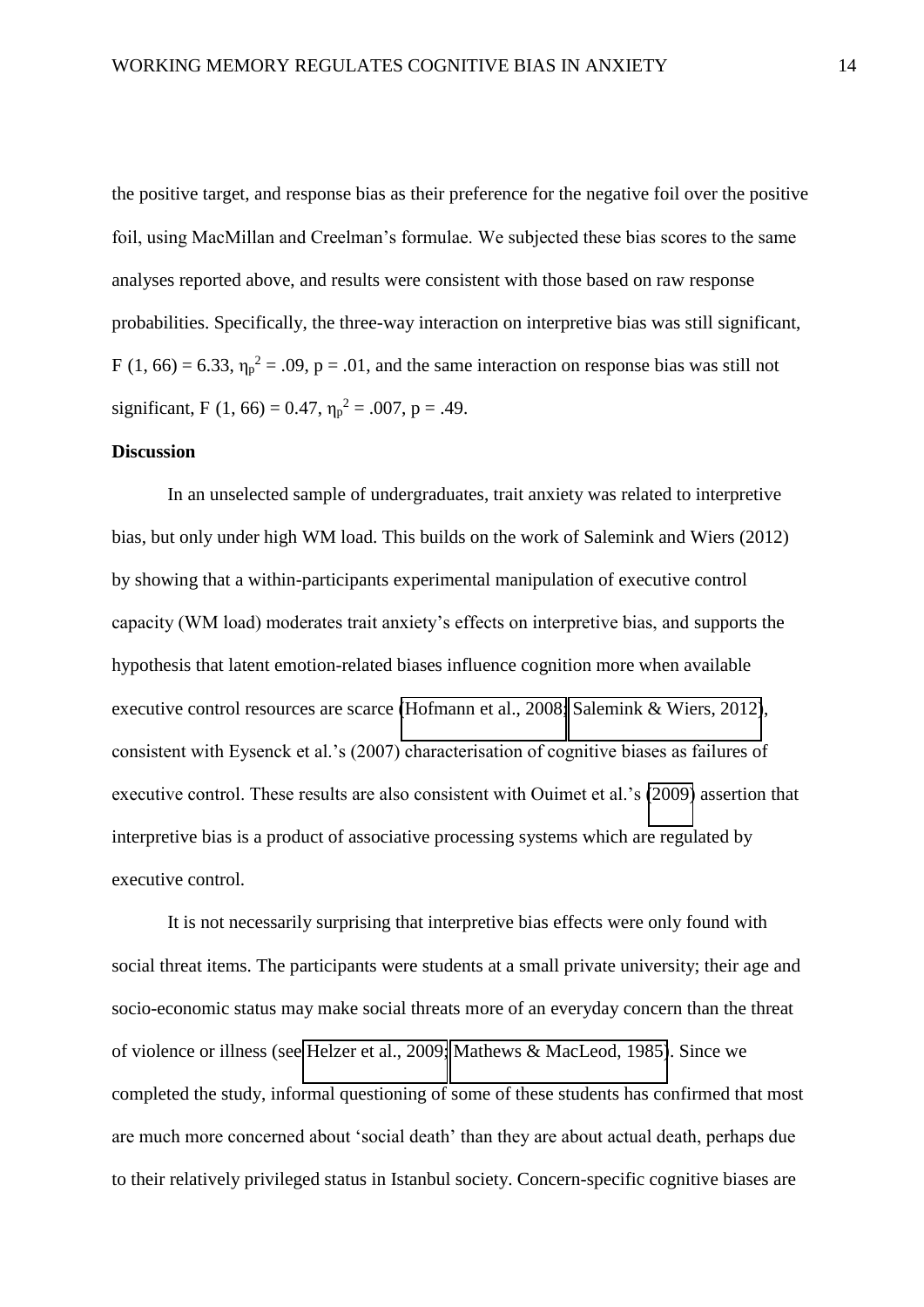not an uncommon finding in the anxiety literature [\(e.g. Mogg et al., 1989\)](#page-36-2); in the future, if this study were replicated with a measure of social anxiety, stronger effects may be found. In Study 2, we were able to alleviate this problem by using fear-conditioned Japanese characters as our threat stimuli, therefore ensuring equivalent relevance of the threat stimuli for all participants.

One criticism of some interpretive bias measures is that they are vulnerable to response bias [\(see Mathews, Richards, & Eysenck, 1989\)](#page-35-4). In our task, participants might simply select negative summaries during the test phase. These effects are unlikely in the current experiment since the key effects involve the WM load factor, which was manipulated at encoding, rather than at the response stage. Similarly, high WM load may have impeded participants' encoding of the stories, forcing them to use more guesswork in the test phase, and trait anxiety may have biased this guesswork rather than the original interpretation. However, the fact that our analysis of incorrect responses (response bias scores) yielded such different results from our analysis of interpretive bias scores weakens this account. An ideal assessment of response bias would require the presentation of completely new vignettes in the test phase; the fact we did not do this represents a weakness of this study. Future research must include such foil vignettes to fully discount response bias effects.

Two important issues remained outstanding following Study 1. Firstly, there was the possibility that WM load exaggerated trait anxiety's effects on bias because participants found the more difficult WM load anxiogenic, i.e. that WM load was confounded with state anxiety. It was important to rule out this alternative account. Secondly, the results did not clarify which aspects of affective processing are under executive control. Trait anxiety may potentially bias both early reflexive input processes, such as alerting or orienting, or later more cognitive processes, such as appraisal, and either could be under the control of WM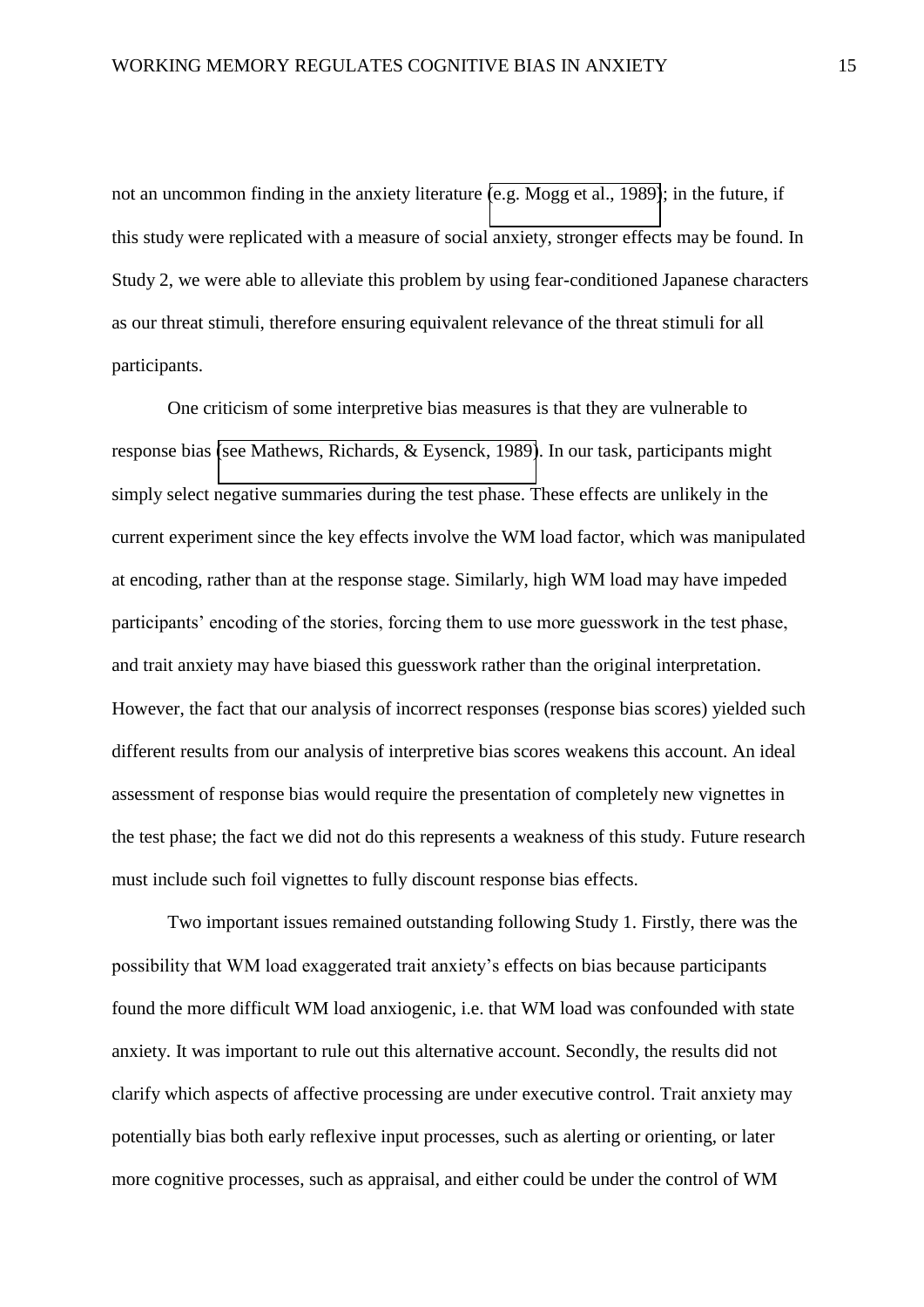[\(Mathews & MacLeod, 2005\)](#page-35-0). Note that input processes could account for interpretive bias, as they could bias the participant's attention toward the more negative aspects of the vignettes [\(Mathews & Mackintosh, 1998\)](#page-34-5); Ouimet et al. (2009) suggest that interpretations are a product of both conscious processing and implicit associations, i.e. they occur later than the input stage. We attempted to resolve these issues in Study 2.

#### **Study 2**

Study 2 aimed to replicate and extend the results of Study 1, using a different bias measure: attentional bias to threat [\(Bar-Haim et al., 2007;](#page-30-0) [Cisler & Koster, 2010\)](#page-32-5). This was measured using the dot probe task [\(MacLeod, Mathews, & Tata, 1986\)](#page-34-6), in which one threat and one neutral stimulus are briefly presented on a computer screen, before one stimulus is replaced by a small probe. Attentional bias is indicated where participants respond faster to probes replacing the threat stimulus.

In Study 1, we only found interpretive bias effects with social threat vignettes, and we argue above that this is because social threat was more relevant to our participant group. To remedy this problem, in Study 2 we fear-conditioned neutral stimuli, to ensure the threat was equally relevant for all participants. We used Japanese kanji characters as our conditioned threat stimuli; these have the advantage of being novel for Turkish participants, and because different characters are conditioned for each participant, threat value is not confounded with visual features of the stimulus [\(Booth & Sharma, 2014;](#page-31-2) [van Damme, Crombez, Hermans,](#page-38-5)  [Koster, & Eccleston, 2006\)](#page-38-5).

In Study 1, we were unable to assess whether the WM load itself was experienced as stressful by participants. To address this issue, we recorded skin conductance and eyeblink muscle activity during the dot probe task: if participants feel more stressed under high load, they should show more skin conductance responses and greater eyeblink activity. In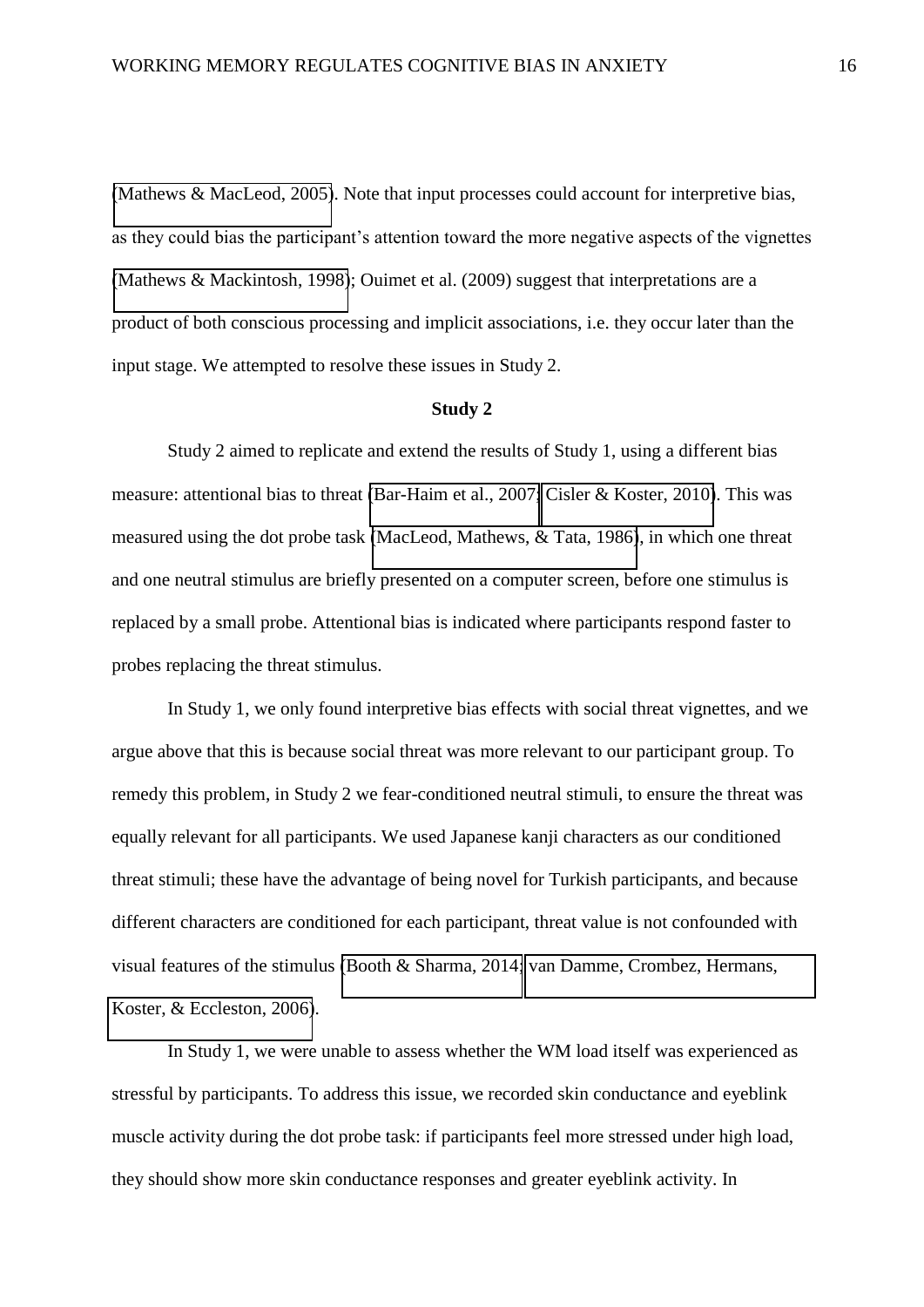particular, we were then able to use these physiological variables as covariates in our analyses: if WM load's moderation of the relationship between anxiety and bias is a result of the load's stressful nature rather than the load's impairment of executive control, controlling for skin conductance or eyeblink muscle activity should nullify the WM load  $\times$  anxiety interaction.

Study 2 also sought to clarify the results of Study 1 by recording eye movements during the dot probe task. Eye movements can provide useful extra information about attention-allocation, and may provide a more pure measure of early input processes such as alerting and orienting [\(Armstrong & Olatunji, 2009\)](#page-30-4).

Finally, in Study 2 we assessed both trait and state anxiety. Although cognitive biases are more commonly associated with trait anxiety, state anxiety has sometimes been found to moderate this relationship [\(Waechter & Stolz, 2015\)](#page-39-1). Therefore, we included state anxiety to check for such moderation of our hypothesised trait anxiety  $\times$  WM load interaction.

#### **Method**

**Participants.** Fifty-three native Turkish-speaking undergraduates (33 females, M age  $= 21.51$ ) participated for course credit or payment. The distribution of trait anxiety scores was similar to that for Study 1 (see Table 2). An additional three participants' data were excluded due to failures of the physiological equipment, and one additional participant's data were excluded due to high influence on the analyses.

**Design.** A mixed quasi-experimental design was used. WM load (high or low) was manipulated within-participants, and state and trait anxiety were measured as continuous predictors. The dependent variables were attentional bias, which was assessed both by using traditional RTs and via eye movements (see Eye tracking below). Eyeblink startle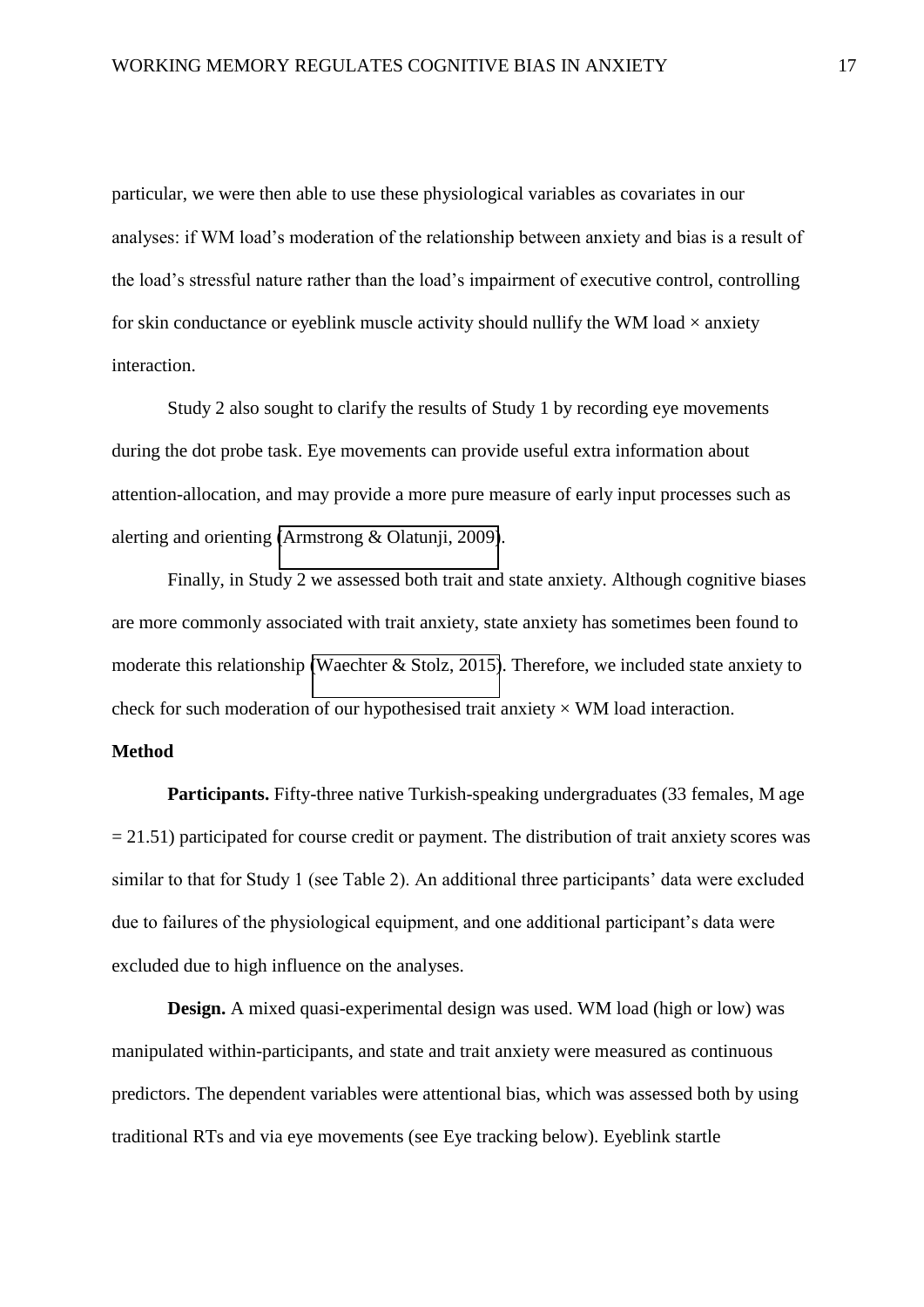electromyogram (EMG) and skin conductance were also recorded, to assess the efficacy of conditioning, and for use as covariates in our analyses.

**Materials and measures.** The study was conducted using SR Research's Experiment Builder software. Participants responded using a Microsoft Sidewinder gamepad. An SR Research chin- and forehead-rest was placed 65cm from a 40cm CRT monitor, which was running at 75Hz.

**State-Trait Anxiety Inventory.** In Study 2, both the state and trait subscales were used. Cronbach's  $\alpha = .83$  for the state scale, and .80 for the trait scale.

**Conditioning phases.** Conditioned stimuli (CSs) were 16 Japanese kanji characters, taken from the KanjiLearn website

(http://www2.gol.com/users/jpc/Japan/Kanji/KanjiLearn/). Characters were written in black on a square white background. For each of the two conditioning phases, four characters were randomly selected to serve as conditioned CS1s, and four to serve as non-conditioned CS2s. These CS1s and CS2s then served as threat and non-threat stimuli in the next dot probe phase.

In each conditioning phase, participants passively watched the screen. Eight characters were presented for 2000ms each. Half the characters were randomly selected as CS1s, and these characters were followed by an unconditioned stimulus (US), which was a 9100Hz tone, presented at 92dBA for 1000ms. The others were designated as CS2s, and no US was presented following these characters. All characters were followed by a blank screen for 4500ms.

**Dot probe phases.** During the dot probe phases, participants completed dot probe and WM tasks simultaneously. Each trial began with the WM study phase: in the high load condition, six randomly-determined digits were presented for 2000ms, then masked for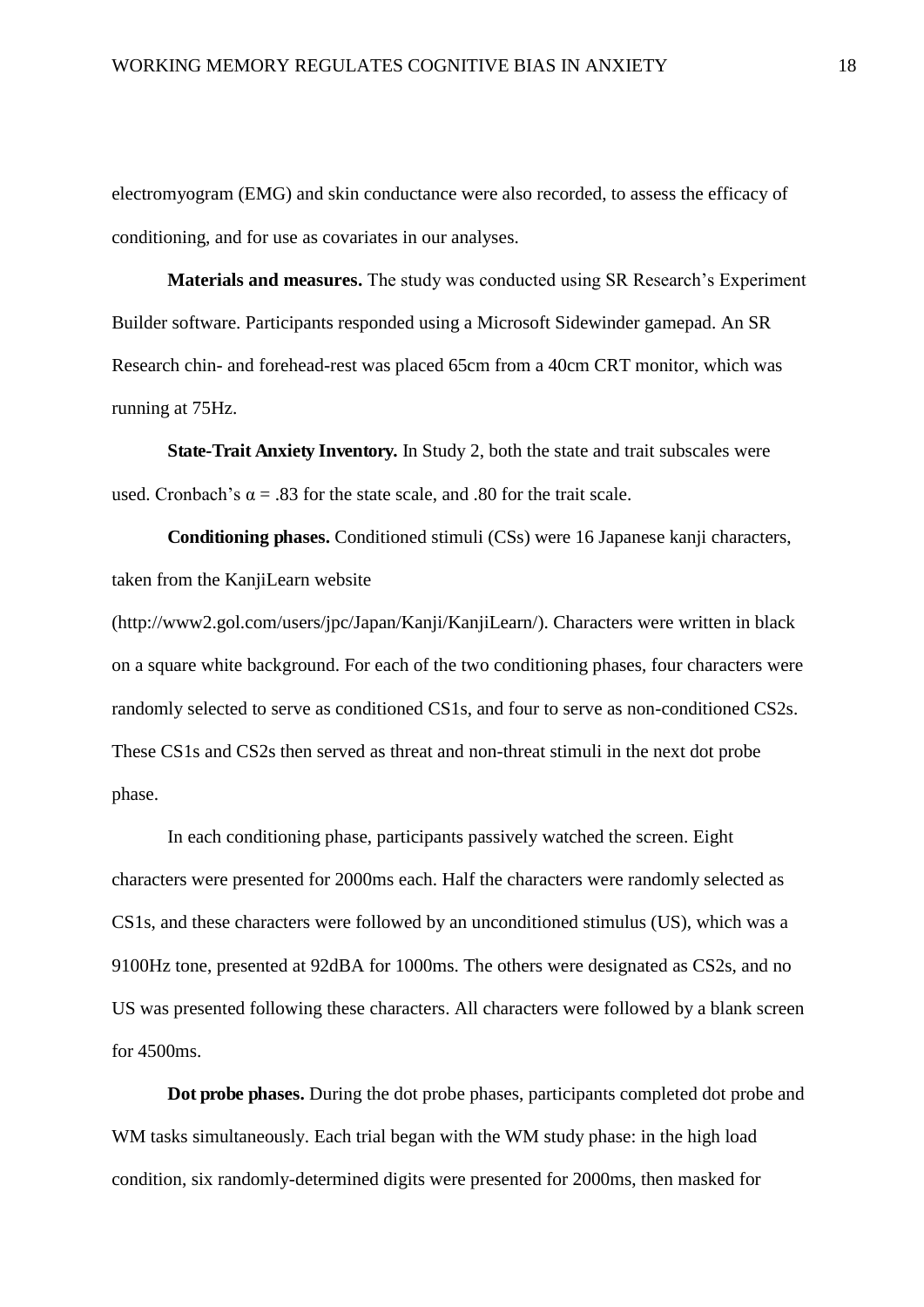2500ms. In the low load condition, one digit was presented for 500ms, then masked for 750ms. Presentation times were varied to equate encoding difficulty, based on Lavie et al. [\(2004\)](#page-34-1). Digits were presented in white, on a black background. Following this, a central fixation was presented for 1000ms. One threat CS1 and one non-threat CS2 character were then presented either side of the screen for 100ms. Each CS occupied a square with sides of 2.73°, centred 6.58° from the centre of the screen. The CSs and their locations were randomly-determined for each trial. A grey double-arrow probe  $(<) 0.91^{\circ}$  long was then presented, pointing up or down, in one of the CS's locations. The direction and location of the probe was randomised for each trial. Participants indicated the probe's direction, as quickly as possible, via a button-press with their right thumb. The probe remained onscreen until the participant responded. The trial ended with the WM test phase: a single digit was presented, and participants were asked whether this digit had been presented in the WM study phase. Participants responded via the gamepad. A new, foil digit was presented on 50% of trials.

In each dot probe phase, participants completed 64 trials. Of these 64 trials, the first 20 were designated as practice trials, and were excluded from analyses.

**Physiological measures.** Physiological measures were collected using a BIOPAC MP36, sampling at 500Hz. Eyeblink startle EMG and skin conductance responses were recorded and analysed in accordance with Society for Psychophysiological Research guidelines [\(Blumenthal et al., 2005;](#page-31-3) [Fowles et al., 1981\)](#page-33-5). EMG was conducted using 11 mm Ag/AgCl electrodes, treated with a 7% chloride salt gel and a 35mm adhesive collar. Two electrodes were attached over the orbicularis oculi muscle under the right eye, and an isolated ground electrode was placed in the centre of the forehead. Skin conductance was measured using 11 mm Ag/AgCl electrodes treated with 0.5% chloride salt gel, mounted in a 27  $\times$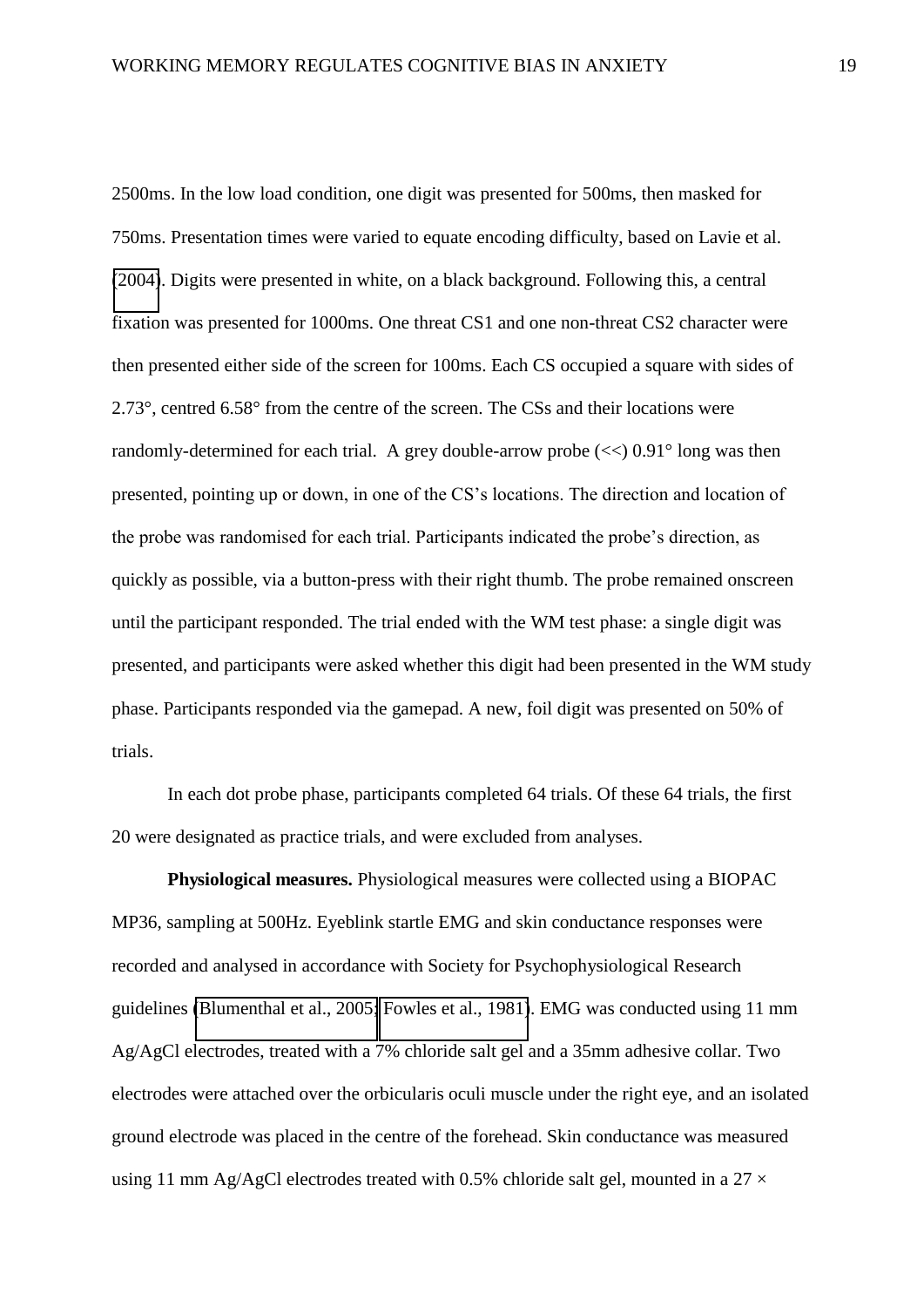36mm adhesive patch. These were placed on the distal phalanges of the fourth and fifth fingers of the non-dominant hand.

**Eye tracking.** Gaze fixation of the dominant eye (determined by Miles test) was recorded at 1000Hz during the dot probe phases, using an Eyelink 1000 eye tracker. Only the horizontal location of gaze was tracked. A three-point calibration was conducted before each dot probe phase, calibrations were accepted if the error was less than 0.5°. Before each trial began, a single central fixation point was presented to check drift: calibration was repeated if tracking error exceeded 0.5°.

**Procedure.** Participants were briefed, and electrodes were applied. During a 10 minute habituation period, participants completed the anxiety questionnaires, and received instructions regarding the dot probe task. They then completed a conditioning phase and a dot probe phase, followed by another conditioning phase and dot probe phase. They completed one dot probe phase under high WM load, and the other under low WM load. The order of load conditions was randomised.

**Efficacy of US.** EMG waveforms were high-pass FIR-filtered at 28Hz to remove noise, then rectified. The waveform's area was calculated for the 4500ms period following each CS's offset. Participants showed more startle blink activity when a US was presented (M  $= 0.062$ mV·s, SD = 0.16mV·s) than when a US was not presented (M = 0.056mV·s, SD = 0.16mV·s), mean difference = 0.006, 95% CI  $[0.001, 0.011]$ , t  $(52) = 2.46$ , p = .02.

Skin conductance waveforms were low-pass FIR-filtered at 1Hz to remove noise, then high-pass IIR-filtered at 0.05Hz to remove baseline drift. A skin conductance response was recorded wherever the resultant waveform peaked at more than  $0.05\mu S$ . Participants were more likely to make a response when a US was presented (M probability  $= .62$ , SD  $= .28$ )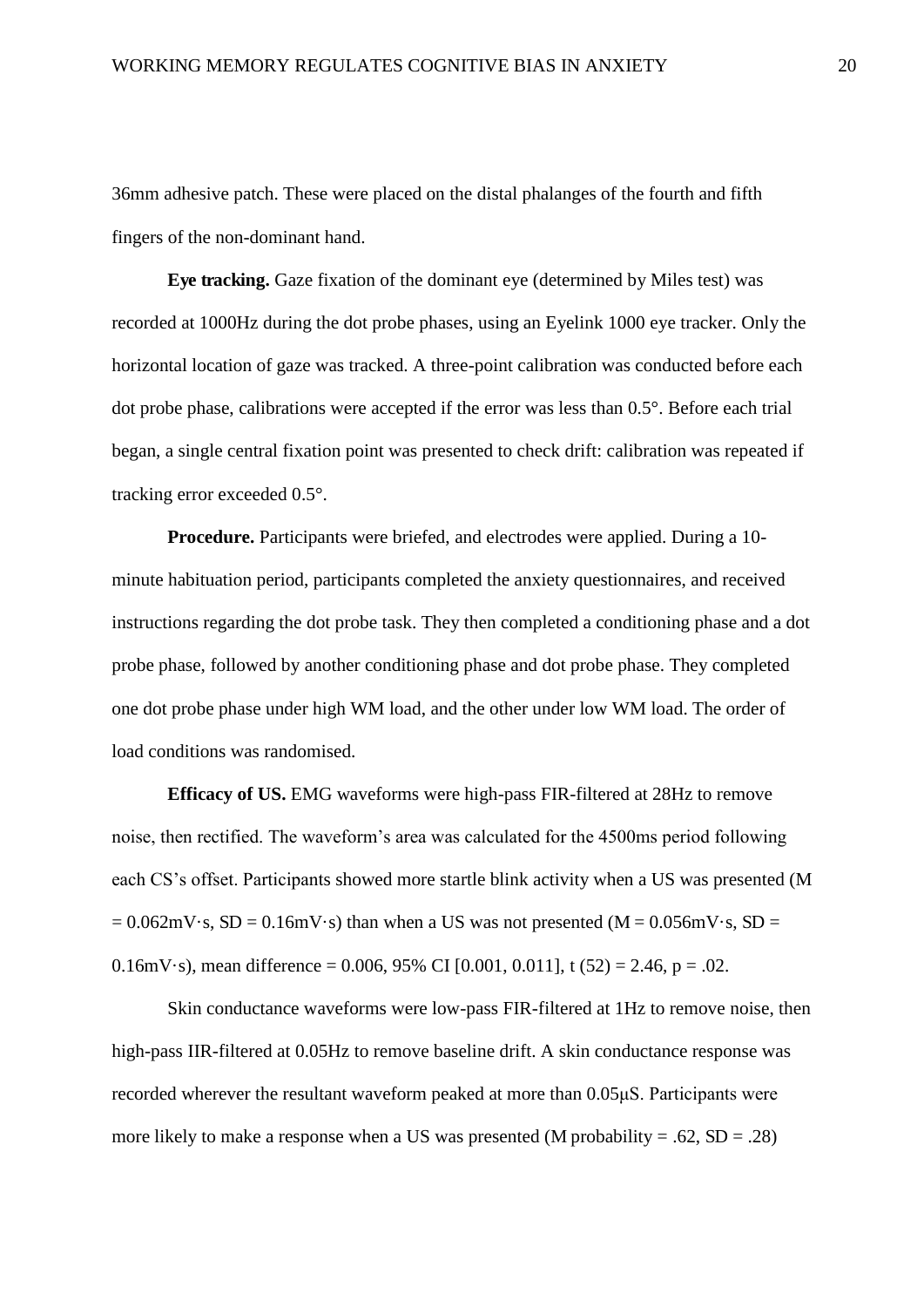than when a US was not presented ( $M = .45$ ,  $SD = .25$ ), mean difference = .16, 95% CI [.09, .24], t  $(52) = 4.61$ , p < .001.

Together, these results indicate that the US was effective.

## **Results**

Response times (RTs) less than 1000ms were retained [\(Baert, De Raedt, Schacht, &](#page-30-5)  [Koster, 2010\)](#page-30-5) if participants responded correctly to both the probe and the WM task; using alternative outlier criteria did not greatly alter the results. Separate attentional bias scores for the high and low WM load conditions were calculated by subtracting the participants' mean RT on trials where the probe appeared in the threat CS1's location from that for trials where the probe appeared in the non-threat CS2's location. The resulting index, where positive, reflects an attentional bias towards threat.

As before, a repeated-measures general linear model was employed, with attentional bias score as the dependent variable, WM load as the factor, and trait anxiety as a continuous predictor. There was a main effect of WM load, F  $(1, 51) = 5.59$ ,  $\eta_p^2 = .10$ , p = .02, so that participants generally showed more bias under low load ( $M = 8.83$ ms,  $SD = 21.92$ ms) than they did under high load ( $M = 2.38$ ms, SD = 28.83ms), and of trait anxiety, F (1, 51) = 6.20,  $\eta_p^2 = .11$ ,  $p = .02$ , so that higher trait anxiety generally predicted more bias to threat. Importantly however, there was a significant interaction (see Figure 2), F (1, 51) = 4.71,  $\eta_p^2$  =  $.08$ ,  $p = .03$ , due to the fact that the model parameter for the trait anxiety effect under high load was positive and significant, unstandardised  $B = 1.59$ , 95% CI [0.53, 2.65], p = .004, whereas the parameter for the trait anxiety effect under low load was not significant,  $B =$ 0.06, 95% CI [-0.81, 0.94],  $p = .89$ . In other words, Study 2 replicated Study 1's basic finding that WM load exaggerates the effect of trait anxiety on bias. When we replicated these analyses with state anxiety instead of trait anxiety as the continuous predictor, no effects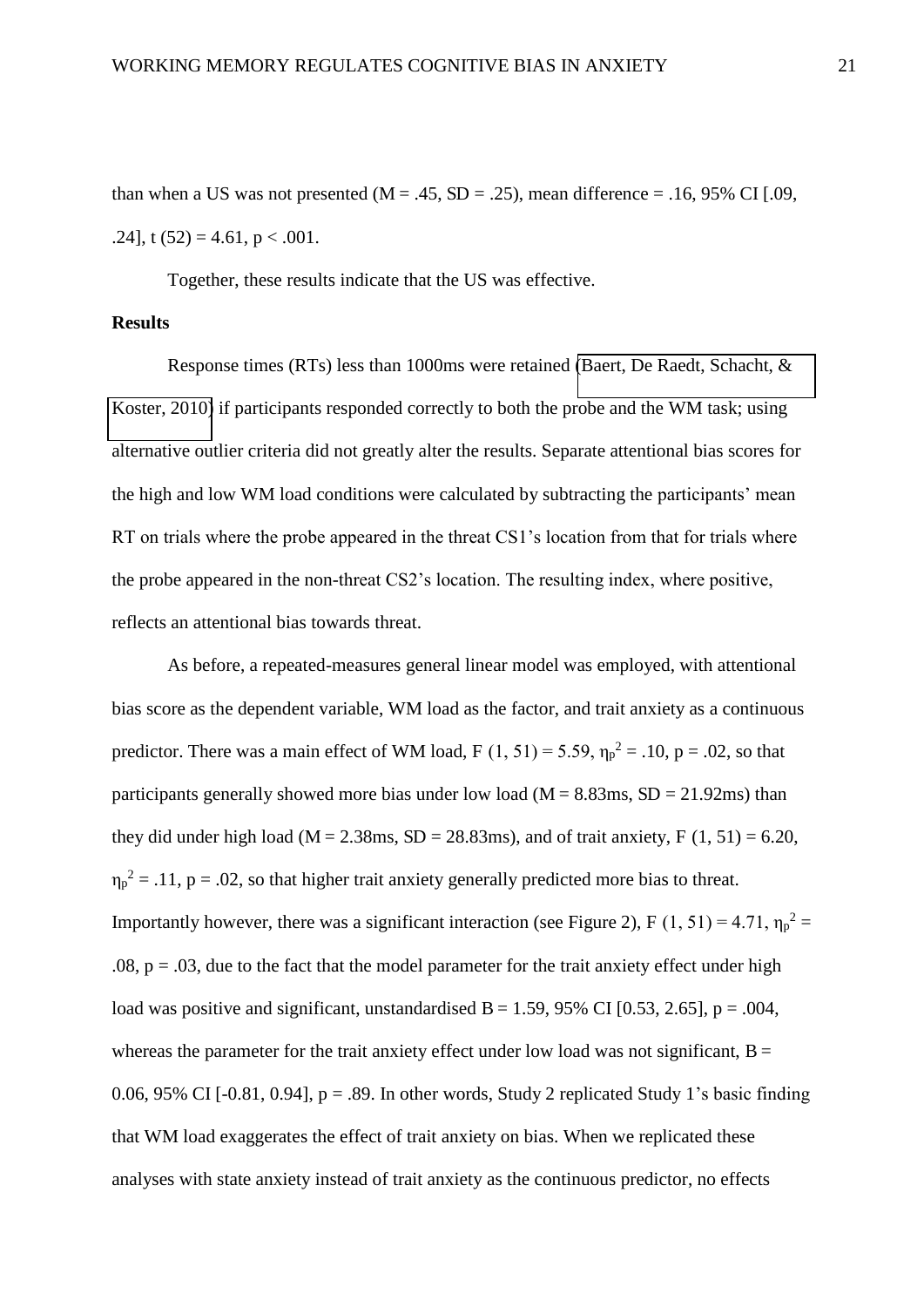approached significance, all  $Fs < 0.46$ ,  $ps > .50$ , suggesting that it is trait rather than state anxiety which influences RT measures of attentional bias. Similarly, adding both trait and state anxiety to the model also yielded no significant effects, all  $Fs < 1.46$ ,  $ps > .23$ .

To check whether these effects could be simply explained by the stressful effects of WM load, we calculated the difference between the mean probability of a skin conductance response under high load and the mean probability of a skin conductance response under low load. One-sample t-tests indicated that participants did indeed show more responses during the high WM load study phase, M difference  $= .27, 95\%$  CI [.22, .32], p < .001, and during the high WM load test phase, M difference  $= .03, 95\%$  CI [.01, .06], p  $= .003$ . However, participants showed less responses under high WM load during the actual dot probe component of the task, M difference  $=$  -.06, 95% CI [-.11, -.02],  $p = .006$ . Most importantly, including the difference in response probability for any of these three phases as a covariate in our model did not weaken our key interaction, all  $Fs > 4.26$ ,  $ps < .05$ , suggesting that emotional responses to the WM load itself were not driving our interaction between WM load and trait anxiety on attentional bias. Similarly, participants showed an eye-blink EMG waveform of greater area during the high WM load study phase, M difference = .024, 95% CI [.004, .044],  $p = .02$ , although not during the test phase, M difference = .01, 95% CI [-.002, .013], p = .14, or during the dot probe phase, M difference = .00, 95% CI [-.003, .001], p = .47. Again, including the difference in EMG waveform area for any of these three phases as a covariate in our model did not weaken our key interaction, all  $Fs > 4.69$ ,  $ps < .04$ .

**Eye movements**. Next, we checked to see if these RT effects corresponded to eye movements, concentrating on trials where the probe appeared in the non-threat CS2's location. Trials with blinks or other tracking losses were discarded. We then calculated the proportion of trials where, if a saccade was made, that saccade was made in the direction of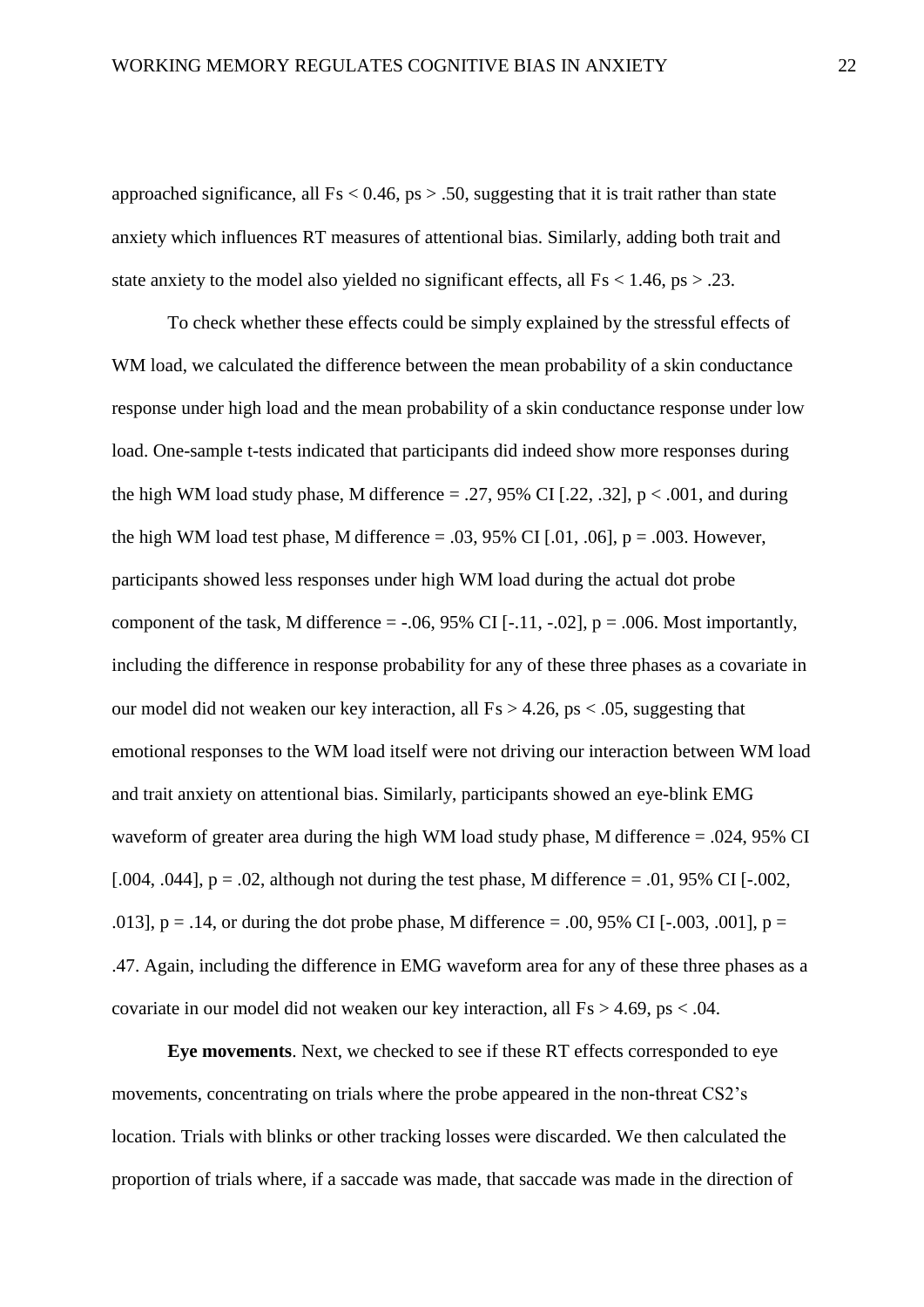the probe. These proportions were used to calculate an attentional bias index, by subtracting the proportion for trials where the probe appeared in the non-threat CS2's location from the proportion for trials where the probe appeared in the threat CS1's location. Again, this bias was calculated separately for each WM load condition.

These eye movement bias scores were analysed with the same WM load  $\times$  trait anxiety general linear model as used for the RT analyses above. The main effect of trait anxiety was not significant, F (1, 49) = 2.35,  $\eta_p^2$  = .05, p = .13, and neither was the main effect of load, F (1, 49) = 0.96,  $\eta_p^2 = 0.02$ , p = .33; although the parameter for trait anxiety was somewhat larger under high load,  $B = 0.006$ , 95% CI [0.000, 0.012],  $p = .06$ , than it was under low load,  $B = 0.002$ , 95% CI [-0.004, 0.008],  $p = .53$ , the WM load  $\times$  trait anxiety interaction did not reach significance, F (1, 49) = 1.66,  $\eta_p^2 = .03$ , p = .20. However, when the analysis was repeated with state anxiety as the continuous predictor instead of trait anxiety, the main effect of state anxiety was significant, F (1, 49) = 7.24,  $\eta_p^2 = .13$ , p = .01, indicating that more state anxious participants were more likely to make a saccade to probes when they appeared in the threat CS1's location. There were no other significant effects,  $Fs < 0.70$ ,  $ps >$ .40. When both trait and state anxiety were included in the model, no effects reached significance, all  $Fs < 2.21$ , all  $ps > .14$ .

#### **Discussion**

Study 2 replicated and extended the results of Study 1. We ensured that our threat stimuli were relevant to all participants, by using fear-conditioned Japanese kanji as stimuli. Trait anxiety was only related to attentional bias to threat under high working memory load. Psychophysiological measurements indicated that this effect was not simply due to emotional responses to the WM load itself. These results support the hypothesis that biased processing of emotional information is regulated by executive control processes.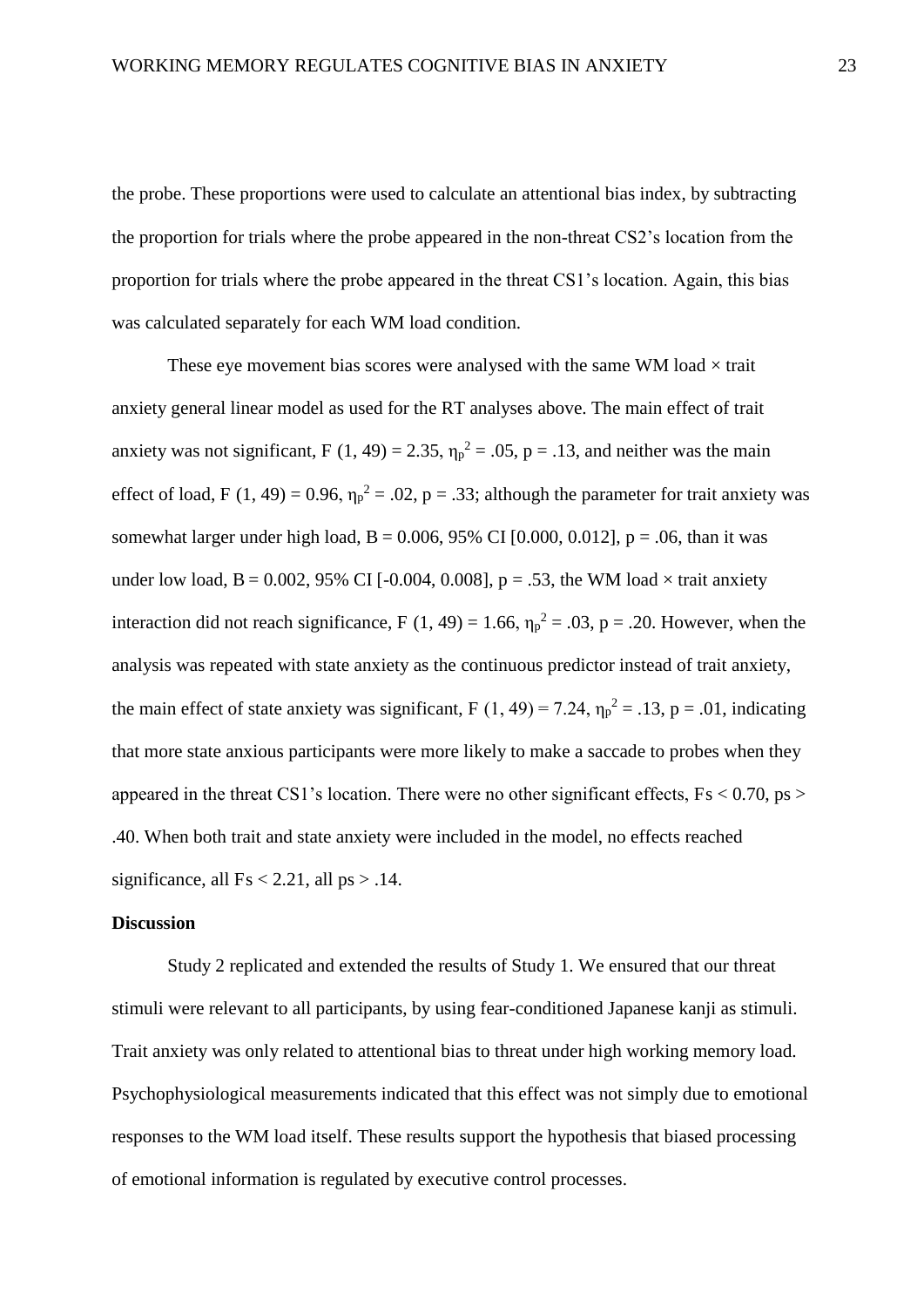Interestingly, anxiety and WM load differentially predicted attentional bias as measured with RTs, as opposed to eye movements: only trait anxiety predicted RT attentional bias and only under high WM load, but only state anxiety predicted eye movement attentional bias, and this was not moderated by WM load. Discrepancies between RT and eye movement data are not unheard of in the anxiety literature [\(Bradley, Mogg, & Millar, 2000;](#page-31-4) [Broomfield](#page-31-5)  [& Turpin, 2005;](#page-31-5) [Mogg, Millar, & Bradley, 2000\)](#page-36-4). Eye movements potentially give a more accurate assessment of overt, early-stage attentional orienting than do RTs [\(Armstrong &](#page-30-4)  [Olatunji, 2009\)](#page-30-4), as RTs can be affected by both early attentional and later computational and response processes [\(Santee & Egeth, 1982\)](#page-38-6). As WM load did not influence eye movements in this study, we tentatively suggest that executive control regulates these later processes, probably including appraisal, and does not so strongly regulate earlier processes such as orienting towards threat. Further support for this notion comes from the fact that eye movements to threat were associated with state rather than trait anxiety: evidence suggests that state anxiety is more closely associated with alerting and orienting, whereas trait anxiety is more closely associated with overall executive control deficits [\(Bishop et al., 2007;](#page-31-0) [Pacheco-Unguetti, Acosta, Callejas, & Lupiáñez, 2010\)](#page-37-3). Note that these eye movement results do not invalidate our interpretation of the RT data, because attention is able to operate independently from eye movements [\(e.g. Corbetta, 1998\)](#page-32-6). Further research is needed to elucidate the relationships between biased attention and biased eye movements in state and trait anxiety.

The results of Study 2 are apparently at odds with those of Schoorl et al. [\(2014\)](#page-38-2), who found that posttraumatic stress disorder patients' symptom severity predicted attentional bias away from threat, rather than towards threat, in patients with poorer attentional control ability. The results of these two studies are, however, quite compatible. It has often been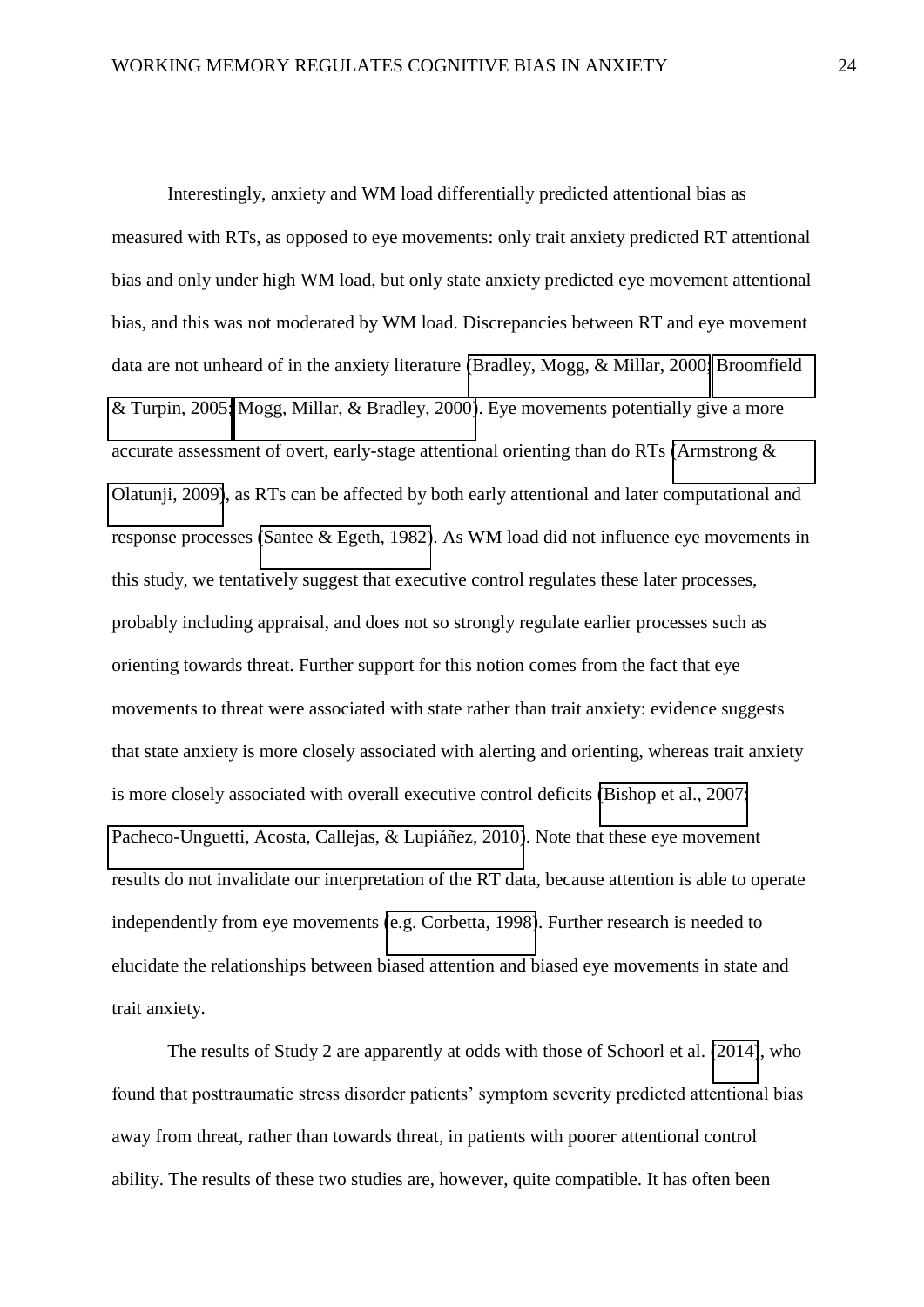found that anxious individuals first attend towards, and then away from, threat stimuli [\('vigilance-avoidance', see Koster, Crombez, Verschuere, Van Damme, & Wiersema, 2006;](#page-33-6) [Mogg, Bradley, Miles, & Dixon, 2004;](#page-36-5) [Onnis, Dadds, & Bryant, 2011\)](#page-36-6). The present study used a short interval between the threat stimuli and the probe (100ms), and was therefore more likely to find vigilance for threat in more trait anxious participants. Schoorl et al. used a longer interval of 500ms, which has sometimes produced avoidance in previous studies (e.g. [Koster et al., 2006\)](#page-33-6). Importantly, although avoidance of threat has been assumed to be a strategic coping mechanism [\(Mogg & Bradley, 1998\)](#page-35-5), recent evidence suggests that avoidance of threat can also occur ballistically and unintentionally: Booth [\(2014\)](#page-31-6) found that avoidance of threat correlated negatively with a measure of executive control. Booth's results suggest that Schoorl et al.'s results reflect a similar pattern to those of the current study; Schoorl et al. simply sampled their participants' attention at a later point in time, where avoidance was more likely to be observed rather than vigilance.

Relatedly, note that the short interval between threat and probe stimuli used in the present study does not allow the participant much time for reactive shifts of attention. Similarly, Bardeen and Orcutt [\(2011\)](#page-30-2) manipulated this interval and found that posttraumatic stress symptom severity and attentional control only interacted on attentional bias when the threat-probe interval was 150ms, this interaction was not significant when the interval was 500ms. It could be argued that 100-150ms is not enough time to register the threat's location and shift attention accordingly. In fact this may be true, but such reactive shifts of attention are not important for performance in the dot probe task. In this task, optimum performance requires the participant to ignore the threat and neutral stimuli completely, and hold their attention on the centre of the screen, so as to detect and identify the probe as quickly as possible. Therefore, attentional control can be applied pre-emptively, to inhibit any shift of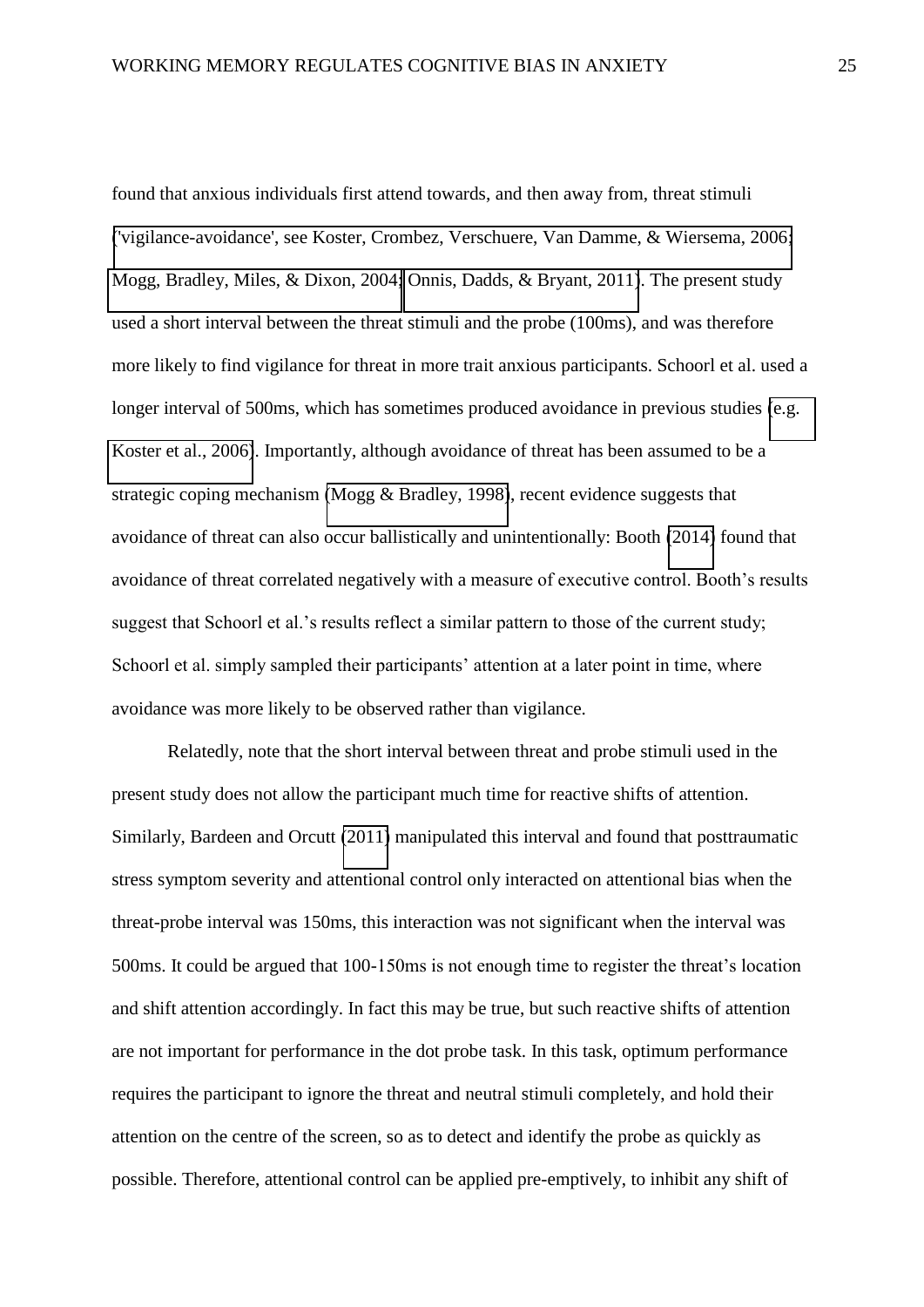attention towards (or away from) the threat stimulus. Indeed, attentional control theory specifies that attentional bias represents a failure to inhibit attentional shifts towards threat. It is therefore expected that executive control would moderate attentional bias even at short threat-probe intervals. More surprising is Bardeen and Orcutt's failure to detect the effect with a longer interval of 500ms: these authors suggest that the longer interval allows more time for attention to 'slip' [\(Lachter, Forster, & Ruthruff, 2004\)](#page-34-7) to the threat stimulus, regardless of the initial level of control employed. Note however that Susa, Pitică, Benga, and Miclea [\(2012\)](#page-38-7) found that attentional control did negatively predict bias with an interval of 500ms in a sample of children.

#### **General Discussion**

These two studies showed that WM load moderates trait anxiety's influence on cognitive biases, supporting the hypothesis that executive control can regulate biased processing of emotional information. Although correlational studies have previously suggested this might be the case [\(e.g. Helzer et al., 2009;](#page-33-4) [Reinholdt-Dunne et al., 2009;](#page-37-1) [Salemink & Wiers, 2012\)](#page-38-0), these studies go one step further by directly manipulating control within-subjects. In two studies with different samples and dependent measures, trait anxiety did not predict threat bias under low WM load, but did predict bias in the same participants under high WM load. However, this only seemed to be the case when the threat stimuli had some relevance for the participants. Study 2 further suggested that control regulates later cognitive processing, perhaps including appraisal, rather than initial, more reflexive processes such as alerting and orienting. Practically speaking, these studies show that WM loads can exaggerate cognitive biases and so are a useful tool for affective scientists requiring accurate assessments of threat processing, unbiased by the effects of executive control. Theoretically speaking, these studies support attentional control theory's [\(Eysenck et al., 2007\)](#page-33-0) assertion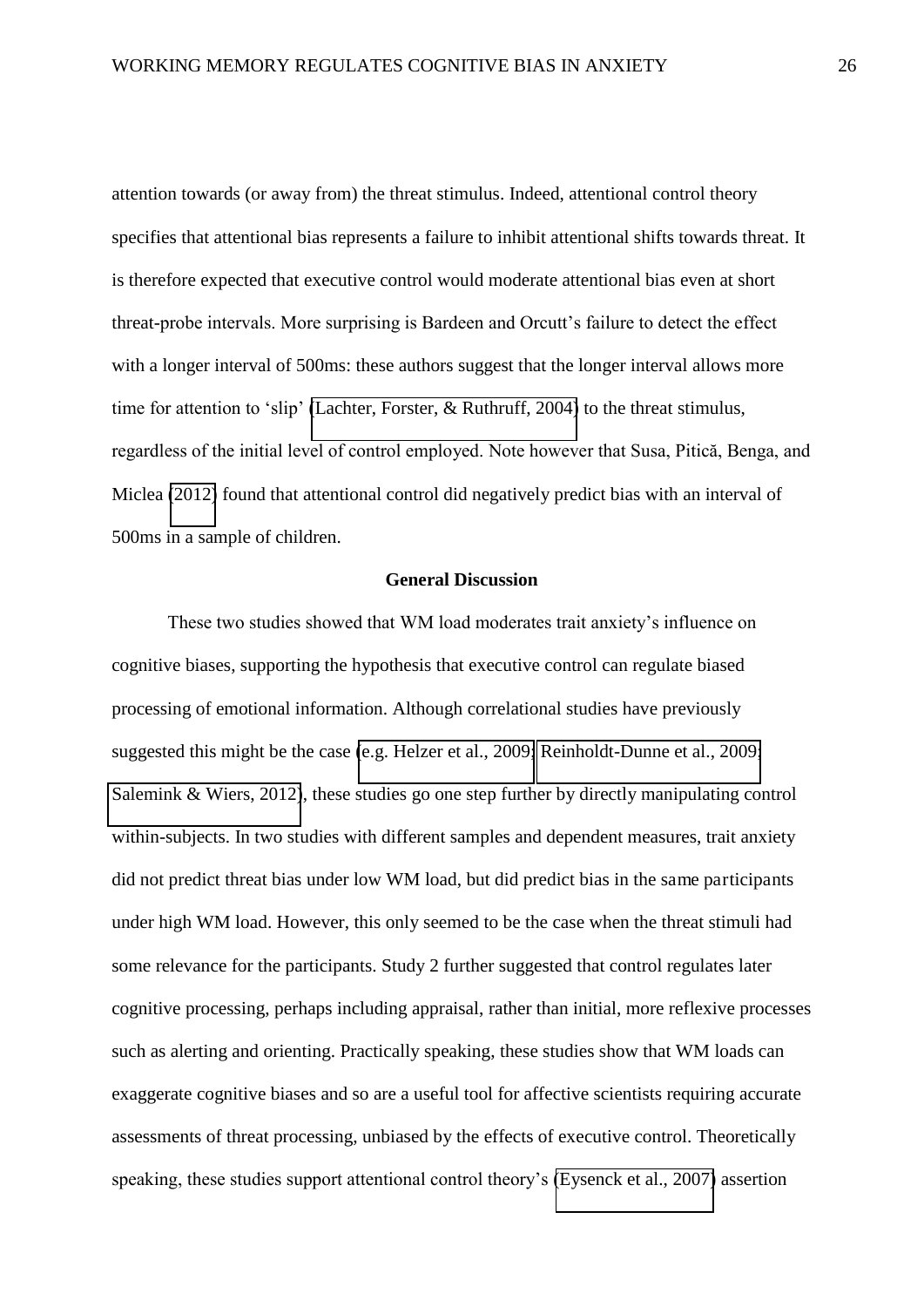that cognitive biases represent a failure of cognitive control (see also [Bishop et al., 2007;](#page-31-0) [Mathews & MacLeod, 2005;](#page-35-0) [Ouimet et al., 2009\)](#page-37-0). Clinically, they reinforce the claim that executive control may constitute a protective factor against high trait anxiety, and that weaknesses of control may lead to exaggerated threat-processing biases in anxious patients.

Another model which posits a role for cognitive control in cognitive bias is the model of Mathews and Mackintosh [\(1998\)](#page-34-5), which conceptualises bias as the result of competing representations: representations of the threat stimulus, neutral stimulus, and probe in the case of attentional bias, and representations of the positive and negative interpretations in the case of interpretive bias. The model includes an 'effortful task demand' unit, which is able to boost the activation of the probe stimulus/positive interpretation in situations where there is little actual danger. This aspect of the model seems consistent with our findings. However, another assumption of this model is that both state and trait anxiety influence bias by modulating the activity of a 'threat evaluation system', which monitors all incoming stimuli for potential danger. This is inconsistent with the dissociation between trait and state anxiety effects on RTs in our Study 2. Evidence supports the notion that trait and state anxiety may have differentiable effects on cognition [\(Pacheco-Unguetti et al., 2010\)](#page-37-3); further research is required to fully investigate this difference with regard to both performance-based and eye movement-based biases.

Clinically, these results are important because they evidence an indirect link between biased processing of threat and executive control deficits in trait anxiety. Executive control deficits do not directly bias processing, but they do increase the chance of latent biases manifesting themselves. This is consistent with neuroimaging evidence suggesting that processing threat information is unavoidable, but can be modulated according to task demands [\(Mathews, Yiend, & Lawrence, 2004\)](#page-35-6).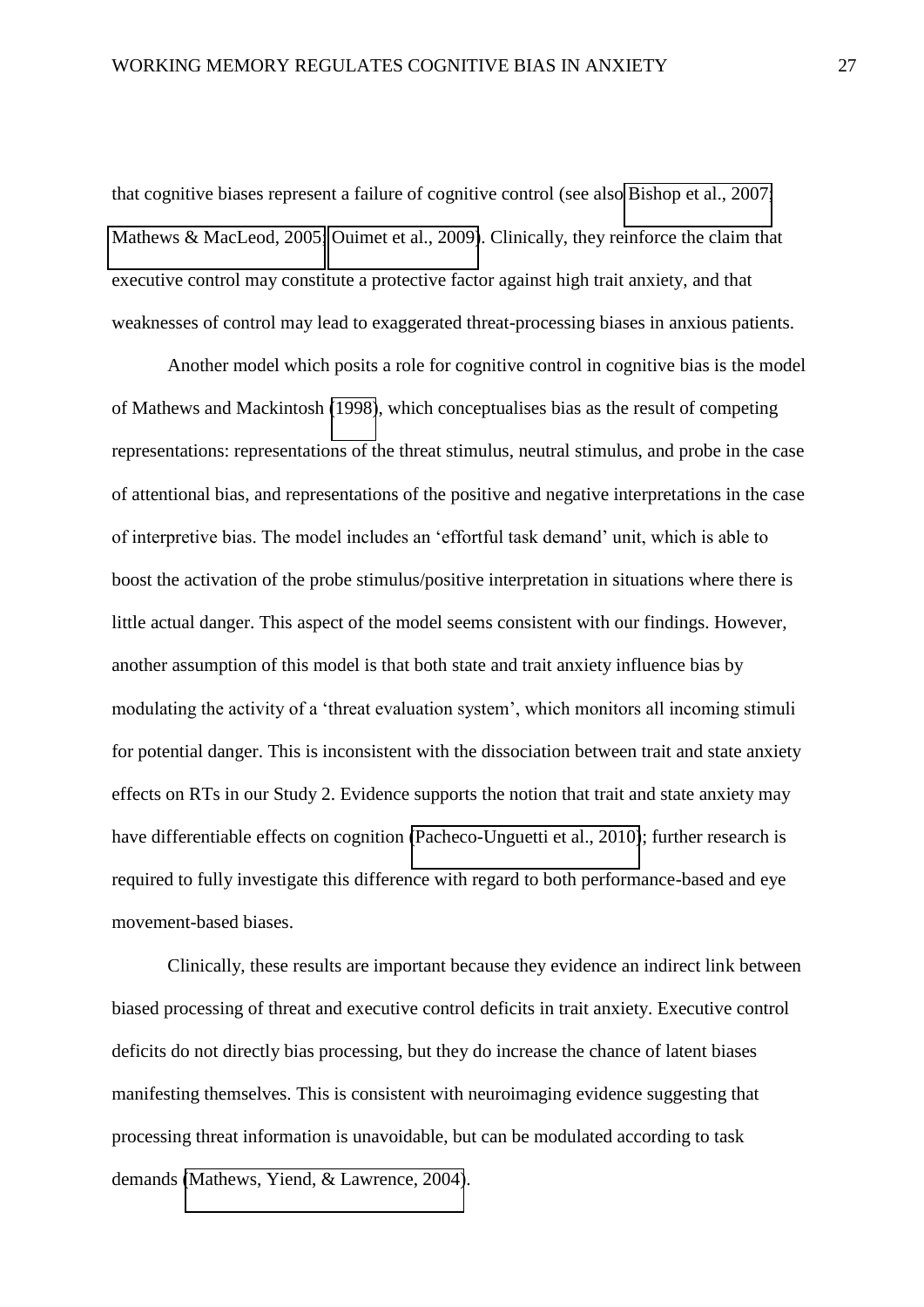Given that both interpretive and attentional biases help cause or maintain trait anxiety [\(MacLeod, Rutherford, Campbell, Ebsworthy, & Holker, 2002;](#page-34-8) [Mathews & Mackintosh,](#page-35-1)  [2000\)](#page-35-1), these results also imply that poor executive control may increase vulnerability to anxiety disorders [\(Mathews & MacLeod, 2005;](#page-35-0) [Ouimet et al., 2009\)](#page-37-0). Indeed, this hypothesis has been tested in correlational studies. Susa et al. [\(2012\)](#page-38-7) found that attentional bias to threat faces only predicted anxiety in children with low attentional control. Of course, the correlational studies reviewed in the Introduction, which appear to show that trait anxiety more strongly predicts cognitive bias when control is low, may equally show that bias more strongly predicts trait anxiety when control is low. A potential mechanism is implied by the findings of Bardeen and Read [\(2010\)](#page-30-6) and Compton [\(2000\)](#page-32-7), who found that attentional control predicted resilience to and recovery from negative emotion. Preliminary investigations have begun into executive control training programmes as a potential therapy for emotional disorders [\(Owens, Koster, & Derakshan, 2013; although see Onraedt & Koster, 2014\)](#page-37-4). It is not a circular argument to say that impaired executive control makes threat bias clearer in more anxious people, therefore impaired executive control can make people more anxious. Firstly, evidence suggests that trait anxiety and cognitive bias exacerbate one another in a feedback loop (see [Mathews, Mogg, Kentish, & Eysenck, 1995;](#page-35-7) [Mogg, Bradley, Millar, &](#page-36-7)  [White, 1995\)](#page-36-7), so any increase in bias expression may lead to increased anxiety. Indeed, this is why improving executive control through training may ameliorate anxiety, by reducing the expression of cognitive biases; in this way it may interrupt one factor maintaining the anxiety. Secondly, we are arguing that impaired executive control can exaggerate individual differences in cognitive bias: therefore impaired executive control may increase an individual with somewhat elevated trait anxiety's risk of developing clinical anxiety.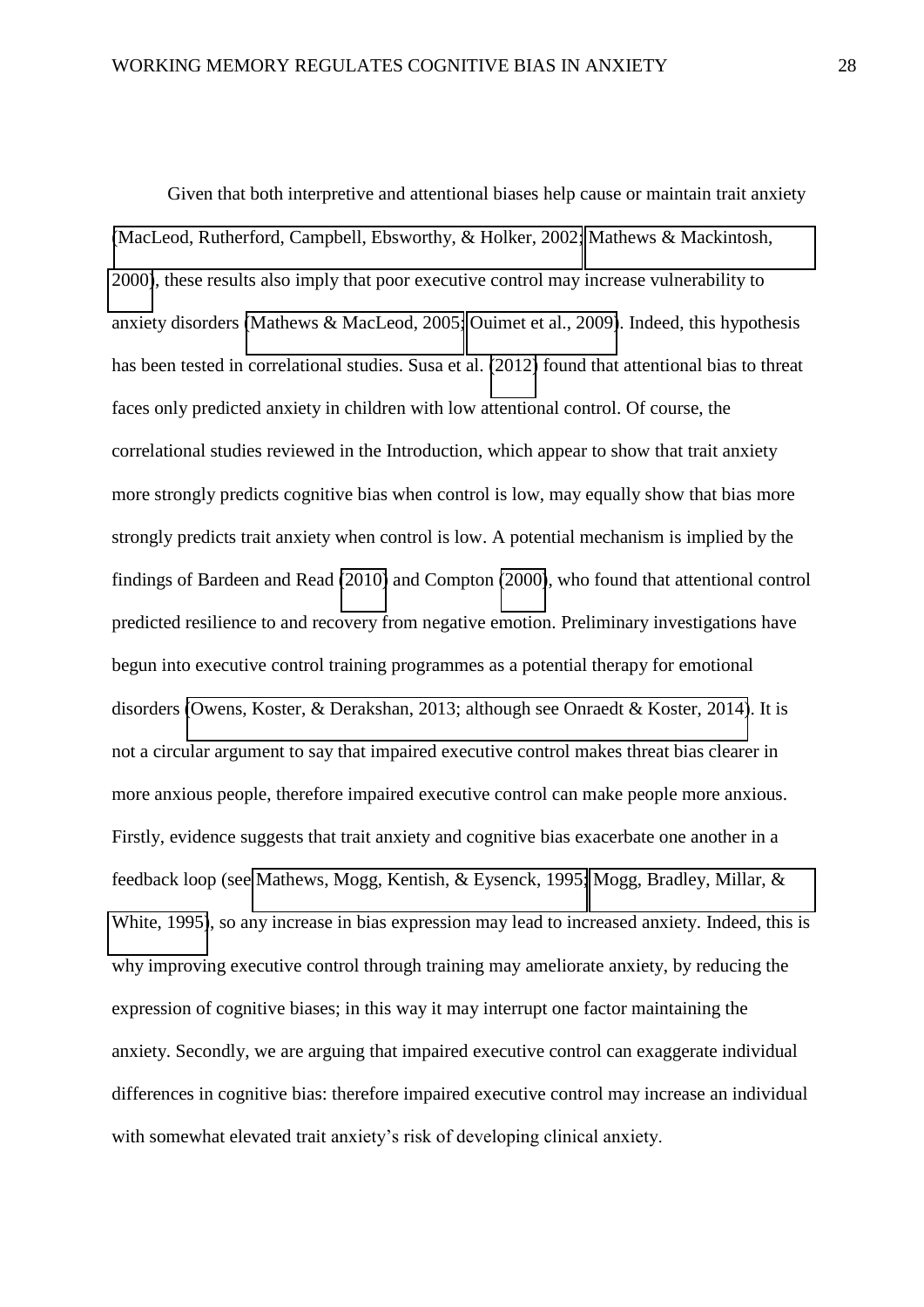One puzzling aspect of both these studies is the fact that trait anxiety was not related to cognitive bias under low WM load. Many studies which did not employ any kind of WM or cognitive load have found significant attentional or interpretive bias in anxious groups, so why were these effects absent here? The most obvious answer is that these studies might be under-powered in the low WM load condition. Attentional bias in particular, although replicated in dozens of studies, is known to have a relatively modest effect size [\(Bar-Haim et](#page-30-0)  [al., 2007\)](#page-30-0) and to be somewhat unreliable [\(Waechter & Stolz, 2015;](#page-39-1) [Zvielli, Bernstein, &](#page-39-2)  [Koster, 2014\)](#page-39-2). Studies of cognitive bias also tend to employ extreme-groups designs, selecting participants to be high or low on trait anxiety, which inflates power relative to correlational studies such as ours [\(e.g. Preacher, Rucker, MacCallum, & Nicewander, 2005\)](#page-37-5). Bar-Haim et al. report a meta effect size of  $d = 0.38$  for dot probe studies assessing the difference in bias between anxious and non-anxious groups. This is equivalent to a correlation r of .19 [\(Rosenthal, 1994\)](#page-37-6), and a sample of 53 participants only has power of approximately .27 to detect an effect of this size. This is not however a weakness of the present studies, as our intent was not to assess the presence of bias – many studies have already established this – but to assess whether WM load would moderate bias. This highlights the utility of WM loads in cognitive bias research: the present studies suggest that applying a WM load may make biases more detectable in smaller and/or less extremely trait anxious samples.

Our findings that trait anxiety-related cognitive biases are more likely to manifest themselves when executive control processes are impaired are important for theories of cognitive biases, and potentially for understanding the aetiology of anxiety itself. The generalisability of our findings is limited by our fairly small, nonclinical samples; however, cognitive bias effects are typically comparable between patient and anxious analogue groups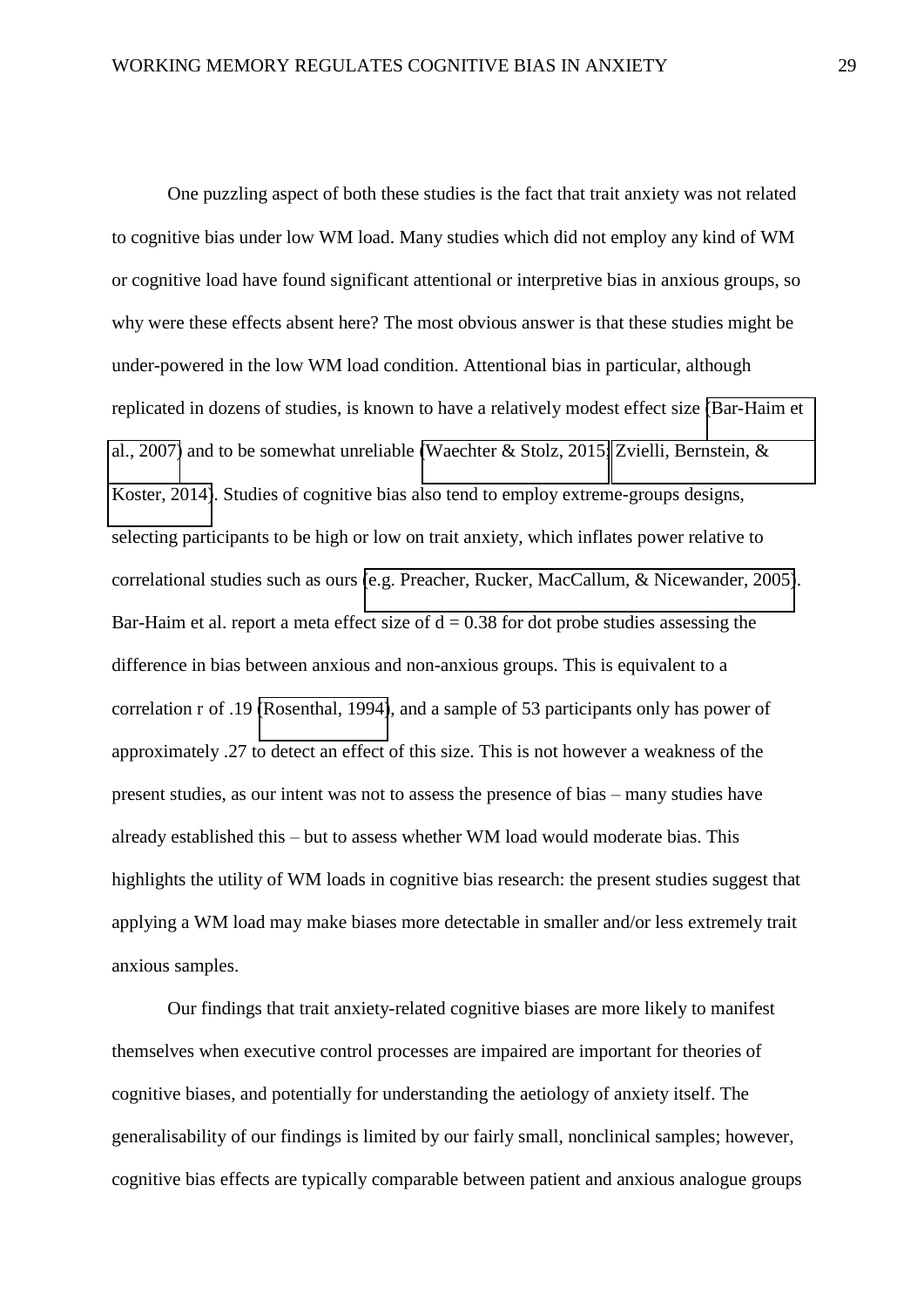<span id="page-30-6"></span><span id="page-30-5"></span><span id="page-30-4"></span><span id="page-30-3"></span><span id="page-30-2"></span><span id="page-30-1"></span><span id="page-30-0"></span>(Bar-Haim et al., 2007). Furthermore, the mechanism by which WM load moderates bias is unclear; the concept of executive control has often been under-specified in the cognitive bias literature (although see Eysenck et al., 2007). Further research is needed to understand which aspects of executive control are most important for regulating biased cognition and threatprocessing, and whether other cognitive biases seen in trait anxiety – and indeed cognitive biases seen in other conditions and affective states – are regulated in the same way.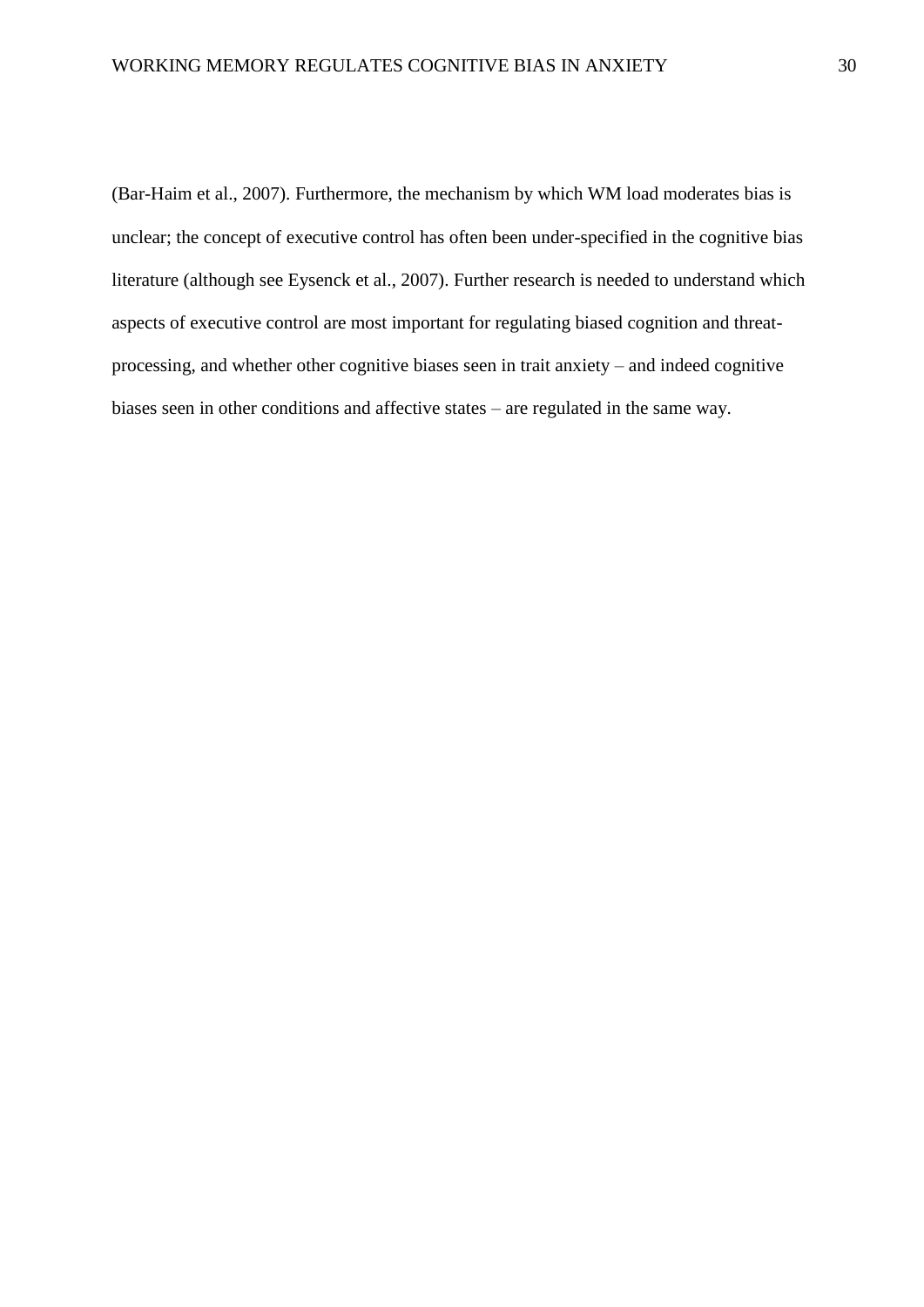#### References

- <span id="page-31-0"></span>Armstrong, T., & Olatunji, B.O. (2009). What they see is what you get: Eye tracking of attention in the anxiety disorders. Psychological Science Agenda, March 2009. Retrieved from http://www.apa.org/science/about/psa/2009/03/science-briefs.aspx
- <span id="page-31-3"></span>Ashcraft, M.H., & Kirk, E.P. (2001). The relationships among working memory, math anxiety, and performance. Journal of Experimental Psychology: General, 130, 224- 237. doi: 10.1037/0096-3445.130.2.224
- <span id="page-31-6"></span>Baert, S., De Raedt, R., Schacht, R., & Koster, E.H.W. (2010). Attentional bias training in depression: Therapeutic effects depend on depression severity. Journal of Behavior Therapy and Experimental Psychiatry, 41, 265-274. doi:10.1016/j.jbtep.2010.02.004
- <span id="page-31-2"></span><span id="page-31-1"></span>Bar-Haim, Y., Lamy, D., Pergamin, L., Bakermans-Kranenburg, M.J., & van IJzendoorn, M.H. (2007). Threat-related attentional bias in anxious and nonanxious individuals: A meta-analytic study. Psychological Bulletin, 133, 1-24. doi:10.1037/0033- 2909.133.1.1
- Bardeen, J.R., & Orcutt, H.K. (2011). Attentional control as a moderator of the relationship between posttraumatic stress symptoms and attentional threat bias. Journal of Anxiety Disorders, 25, 1008-1018. doi: 10.1016/j.janxdis.2011.06.009
- <span id="page-31-4"></span>Bardeen, J.R., & Read, J.P. (2010). Attentional control, trauma, and affect regulation: A preliminary investigation. Traumatology, 16, 11-18. doi: 10.1177/1534765610362801
- <span id="page-31-5"></span>Berggren, N., & Derakshan, N. (2013). Attentional control deficits in trait anxiety: Why you see them and why you don't. Biological Psychology, 92, 440-446. doi: 10.1016/j.biopsycho.2012.03.007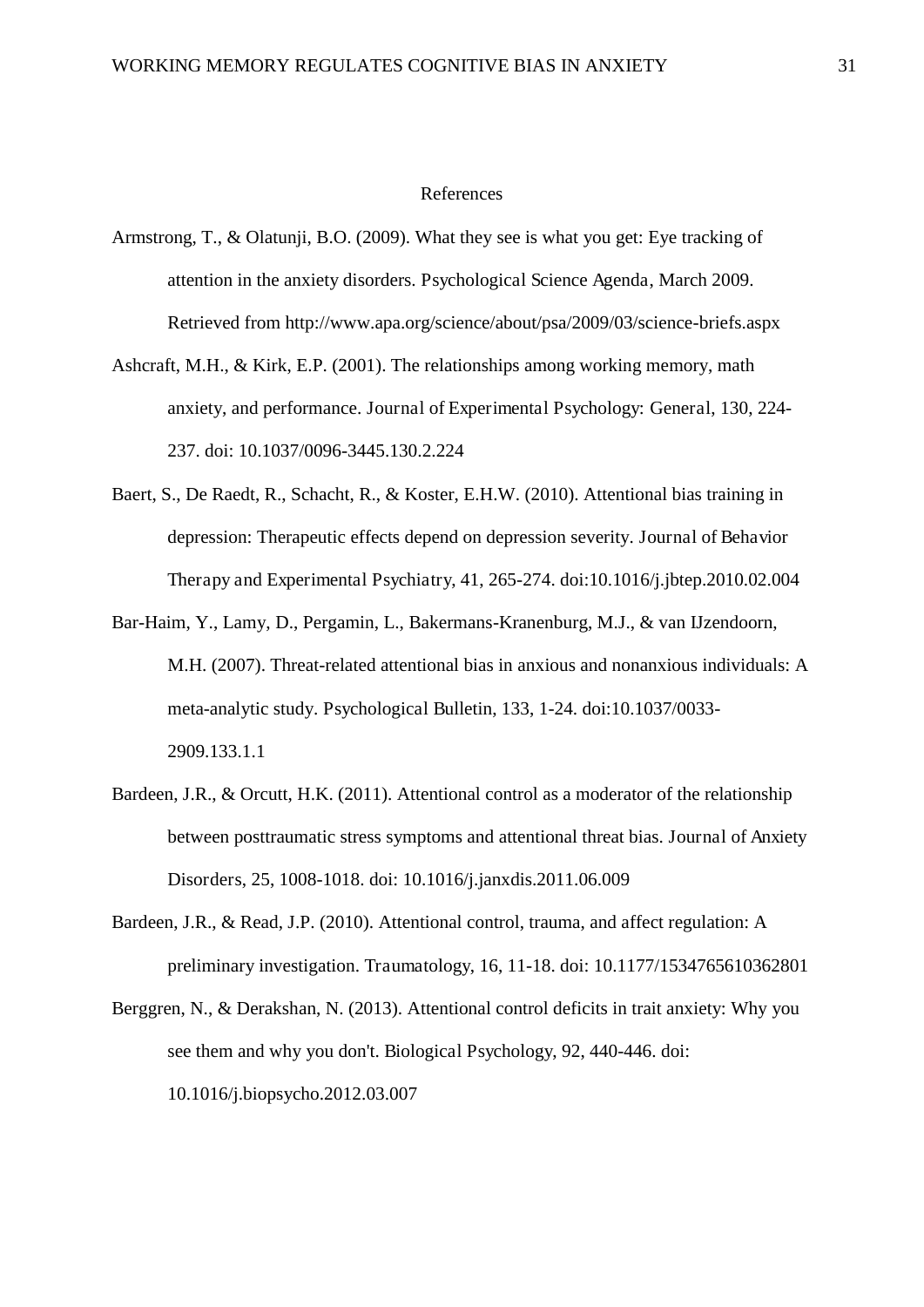- <span id="page-32-4"></span>Bishop, S.J., Jenkins, R., & Lawrence, A.D. (2007). Neural processing of fearful faces: Effects of anxiety are gated by perceptual capacity limitations. Cerebral Cortex, 17, 1595-1603. doi:10.1093/cercor/bhl070
- <span id="page-32-2"></span>Blumenthal, T.D., Cuthbert, B.N., Filion, D.L., Hackley, S., Lipp, O.V., & van Boxtel, A. (2005). Committee report: Guidelines for human startle eyeblink electromyographic studies. Psychophysiology, 42, 1-15. doi: 10.1111/j.1469-8986.2005.00271.x
- <span id="page-32-5"></span>Booth, R.W. (2014). Uncontrolled avoidance of threat: Vigilance-avoidance, executive control, inhibition and shifting. Cognition and Emotion, 28, 1465-1473. doi: 10.1080/02699931.2014.882294
- <span id="page-32-7"></span>Booth, R.W., Mackintosh, B., Mobini, S., Oztop, P., & Nunn, S. (2014). Cognitive bias modification of attention is less effective under working memory load. Cognitive Therapy and Research, 38, 634-639. doi: 10.1007/s10608-014-9628-6
- <span id="page-32-6"></span>Booth, R.W., & Sharma, D. (2014). Working memory load elicits attentional bias to threat. In K. Kaniasty, K. A. Moore, S. Howard & P. Buchwald (Eds.), Stress and anxiety: Applications to social and environmental threats, psychological well-being, occupational challenges, and developmental psychology (pp. 149-157). Berlin: Logos Verlag.
- <span id="page-32-3"></span><span id="page-32-0"></span>Bradley, B.P., Mogg, K., & Millar, N. (2000). Covert and overt orienting of attention to emotional faces in anxiety. Cognition and Emotion, 14, 789-808. doi: 10.1080/02699930050156636
- <span id="page-32-1"></span>Broomfield, N.M., & Turpin, G. (2005). Covert and overt attention in trait anxiety: A cognitive psychophysiological analysis. Biological Psychology, 68, 179-200. doi: 10.1016/j.biopsycho.2004.04.008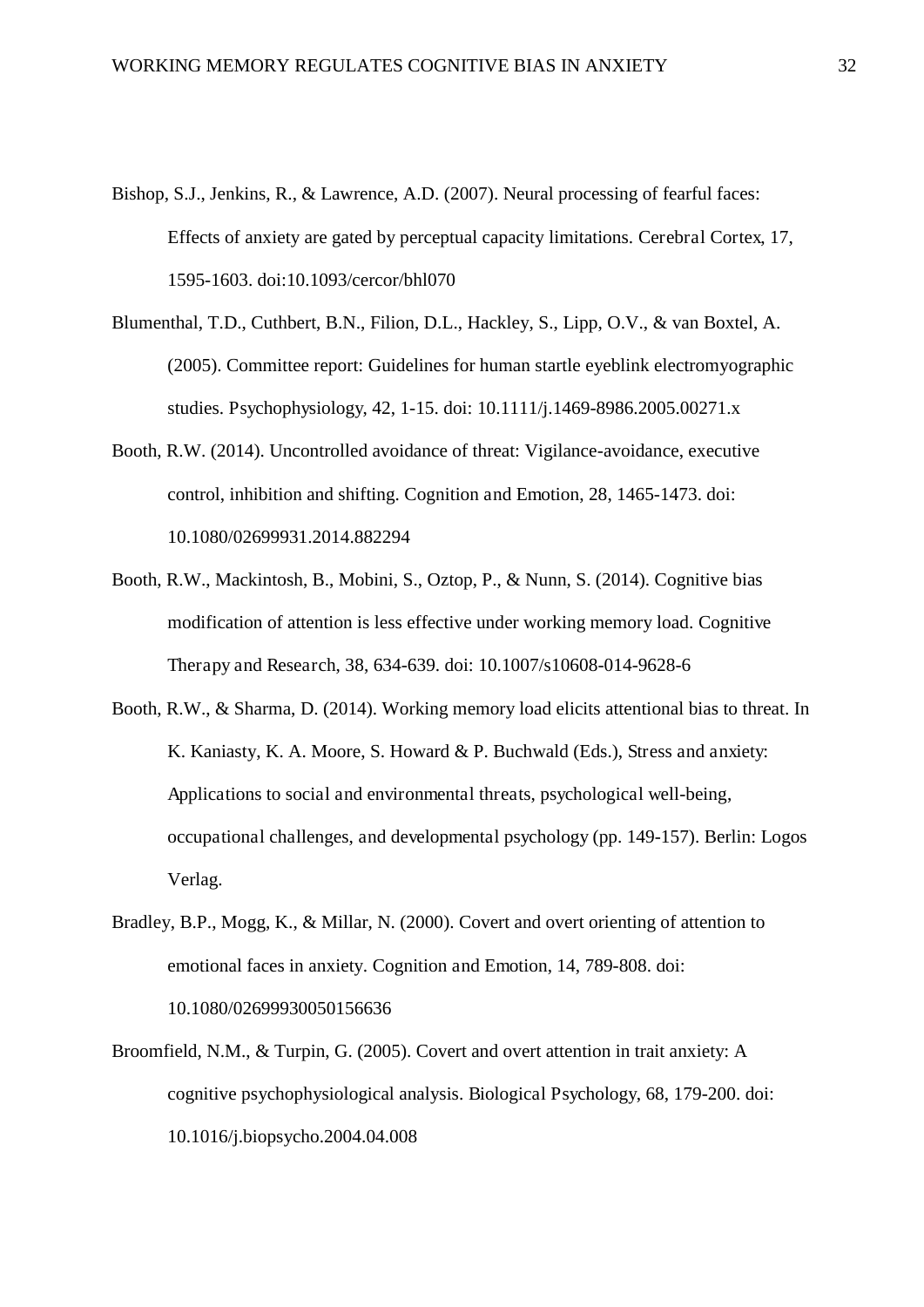- <span id="page-33-0"></span>Carvalho, S., Leite, J., Galdo-Álvarez, S., & Gonçalves, Ó.F. (2012). The Emotional Movie Database (EMDB): A self-report and psychophysiological study. Applied Psychophysiology and Biofeedback, 37, 279-294. doi: 10.1007/s10484-012-9201-6
- <span id="page-33-5"></span>Chun, W.Y., Spiegel, S., & Kruglanski, A.W. (2002). Assimilative behavior identification can also be resource dependent: The unimodel perspective on personal-attribution phases. Journal of Personality and Social Psychology, 83, 542-555. doi: 10.1037/0022-3514.83.3.542
- <span id="page-33-3"></span>Cisler, J.M., & Koster, E.H.W. (2010). Mechanisms of attentional biases towards threat in anxiety disorders: An integrative review. Clinical Psychology Review, 30, 203-216. doi: 10.1016/j.cpr.2009.11.003
- <span id="page-33-4"></span>Compton, R.J. (2000). Ability to disengage attention predicts negative affect. Cognition and Emotion, 14, 401-415. doi: 10.1080/026999300378897
- <span id="page-33-2"></span>Corbetta, M. (1998). Frontoparietal cortical networks for directing attention and the eye to visual locations: Identical, independent, or overlapping neural systems? Proceedings of the National Academy of Sciences, 95, 831-838
- Derakshan, N., & Eysenck, M.W. (1998). Working memory capacity in high trait-anxious and repressor groups. Cognition and Emotion, 12, 697-713. doi: 10.1080/026999398379501
- <span id="page-33-1"></span>Derakshan, N., & Eysenck, M.W. (2009). Anxiety, processing efficiency, and cognitive performance: New developments from attentional control theory. European Psychologist, 14, 168-176. doi: 10.1027/1016-9040.14.2.168
- <span id="page-33-6"></span>Derryberry, D., & Reed, M.A. (2002). Anxiety-related attentional biases and their regulation by attentional control. Journal of Abnormal Psychology, 111, 225-236. doi:10.1037//0021-843X.111.2.225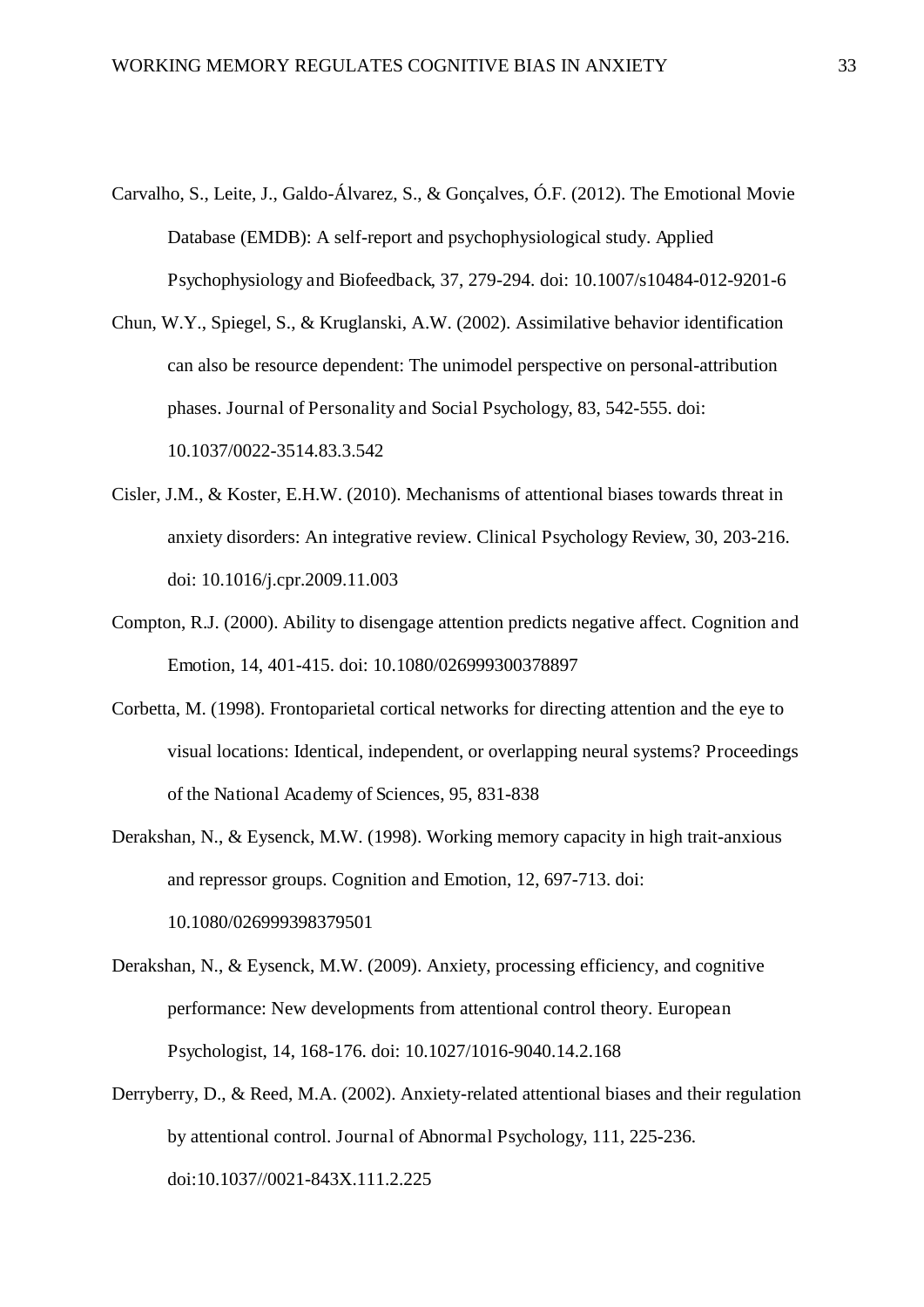- <span id="page-34-7"></span>Eysenck, M.W., Derakshan, N., Santos, R., & Calvo, M.G. (2007). Anxiety and cognitive performance: Attentional control theory. Emotion, 7, 336-353. doi:10.1037/1528- 3542.7.2.336
- <span id="page-34-1"></span>Fowles, D.C., Christie, M.J., Edelberg, R., Grings, W.W., Lykken, D.T., & Venables, P.H. (1981). Committee report: Publication recommendations for electrodermal measurements. Psychophysiology, 18, 232-239. doi: 10.1111/j.1469- 8986.1981.tb03024.x
- <span id="page-34-0"></span>Gawronski, B., Geschke, D., & Banse, R. (2003). Implicit bias in impression formation: Associations influence the construal of individuating information. European Journal of Social Psychology, 33, 573-589. doi: 10.1002/ejsp.166
- <span id="page-34-6"></span><span id="page-34-4"></span>Helzer, E.G., Connor-Smith, J.K., & Reed, M.A. (2009). Traits, states, and attentional gates: Temperament and threat relevance as predictors of attentional bias to social threat. Anxiety, Stress, and Coping, 22, 57-76. doi: 10.1080/10615800802272244
- <span id="page-34-8"></span>Hofmann, W., Gschwendner, T., Friese, M., Wiers, R.W., & Schmitt, M. (2008). Working memory capacity and self-regulatory behavior: Towards an individual differences perspective on behavior determination by automatic versus controlled processes. Journal of Personality and Social Psychology, 95, 962-977. doi: 10.1037/a0012705
- <span id="page-34-3"></span><span id="page-34-2"></span>Koole, S.L., van Dillen, L.F., & Sheppes, G. (2011). The self-regulation of emotion. In K. D. Vohs & R. F. Baumeister (Eds.), Handbook of self-regulation: Research, theory, and applications, 2nd edition (pp. 22-40). New York: Guilford Press.
- <span id="page-34-5"></span>Koster, E.H.W., Crombez, G., Verschuere, B., Van Damme, S., & Wiersema, J.R. (2006). Components of attentional bias to threat in high trait anxiety: Facilitated engagement, impaired disengagement, and attentional avoidance. Behaviour Research and Therapy, 44, 1757-1771. doi:10.1016/j.brat.2005.12.011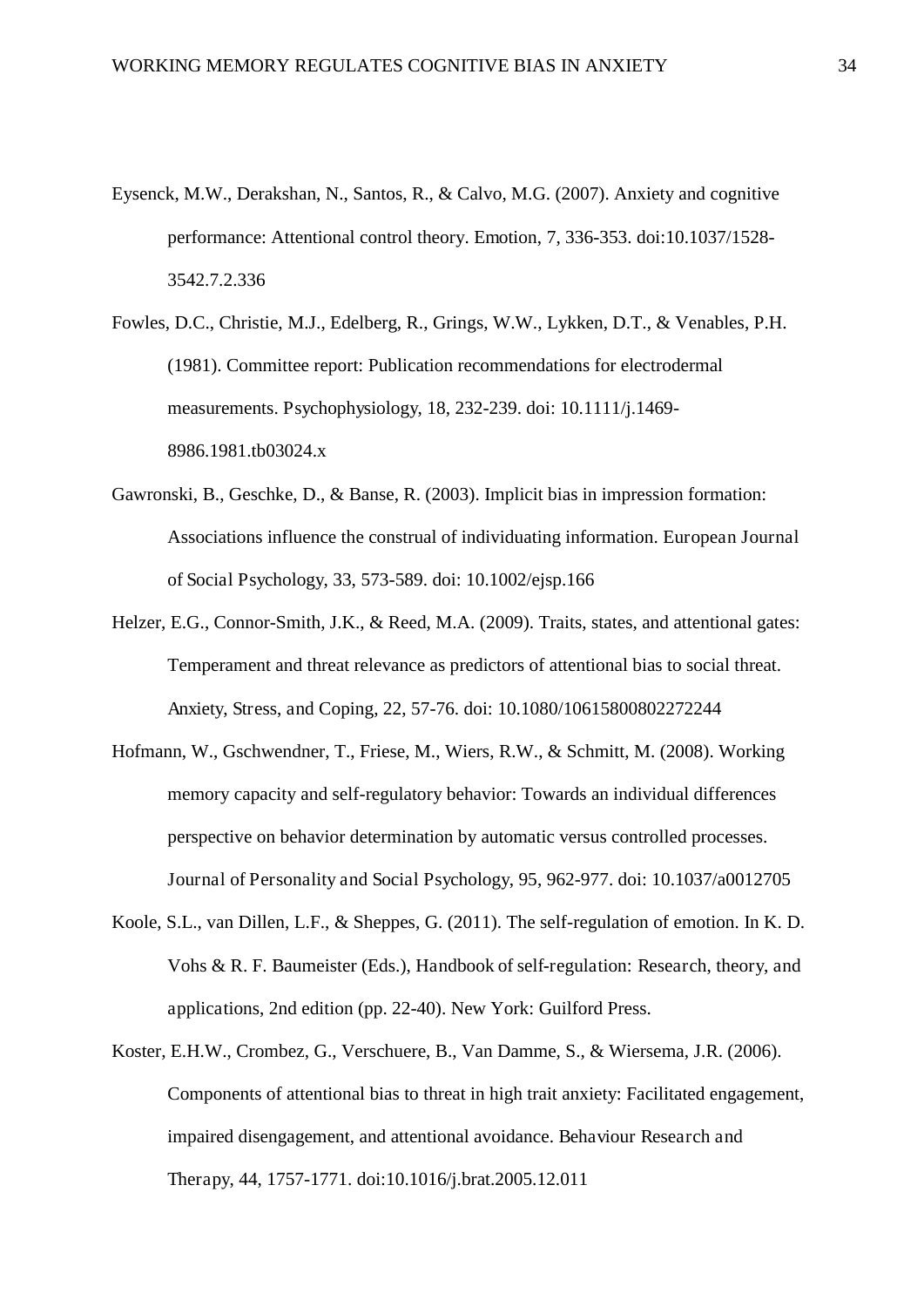- <span id="page-35-1"></span>Lachter, J., Forster, K.I., & Ruthruff, E. (2004). Forty-five years after Broadbent (1958): Still no identification without attention. Psychological Review, 111, 880-913. doi: 10.1037/0033-295X.111.4.880
- <span id="page-35-3"></span><span id="page-35-0"></span>Lavie, N., Hirst, A., de Fockert, J.W., & Viding, E. (2004). Load theory of selective attention and cognitive control. Journal of Experimental Psychology: General, 133, 339-354. doi: 10.1037/0096-3445.133.3.339
- <span id="page-35-7"></span>Lonigan, C.J., & Vasey, M.W. (2009). Negative affectivity, effortful control, and attention to threat-relevant stimuli. Journal of Abnormal Child Psychology, 37, 387-399. doi: 10.1007/s10802-008-9284-y
- Luce, R.D. (1959). Individual choice behavior. New York: Wiley.
- <span id="page-35-4"></span>MacLeod, C., Mathews, A., & Tata, P. (1986). Attentional bias in emotional disorders. Journal of Abnormal Psychology, 95, 15-20. doi: 10.1037/0021-843X.95.1.15
- <span id="page-35-6"></span>MacLeod, C., Rutherford, E., Campbell, L., Ebsworthy, G., & Holker, L. (2002). Selective attention and emotional vulnerability: Assessing the causal basis of their association through the experimental manipulation of attentional bias. Journal of Abnormal Psychology, 111, 107-123. doi: 10.1037//0021-843X.111.1.107
- <span id="page-35-2"></span>MacMillan, N.A., & Creelman, C.D. (2005). Detection theory: A user's guide (2nd edition). Mahwah, NJ: Lawrence Erlbaum.
- MacNamara, A., & Proudfit, G.H. (2014). Cognitive load and emotional processing in generalized anxiety disorder: Electrocortical evidence for increased distractibility. Journal of Abnormal Psychology, 123, 557-565. doi: 10.1037/a0036997
- <span id="page-35-5"></span>Mathews, A., & Mackintosh, B. (1998). A cognitive model of selective processing in anxiety. Cognitive Therapy and Research, 22, 539-560. doi: 10.1023/A:1018738019346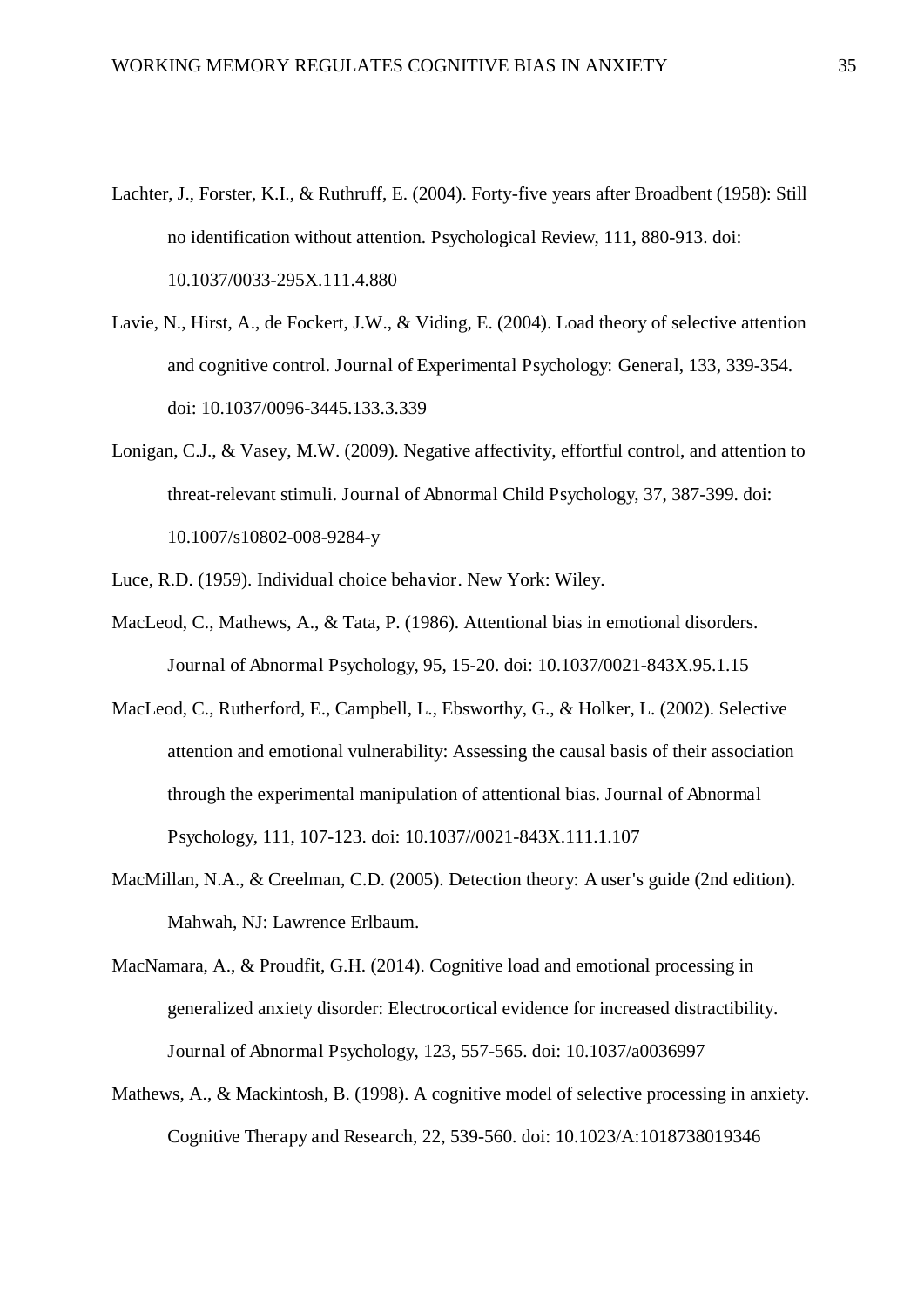- <span id="page-36-5"></span>Mathews, A., & Mackintosh, B. (2000). Induced emotional interpretation bias in anxiety. Journal of Abnormal Psychology, 109, 602-615. doi: 10.1037/0021-843X.109.4.602
- <span id="page-36-7"></span>Mathews, A., & MacLeod, C. (1985). Selective processing of threat cues in anxiety states. Behaviour Research and Therapy, 23, 563-569. doi: 10.1016/0005-7967(85)90104-4

Mathews, A., & MacLeod, C. (2005). Cognitive vulnerability to emotional disorders. Annual Review of Clinical Psychology, 1, 167-195. doi:

10.1146/annurev.clinpsy.1.102803.143916

- <span id="page-36-2"></span>Mathews, A., Mogg, K., Kentish, J., & Eysenck, M.W. (1995). Effect of psychological treatment in cognitive bias in generalized anxiety disorder. Behaviour Research and Therapy, 33, 293-303. doi: 10.1016/0005-7967(94)E0022-B
- <span id="page-36-4"></span>Mathews, A., Richards, A., & Eysenck, M.W. (1989). Interpretation of homophones related to threat in anxiety states. Journal of Abnormal Psychology, 98, 31-34. doi: 10.1037/0021-843X.98.1.31
- <span id="page-36-1"></span>Mathews, A., Yiend, J., & Lawrence, A.D. (2004). Individual differences in the modulation of fear-related brain activation by attentional control. Journal of Cognitive Neuroscience, 16, 1683-1694. doi:10.1162/0898929042947810
- <span id="page-36-3"></span><span id="page-36-0"></span>Miyake, A., Friedman, N.P., Emerson, M.J., Witzki, A.H., Howerter, A., & Wager, T.D. (2000). The unity and diversity of executive functions and their contributions to complex ''frontal lobe'' tasks: A latent variable analysis. Cognitive Psychology, 41, 49-100. doi:10.1006/cogp.1999.0734
- <span id="page-36-6"></span>Mogg, K., & Bradley, B.P. (1998). A cognitive-motivational analysis of anxiety. Behaviour Research and Therapy, 36, 809-848. doi:10.1016/S0005-7967(98)00063-1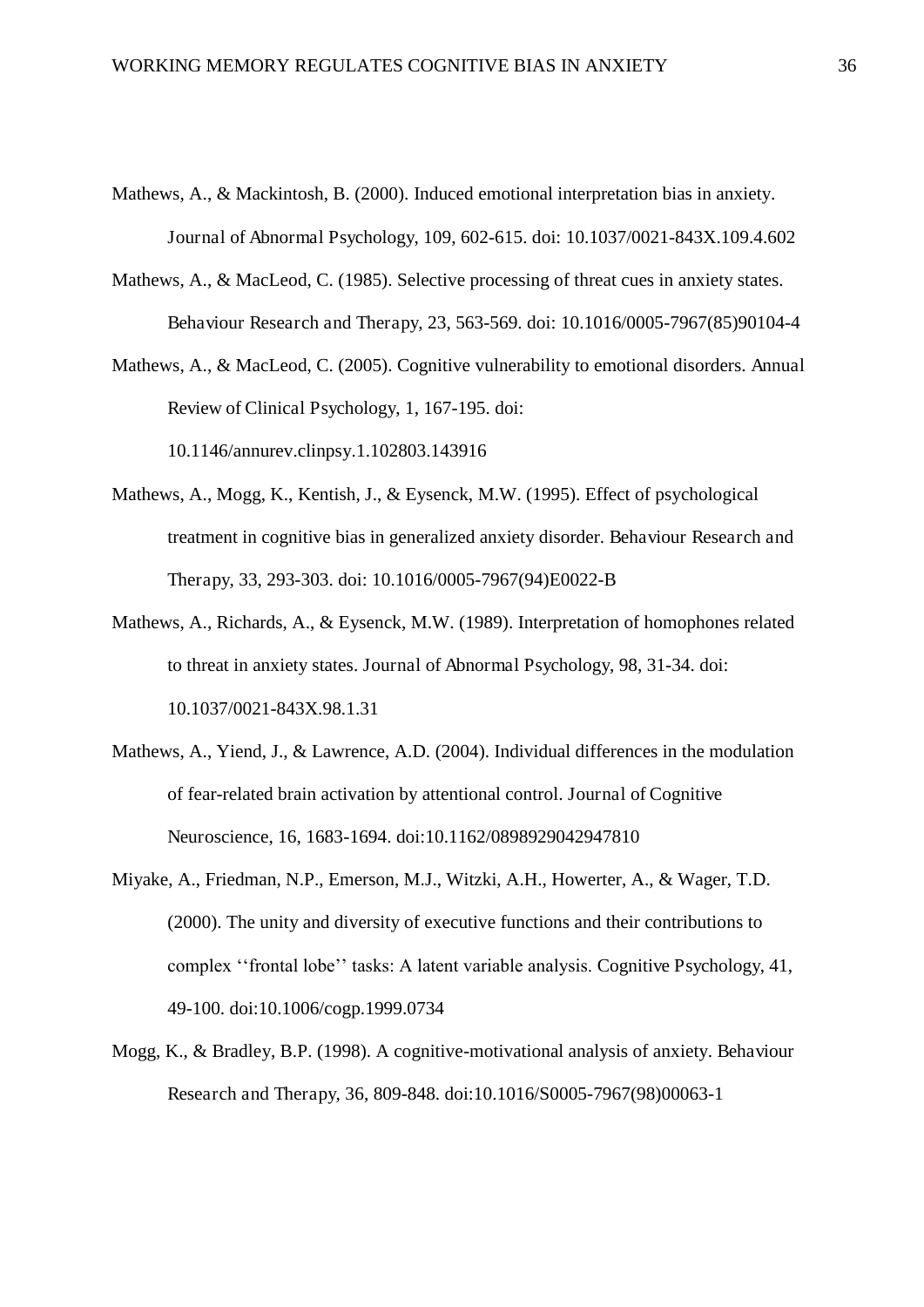- Mogg, K., Bradley, B.P., Miles, F., & Dixon, R. (2004). Time course of attentional bias for threat scenes: Testing the vigilance-avoidance hypothesis. Cognition and Emotion, 18, 689-700. doi:10.1080/02699930341000158
- <span id="page-37-0"></span>Mogg, K., Bradley, B.P., Millar, N., & White, J. (1995). A follow-up study of cognitive bias in generalized anxiety disorder. Behaviour Research and Therapy, 33, 927-935. doi: 10.1016/0005-7967(95)00031-R
- <span id="page-37-4"></span>Mogg, K., Mathews, A., & Weinman, J. (1989). Selective processing of threat cues in anxiety states: A replication. Behaviour Research and Therapy, 27, 317-323. doi: 10.1016/0005-7967(89)90001-6
- <span id="page-37-3"></span>Mogg, K., Millar, N., & Bradley, B.P. (2000). Biases in eye movements to threatening facial expressions in generalized anxiety disorder and depressive disorder. Journal of Abnormal Psychology, 109, 695-704. doi: 10.1037//0021-843X.109.4.695
- <span id="page-37-5"></span>Muris, P., Meesters, C., & Rompelberg, L. (2006). Attention control in middle childhood: Relations to psychopathological symptoms and threat perception distortions. Behaviour Research and Therapy, 45, 997-1010. doi:10.1016/j.brat.2006.07.010
- <span id="page-37-1"></span>Ochsner, K.N., Bunge, S.A., Gross, J.J., & Gabrieli, J.D.E. (2002). Rethinking feelings: An fMRI study of the cognitive regulation of emotion. Journal of Cognitive Neuroscience, 14, 1215-1229. doi:10.1162/089892902760807212
- <span id="page-37-6"></span><span id="page-37-2"></span>Öner, N., & LeCompte, A. (1985). Durumluluk-*Süreklilik Kaygı Envanteri elkitabı [in*  Turkish]. Istanbul: Boğaziçi Üniversitesi Yayınları.
- Onnis, R., Dadds, M.R., & Bryant, R.A. (2011). Is there a mutual relationship between opposite attentional biases underlying anxiety? Emotion, 11, 582-594. doi:10.1037/a0022019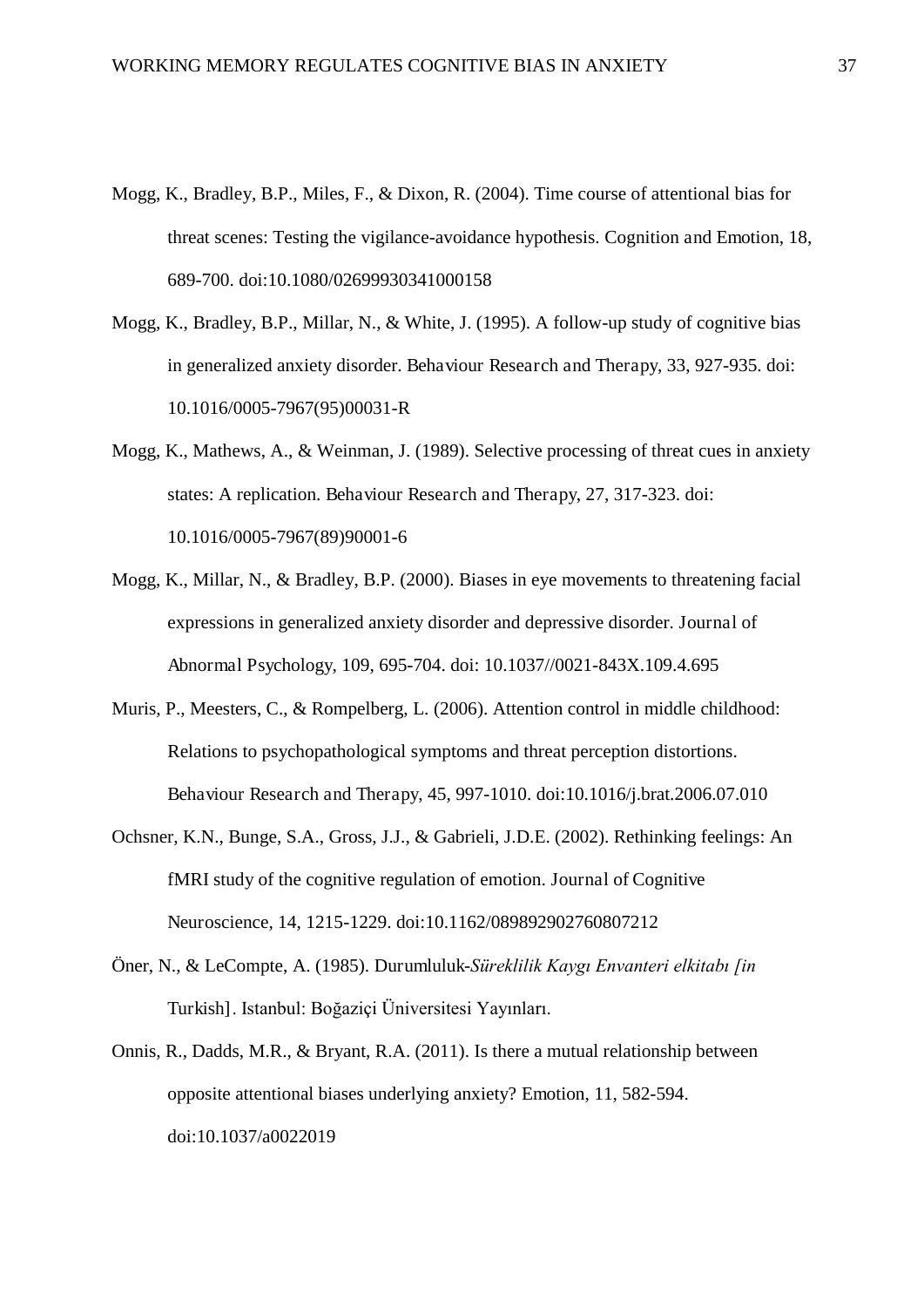- <span id="page-38-0"></span>Onraedt, T., & Koster, E.H.W. (2014). Training working memory to reduce rumination. PloS ONE, 9, e90632. doi: 10.1371/journal.pone.0090632
- <span id="page-38-6"></span>Ouimet, A.J., Gawronski, B., & Dozois, D.J.A. (2009). Cognitive vulnerability to anxiety: A review and an integrative model. Clinical Psychology Review, 29, 459-470. doi: 10.1016/j.cpr.2009.05.004
- <span id="page-38-2"></span>Owens, M., Koster, E.H.W., & Derakshan, N. (2013). Improving attention control in dysphoria through cognitive training: Transfer effects on working memory capacity and filtering efficiency. Psychophysiology, 50, 297-307. doi: 10.1111/psyp.12010
- <span id="page-38-3"></span>Pacheco-Unguetti, A.P., Acosta, A., Callejas, A., & Lupiáñez, J. (2010). Attention and anxiety: Different attentional functioning under state and trait anxiety. Psychological Science, 21, 298-304. doi: 10.1177/0956797609359624
- <span id="page-38-4"></span>Preacher, K.J., Rucker, D.D., MacCallum, R.C., & Nicewander, W.A. (2005). Use of the extreme groups approach: A critical reexamination and new recommendations. Psychological Methods, 10, 178-192. doi: 10.1037/1082-989X.10.2.178
- <span id="page-38-1"></span>Reinholdt-Dunne, M.L., Mogg, K., & Bradley, B.P. (2009). Effects of anxiety and attention control on processing pictorial and linguistic emotional information. Behaviour Research and Therapy, 47, 410-417. doi: 10.1016/j.brat.2009.01.012
- <span id="page-38-7"></span>Rosenthal, R. (1994). Parametric measures of effect size. In H. Cooper & L. V. Hedges (Eds.), The handbook of research synthesis (pp. 232-243). New York: Sage.
- <span id="page-38-5"></span>Salemink, E., Friese, M., Drake, E., Mackintosh, B., & Hoppitt, L. (2013). Indicators of implicit and explicit social anxiety influence threat-related interpretive bias as a function of working memory capacity. Frontiers in Human Neuroscience, 7, Article 220. doi: 10.3389/fnhum.2013.00220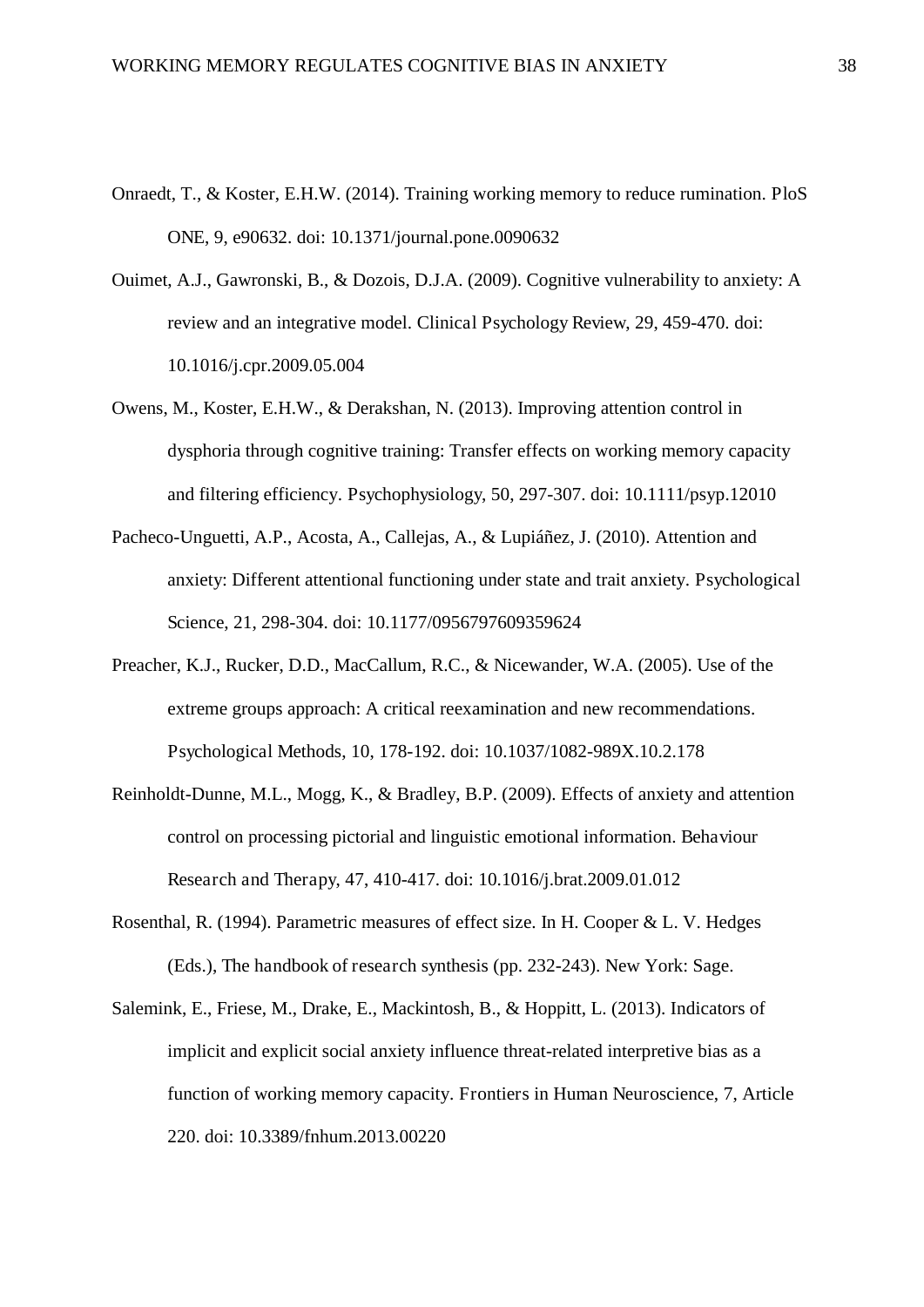- Salemink, E., & Wiers, R.W. (2012). Adolescent threat-related interpretive bias and its modification: The moderating role of regulatory control. Behaviour Research and Therapy, 50, 40-46. doi:10.1016/j.brat.2011.10.006
- <span id="page-39-1"></span>Santee, J.L., & Egeth, H.E. (1982). Do reaction time and accuracy measure the same aspects of letter recognition? Journal of Experimental Psychology: Human Perception and Performance, 8, 489-501. doi: 10.1037/0096-1523.8.4.489
- <span id="page-39-0"></span>Schoorl, M., Putman, P., van der Werff, S., & van der Does, A.J.W. (2014). Attentional bias and attentional control in Posttraumatic Stress Disorder. Journal of Anxiety Disorders, 28, 203-210. doi: 10.1016/j.janxdis.2013.10.001
- <span id="page-39-2"></span>Spielberger, C.D., Gorsuch, R.L., & Lushene, R.E. (1970). Manual for the State-Trait Anxiety Inventory. Palo Alto, CA: Consulting Psychologist Press.
- Stanislav, H., & Todorov, N. (1999). Calculation of signal detection theory measures. Behavior Research Methods, Instruments, & Computers, 31, 137-149. doi: 10.3758/BF03207704
- Susa, G., Benga, O., Pitică, I., & Miclea, M. (2014). Child temperamental reactivity and selfregulation effects on attentional biases. Frontiers in Psychology, 5, Article 922. doi:10.3389/fpsyg.2014.00922
- Susa, G., Pitică, I., Benga, O., & Miclea, M. (2012). The self regulatory effect of attentional control in modulating the relationship between attentional biases toward threat and anxiety symptoms in children. Cognition and Emotion, 26, 1069-1083. doi: 10.1080/02699931.2011.638910
- van Damme, S., Crombez, G., Hermans, D., Koster, E.H.W., & Eccleston, C. (2006). The role of extinction and reinstatement in attentional bias to threat: A conditioning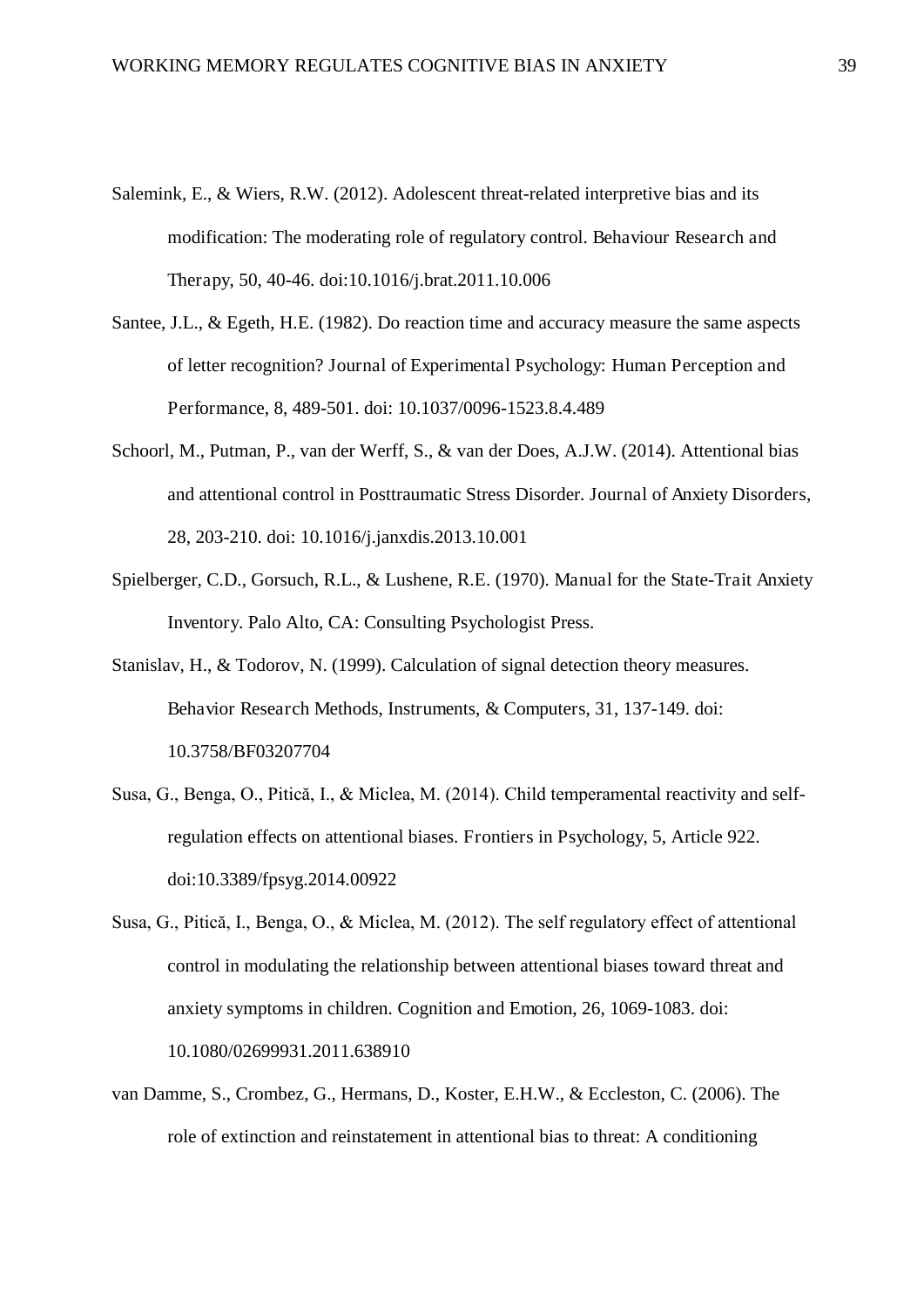approach. Behaviour Research and Therapy, 44, 1555-1563.

doi:10.1016/j.brat.2005.11.008

- Waechter, S., & Stolz, J.A. (2015). Trait anxiety, state anxiety, and attentional bias to threat: Assessing the psychometric properties of response time measures. Cognitive Therapy and Research, 39, 441-458. doi: 10.1007/s10608-015-9670-z
- Wegner, D.M., Erber, R., & Zanakos, S. (1993). Ironic processes in the mental control of mood and mood-related thought. Journal of Personality and Social Psychology, 65, 1093-1104. doi: 10.1037/0022-3514.65.6.1093
- Zvielli, A., Bernstein, A., & Koster, E.H.W. (2014). Temporal dynamics of attentional bias. Clinical Psychological Science, advance online publication. doi: 10.1177/2167702614551572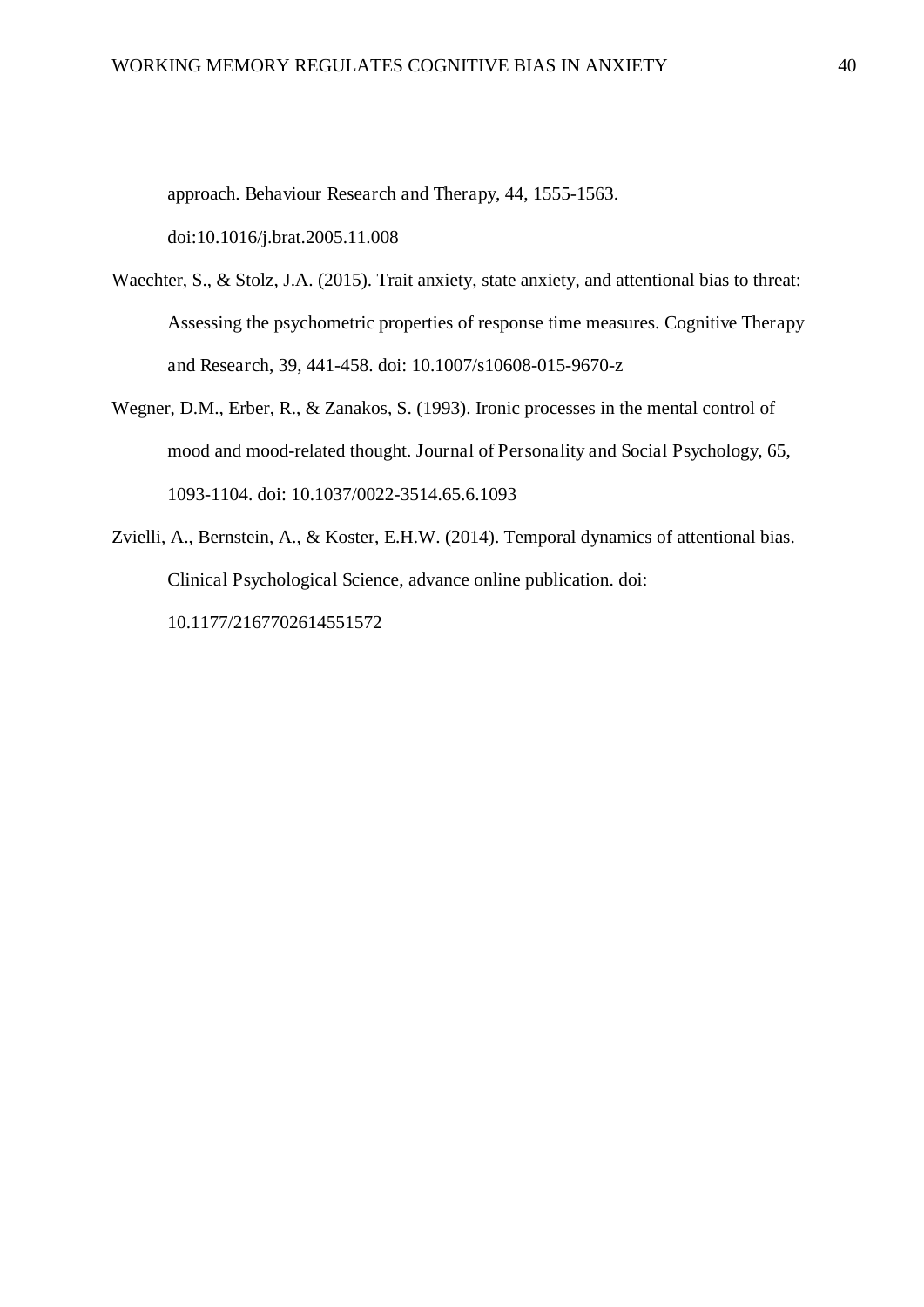# Table 1

Descriptive statistics for interpretive and response bias scores, Study 1. A more positive

score indicates a more negative bias.

|                            | $\overline{2}$ | 3        | $\overline{4}$ | 5       | 6       | $\overline{7}$ | 8        | 9        | M       | <b>SD</b> |
|----------------------------|----------------|----------|----------------|---------|---------|----------------|----------|----------|---------|-----------|
| 1. Trait anxiety           | $-.089$        | $.331**$ | .184           | $-.011$ | .041    | .147           | $-.152$  | .122     | 42.96   | 8.99      |
| 2. Interpretive bias, high |                | .039     | .199           | $.250*$ | .095    | .090           | .091     | .093     | $-16$   | .54       |
| load, physical threat      |                |          |                |         |         |                |          |          |         |           |
| 3. Interpretive bias, high |                |          | .147           | .117    | .190    | .088           | .040     | .158     | $-12$   | .49       |
| load, social threat        |                |          |                |         |         |                |          |          |         |           |
| 4. Interpretive bias, low  |                |          |                | .121    | $.240*$ | .073           | .197     | .110     | $-.08$  | .44       |
| load, physical threat      |                |          |                |         |         |                |          |          |         |           |
| 5. Interpretive bias, low  |                |          |                |         | $.272*$ | .007           | $.350**$ | .167     | $-0.09$ | .42       |
| load, social threat        |                |          |                |         |         |                |          |          |         |           |
| 6. Response bias, high     |                |          |                |         |         | .170           | .155     | $-0.09$  | .02     | .28       |
| load, physical threat      |                |          |                |         |         |                |          |          |         |           |
| Response bias, high<br>7.  |                |          |                |         |         |                | $-0.014$ | .155     | $-.04$  | .26       |
| load, social threat        |                |          |                |         |         |                |          |          |         |           |
| 8. Response bias, low      |                |          |                |         |         |                |          | $.313**$ | $-.04$  | .22       |
| load, physical threat      |                |          |                |         |         |                |          |          |         |           |
| Response bias, low<br>9.   |                |          |                |         |         |                |          |          | $-.08$  | .23       |
| load, social threat        |                |          |                |         |         |                |          |          |         |           |

Note. \*  $p < .05$ ; \*\*  $p < .01$ . N = 68.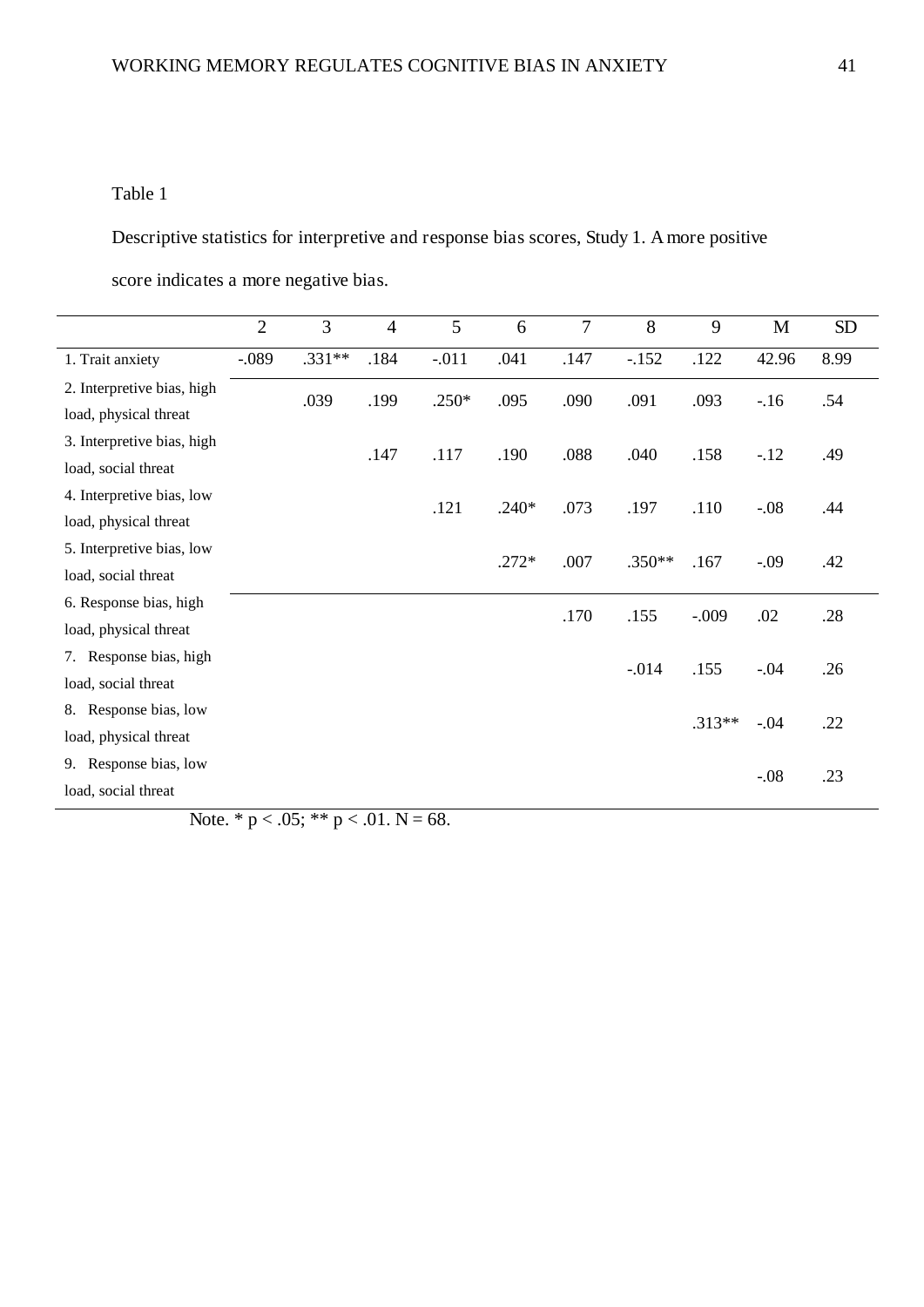## Table 2

Descriptive statistics for attentional bias as assessed with response times (RTs) and eye movements, Study 2. A more positive attentional bias indicates greater attention towards the threat stimulus.

|                                                | $\overline{2}$ | 3        | 4       | 5       | 6       | M     | <b>SD</b> |
|------------------------------------------------|----------------|----------|---------|---------|---------|-------|-----------|
| 1. Trait anxiety                               | $.426**$       | $.389**$ | .020    | .205    | .113    | 39.74 | 7.06      |
| 2. State anxiety                               |                | $-.010$  | $-.122$ | $.289*$ | $.337*$ | 38.62 | 7.04      |
| 3. Attentional bias (RTs), high load           | $-.048$        | $-.025$  | .032    | 2.38    | 28.83   |       |           |
| 4. Attentional bias (RTs), low load            |                | .134     | $-.021$ | 8.83    | 21.92   |       |           |
| 5. Attentional bias (eye movements), high load | $.442**$       | .19      | .16     |         |         |       |           |
| 6. Attentional bias (eye movements), low load  |                |          |         |         |         |       | .15       |

Note.  $* p < .05; ** p < .01. N = 53.$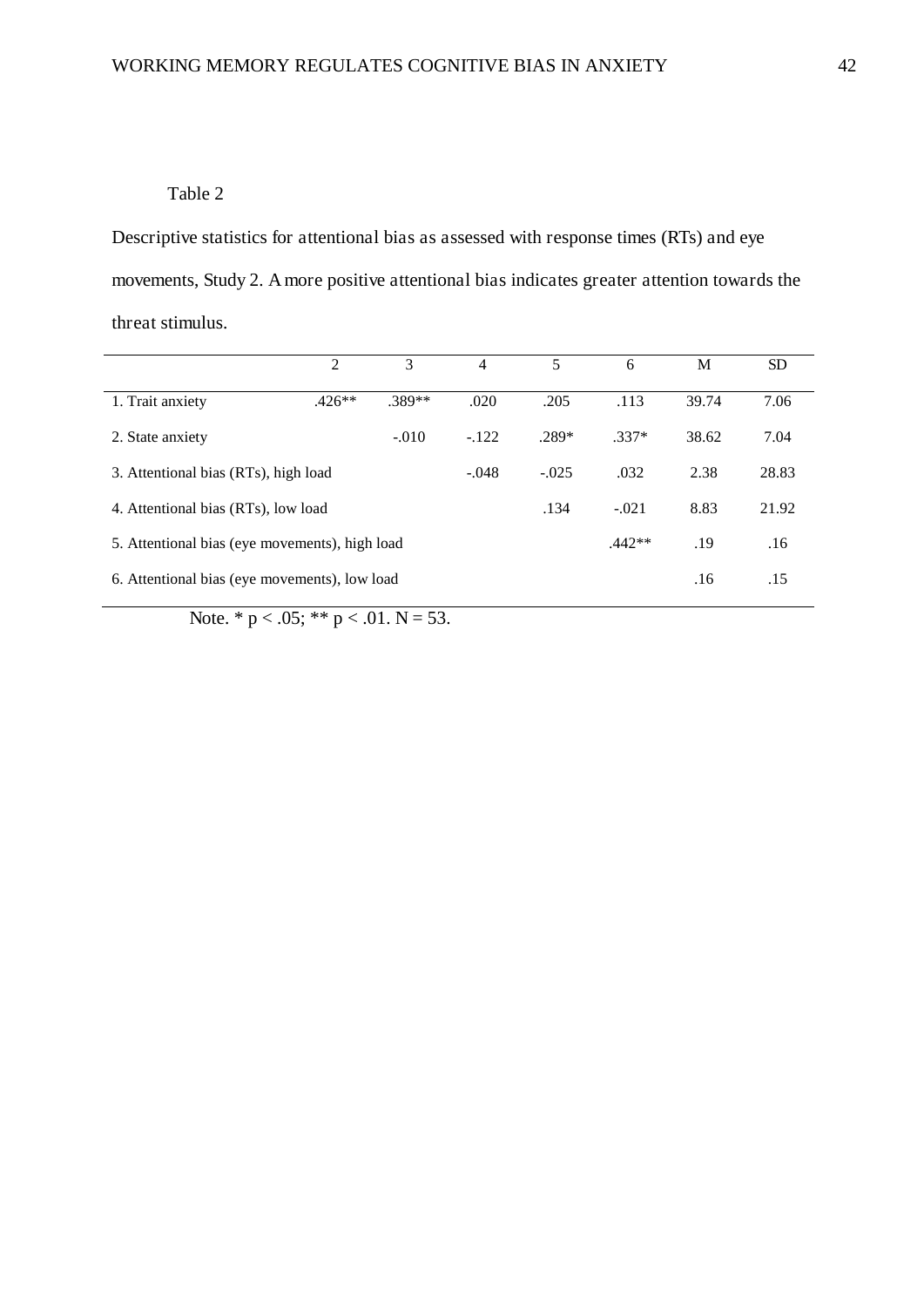# Figure 1

Relationship between trait anxiety and interpretive bias under high (solid line) and low (broken line) working memory load, for social threat items only. A more positive interpretive bias score indicates a greater tendency towards threatening interpretations.